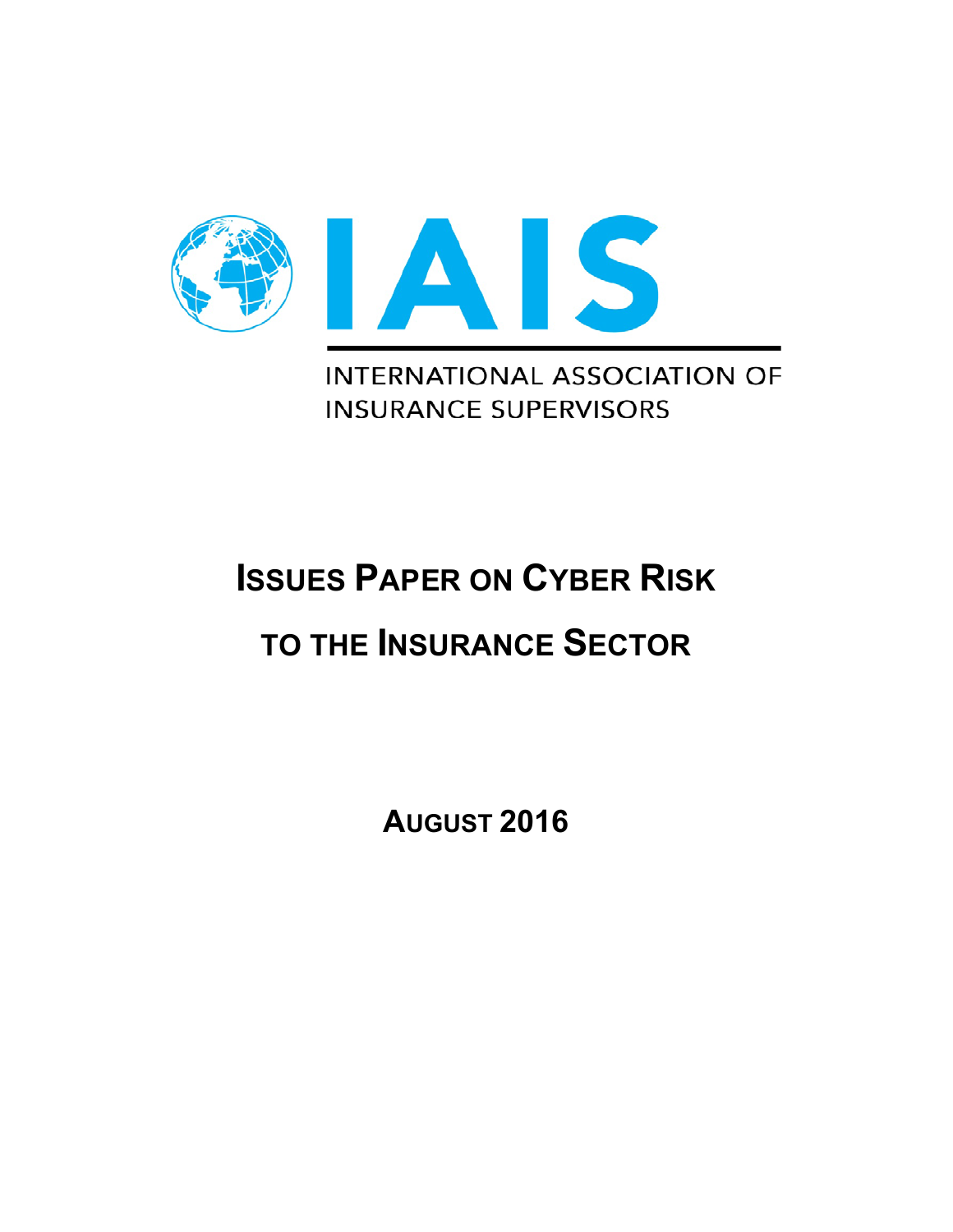#### **About the IAIS**

The International Association of Insurance Supervisors (IAIS) is a voluntary membership organisation of insurance supervisors and regulators from more than 200 jurisdictions in nearly 140 countries. The mission of the IAIS is to promote effective and globally consistent supervision of the insurance industry in order to develop and maintain fair, safe and stable insurance markets for the benefit and protection of policyholders and to contribute to global financial stability.

Established in 1994, the IAIS is the international standard setting body responsible for developing principles, standards and other supporting material for the supervision of the insurance sector and assisting in their implementation. The IAIS also provides a forum for Members to share their experiences and understanding of insurance supervision and insurance markets.

The IAIS coordinates its work with other international financial policymakers and associations of supervisors or regulators, and assists in shaping financial systems globally. In particular, the IAIS is a member of the Financial Stability Board (FSB), member of the Standards Advisory Council of the International Accounting Standards Board (IASB) and partner in the Access to Insurance Initiative (A2ii). In recognition of its collective expertise, the IAIS also is routinely called upon by the G20 leaders and other international standard setting bodies for input on insurance issues as well as on issues related to the regulation and supervision of the global financial sector.

**Issues Papers** provide background on particular topics, describe current practices, actual examples or case studies pertaining to a particular topic and/or identify related regulatory and supervisory issues and challenges. Issues Papers are primarily descriptive and not meant to create expectations on how supervisors should implement supervisory material. Issues Papers often form part of the preparatory work for developing standards and may contain recommendations for future work by the IAIS.

This document was prepared by the Financial Crime Task Force (FCTF).

This publication is available on the IAIS website [\(www.iaisweb.org\)](http://www.iaisweb.org/).

*© International Association of Insurance Supervisors 2016. All rights reserved. Brief excerpts may be reproduced or translated provided the source is stated.*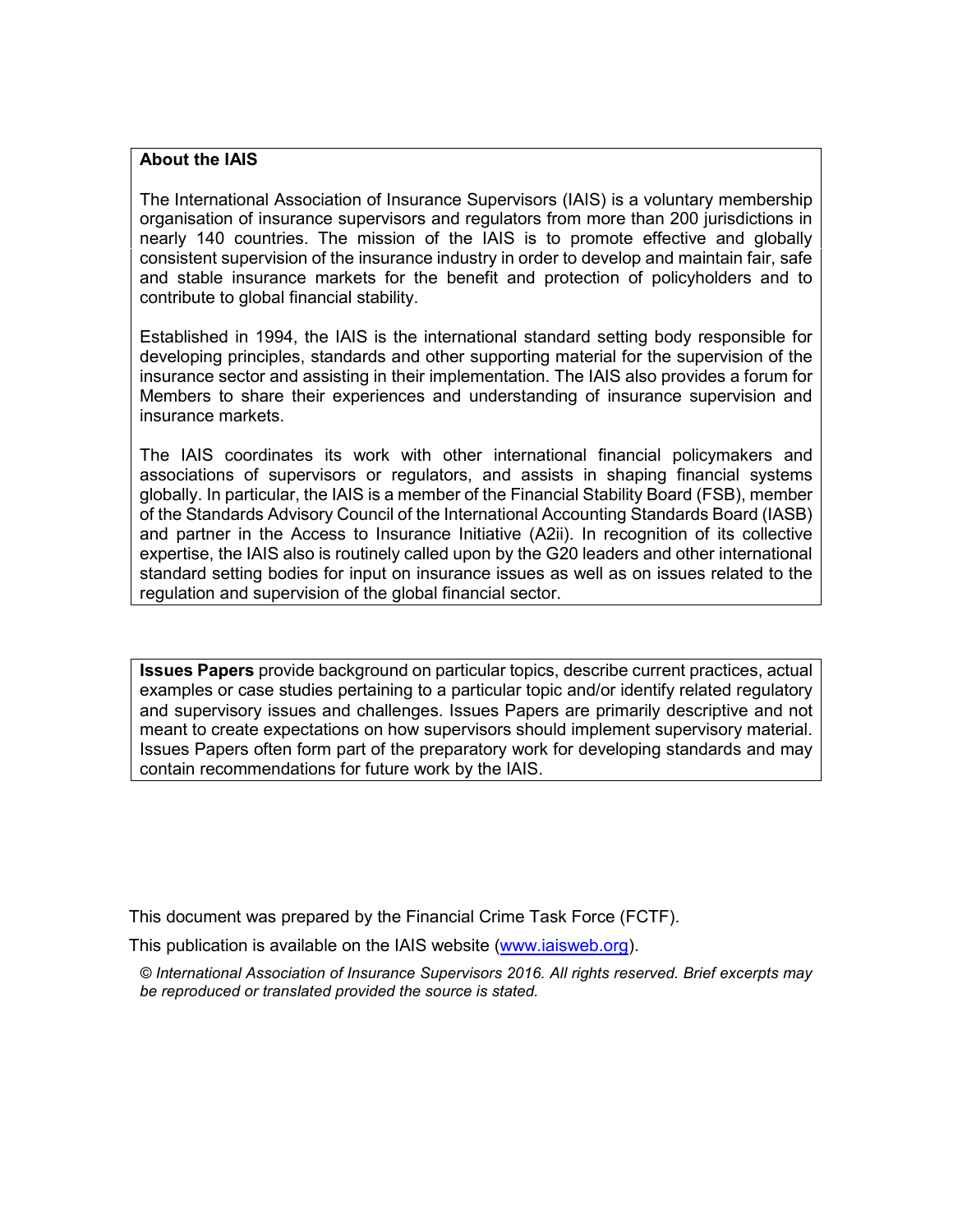## **Issues Paper on Cyber Risk to the Insurance Sector**

## **Contents**

| $L =$       |  |
|-------------|--|
| II.         |  |
| III.        |  |
| IV.         |  |
| $V_{\cdot}$ |  |
| VI.         |  |
| VII.        |  |
|             |  |
|             |  |
|             |  |
|             |  |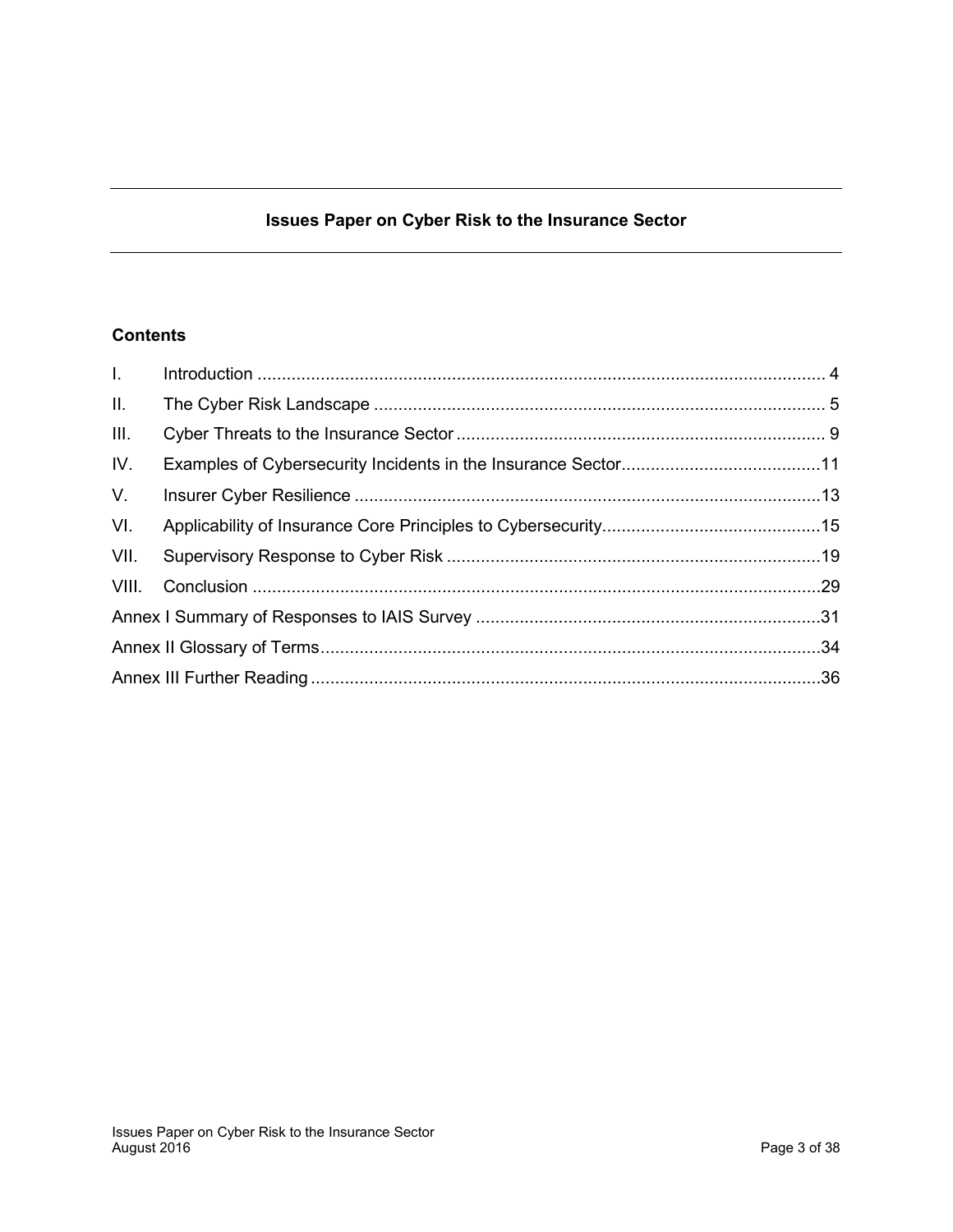## <span id="page-3-0"></span>**I. Introduction**

1. Concern over cybersecurity is growing across all sectors of the global economy, as cyber risks have grown and cyber criminals have become increasingly sophisticated. For insurers, cybersecurity incidents can harm the ability to conduct business, compromise the protection of commercial and personal data, and undermine confidence in the sector. The IAIS has noted that the level of awareness of cyber threats and cybersecurity within the insurance sector, as well as supervisory approaches to combat the risks, appear to vary across jurisdictions.

2. These factors prompted the IAIS to consider the area of cybersecurity in the insurance sector, including the involvement of insurance supervisors in assessing and promoting the mitigation of cyber risk.

3. While many of the most widely publicised cybersecurity incidents involving consumer data have affected retailers, companies in the financial services sector, including insurers, have been victimised as well.

4. All insurers, regardless of size, complexity, or lines of business, collect, store, and share with various third-parties (e.g., service providers, intermediaries, and reinsurers) substantial amounts of private and confidential policyholder information, including in some instances sensitive health-related information. Protection of the confidentiality, integrity, and availability of insurers' data is of fundamental importance. Information obtained from insurers through cyber crime may be used for financial gain through extortion, identity theft, misappropriation of intellectual property, or other criminal activities. Inadvertent or intentional exposure of private data can potentially result in severe and lingering harm for the affected policyholders, as well as reputational damage to insurer sector participants. Similarly, malicious cyber attacks against an insurer's critical systems may impede its ability to conduct business.

5. In 2015, the IAIS surveyed its Members on their perceptions of insurance industry cyber risk, their involvement as regulators in combating cyber threats, and supervisory approaches to cybersecurity that are in use or under development. Members' responses to the survey have provided input to this paper. Other inputs include consultations with various Members, insurers, cybersecurity professionals, and other experts, as well as literature cited in this paper. Additional resources are presented in Annex III.

6. The objectives of this Issues Paper are to raise awareness for insurers and supervisors of the challenges presented by cyber risk, including current and contemplated supervisory approaches for addressing these risks. As an Issues Paper, it provides background, describes current practices, identifies examples, and explores related regulatory and supervisory issues and challenges. This paper focuses on cyber risk to the insurance sector and the mitigation of such risks. It does not cover IT security risks more broadly, cyber insurance (insurers' selling or underwriting that type of insurance product), or risks arising from cybersecurity incidents involving supervisors, which are important topics but not within the scope of this Issues Paper.

7. The paper is intended to be primarily descriptive and is not meant to create supervisory expectations. Nevertheless, the paper may shed light on the need for additional, more specific IAIS material to support supervisors in addressing cyber risk.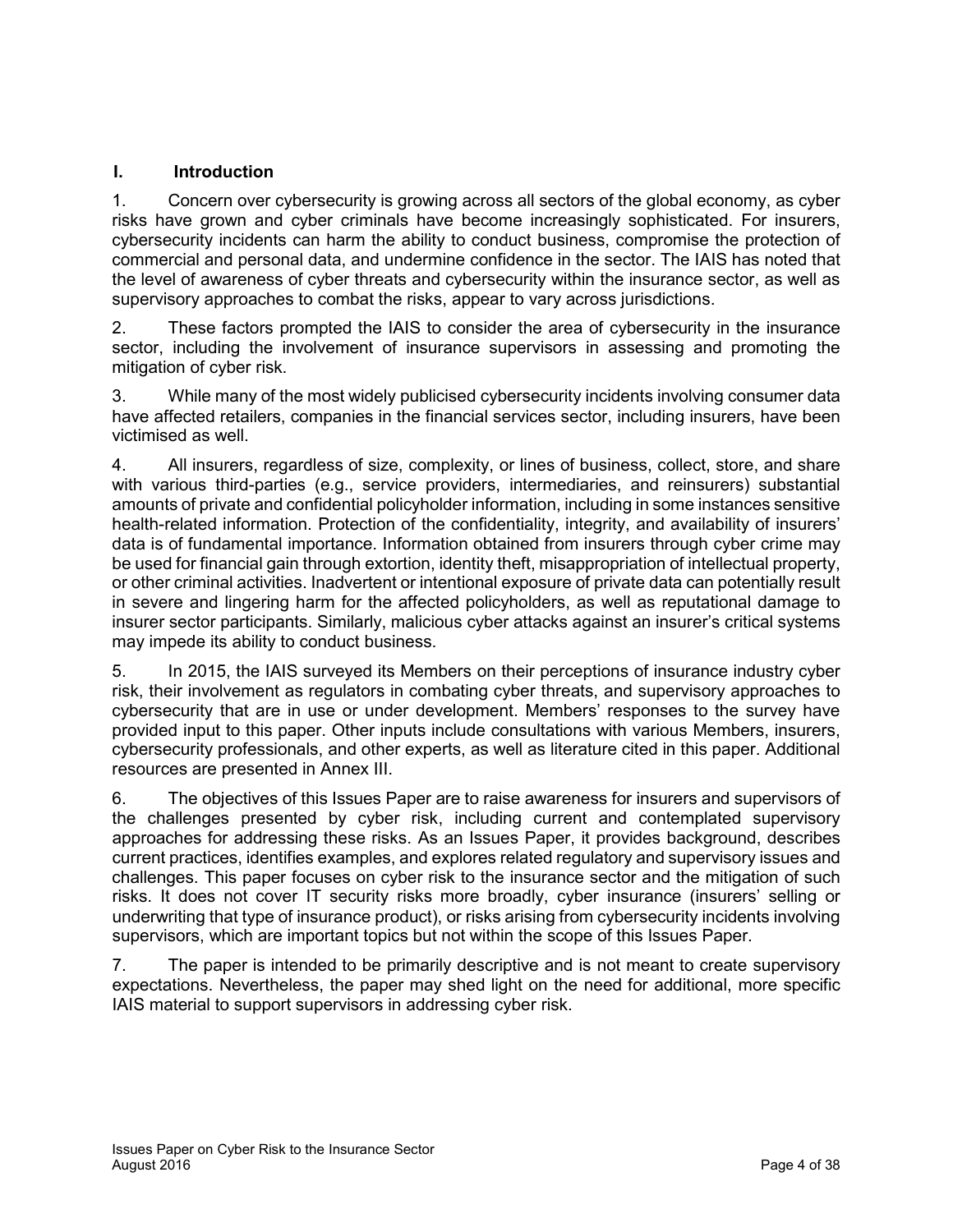## <span id="page-4-0"></span>**II. The Cyber Risk Landscape**

8. There is no standardised definition of the term "cyber risk." The CRO Forum has broadly described "cyber risk" to mean: "Any risks that emanate from the use of electronic data and its transmission, including technology tools such as the internet and telecommunications networks. It also encompasses physical damage that can be caused by cybersecurity incidents, fraud committed by misuse of data, any liability arising from data storage, and the availability, integrity and confidentiality of electronic information - be it related to individuals, companies, or governments."[1](#page-4-2) A working group of the Committee on Payments and Market Infrastructures and the International Organization of Securities Commissions has described cyber risk as follows: "The combination of the probability of an event occurring within the realm of an organisation's information assets, computer and communication resources and the consequences of that event for an organisation."[2](#page-4-3)

9. Various terms are used to describe adverse outcomes arising from cyber risk. These include "cyber attack," defined by the U.S. Federal Financial Institutions Examination Council (FFIEC) as: "attempts to damage, disrupt, or gain unauthorised access to a computer, computer system, or electronic communications network. An attack, via cyberspace, targeting an enterprise's use of cyberspace, for the purpose of disrupting, disabling, destroying, or maliciously controlling a computing environment or infrastructure; or destroying the integrity of the data or stealing controlled information."<sup>[3](#page-4-4)</sup> Relatedly, a "cyber incident" is defined by the FFIEC as "actions" taken through the use of computer networks that result in an actual or potentially adverse effect on an information system or the information residing therein.["3](#page-4-1)

<span id="page-4-1"></span>10. In this paper, the phrase "cybersecurity incident" is used generally to include both cyber attacks and cyber incidents.

11. In its 2015 Global Risk Report, the World Economic Forum identified technological risks, in the form of data fraud, cybersecurity incidents, or infrastructure breakdown, as among the top ten risks facing the global economy.<sup>[4](#page-4-5)</sup> Cyber risk was identified as the fourth largest risk among surveyed insurers (and first among U.S. and U.K. insurers) in a 2015 report on industry perceptions of risk.<sup>[5](#page-4-6)</sup>

[http://www.ffiec.gov/pdf/cybersecurity/FFIEC\\_CAT\\_App\\_C\\_Glossary\\_June\\_2015\\_PDF5.pdf.](http://www.ffiec.gov/pdf/cybersecurity/FFIEC_CAT_App_C_Glossary_June_2015_PDF5.pdf) <sup>4</sup> World Economic Forum, *Global Risks 2015* (2015), *available at* 

l

<span id="page-4-2"></span><sup>1</sup> CRO Forum, *The Cyber Risk Challenge and the Role of Insurance,* paragraph 3 (December 2014), *available at* [http://www.thecroforum.org/cyber-resilience-cyber-risk-challenge-role-insurance/.](http://www.thecroforum.org/cyber-resilience-cyber-risk-challenge-role-insurance/)

<span id="page-4-3"></span><sup>2</sup> Committee on Payments and Market Infrastructures and International Organization of Securities Commissions, *Guidance on Cyber Resilience for Financial Market Infrastructures* (June 2016), *available at*  [https://www.bis.org/cpmi/publ/d146.htm.](https://www.bis.org/cpmi/publ/d146.htm)

<span id="page-4-4"></span><sup>3</sup> FFIEC, *Cybersecurity Assessment Tool Glossary* (June 2015), *available at* 

<span id="page-4-5"></span>[http://www3.weforum.org/docs/WEF\\_Global\\_Risks\\_2015\\_Report15.pdf.](http://www3.weforum.org/docs/WEF_Global_Risks_2015_Report15.pdf)

<span id="page-4-6"></span><sup>5</sup> PWC and Centre for the Study of Financial Innovation, *Insurance Banana Skins 2015: The CSFI Survey of the Risks Facing Insurers,* paragraph 1 (July 2015), *available at*

[http://static1.squarespace.com/static/54d620fce4b049bf4cd5be9b/t/55dde0fce4b0dff05004146c/1440604412304/201](http://static1.squarespace.com/static/54d620fce4b049bf4cd5be9b/t/55dde0fce4b0dff05004146c/1440604412304/2015+Insurance+Banana+Skins+FINAL.pdf) [5+Insurance+Banana+Skins+FINAL.pdf.](http://static1.squarespace.com/static/54d620fce4b049bf4cd5be9b/t/55dde0fce4b0dff05004146c/1440604412304/2015+Insurance+Banana+Skins+FINAL.pdf)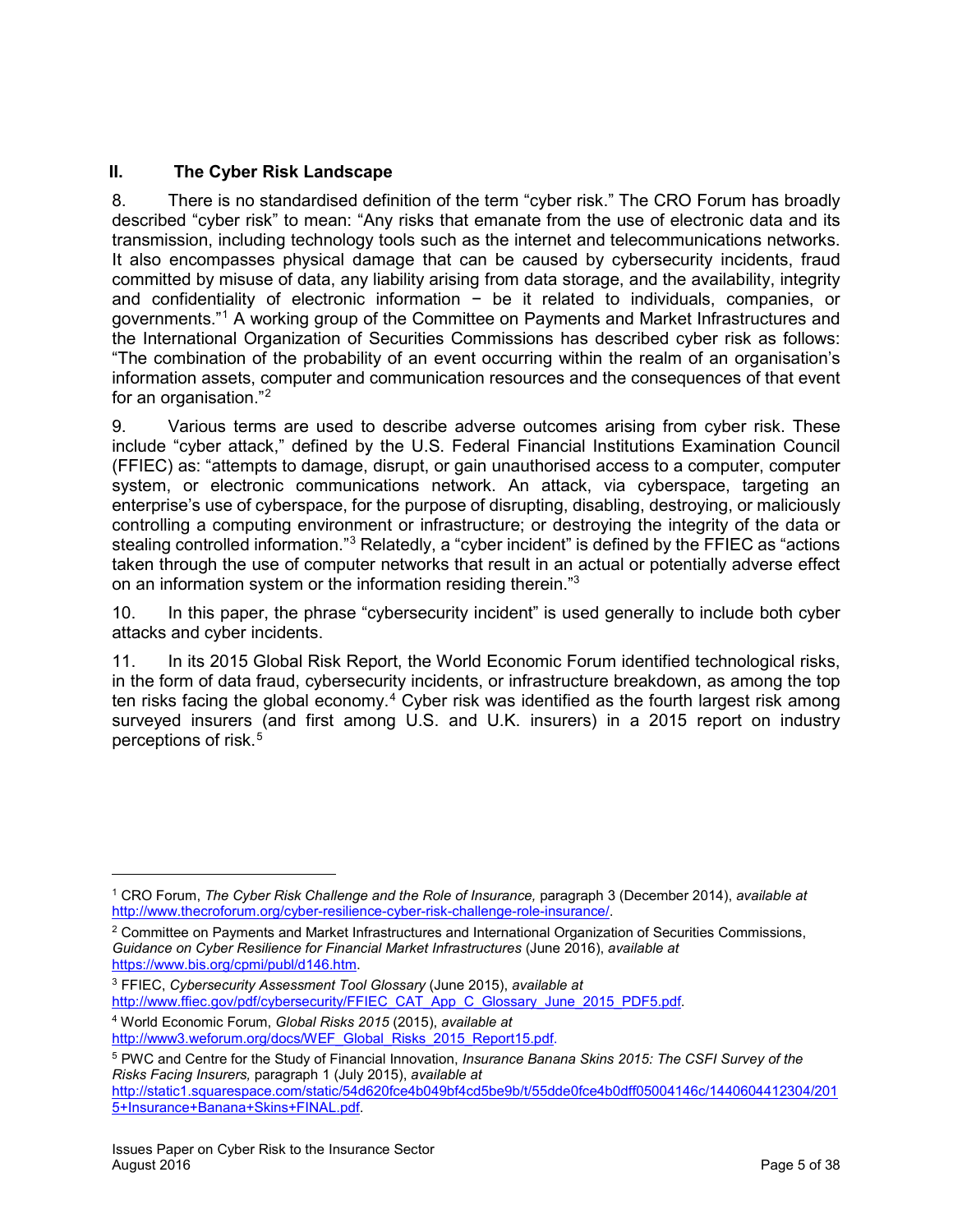- 12. One insurer, Allianz, has identified the following top trends in the cyber risk landscape:<sup>[6](#page-5-0)</sup>
	- Increasing interconnectivity and "commercialisation" of cyber-crime driving greater frequency and severity of incidents, including data breaches;
	- Data protection legislation will toughen globally. More notifications and significant fines for data breaches can be expected in the future;
	- Business interruption (BI), intellectual property theft and cyber-extortion risks are increasing. BI costs could be equal to – or exceed – breach losses; and
	- Vulnerability of industrial control systems poses significant threat.

13. For context, the remainder of this section of the Issues Paper outlines recently published data concerning the types, frequency, severity, and costs of cybersecurity incidents.

## *Types of Cybersecurity Incidents*

14. Cybersecurity incidents happen in a variety of ways, exemplified by the different ways that data breaches, the most reported type of cybersecurity incident, occur.<sup>[7](#page-5-1)</sup> In a 2015 report,<sup>[8](#page-5-2)</sup> Verizon concluded that most data breaches arose from one or more of the following causes: point-of-sale intrusions; crimeware (any form of malware used for criminal purpose); cyber espionage;<sup>[9](#page-5-3)</sup> insider misuse; and web application attacks. The remainder of cybersecurity incidents arose from miscellaneous errors, physical theft or loss, payment card skimmers, or distributed denial of service. These cybersecurity incidents, while often linked to data breaches, might also result in other forms of loss (e.g., theft of intellectual property).

15. Cyber extortion, usually accomplished through a form of crimeware known as "ransomware," is an increasingly common cybersecurity incident "in which hackers infiltrate computers belonging to a business or an individual, encrypt the data thereon, and then demand a payment to decrypt it."<sup>[10](#page-5-4)</sup> Certain types of ransomware are very effective, and victims of such attacks cannot retrieve data without paying ransom unless they have made a backup copy of the data stored on media not subject to the ransomware attack.<sup>[11](#page-5-5)</sup>

## *Frequency, Severity, and Cost of Cybersecurity Incidents*

16. The frequency of cybersecurity incidents is increasing. In the fall of 2014, the PricewaterhouseCoopers (PwC) annual global information security survey of corporate executives, which included 9,700 participants, reported that almost 43 million detected cybersecurity incidents occurred during the previous year – the equivalent of 100,000 attacks per

<span id="page-5-0"></span> $\overline{\phantom{a}}$ <sup>6</sup> Allianz Global Corporate & Specialty, *A Guide to Cyber Risk* (September 2015).

<span id="page-5-1"></span><sup>7</sup> Data breaches are "security violations in which sensitive, protected or confidential data is copied, transmitted, viewed, stolen or used by an individual unauthorised to do so." *See*, *e.g.*, U.S. Department of Health and Human Services, Administration for Children and Families, *Information Memorandum: ACYF-CB-IM-15-04* (1 July 2015), *available at* [http://www.acf.hhs.gov/programs/cb/resource/im1504.](http://www.acf.hhs.gov/programs/cb/resource/im1504)

<span id="page-5-2"></span><sup>8</sup> Verizon, *2015 Data Breach Investigations Report*, page 32 (2015).

<span id="page-5-3"></span><sup>&</sup>lt;sup>9</sup> Cyber espionage is defined as: "Unauthorised spying by computer. The term generally refers to the deployment of viruses that clandestinely observe or destroy data in the computer systems of government agencies and large enterprises." PC Magazine, "Encyclopedia," *available at* [http://www.pcmag.com/encyclopedia/term/64376/cyber](http://www.pcmag.com/encyclopedia/term/64376/cyber-espionage)[espionage.](http://www.pcmag.com/encyclopedia/term/64376/cyber-espionage)

<span id="page-5-5"></span><span id="page-5-4"></span><sup>10</sup> Devlin Barrett, "Paying Ransom to Hackers Stirs Debate," *Wall Street Journal* (9 November 2015). <sup>11</sup> *Ibid.*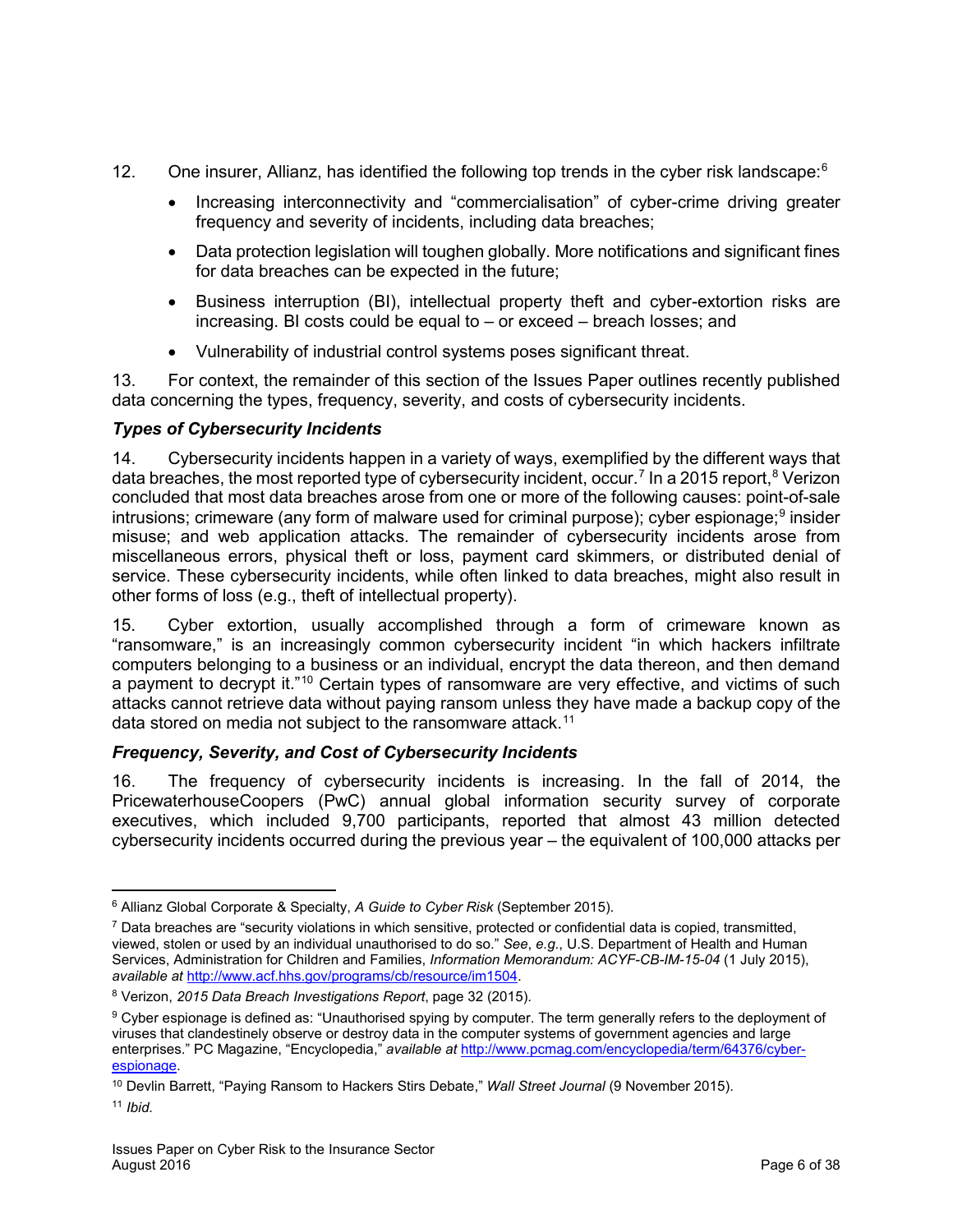day and a 48 percent increase over the number of incidents reported in the 2013 survey.<sup>[12](#page-6-0)</sup> The number of cybersecurity incidents reported to the 2015 PwC survey increased by a further 38 percent year over year. [13](#page-6-1) Moreover, the number of unreported or undetected cybersecurity incidents is likely far higher. Attacks through malware are increasingly prevalent:<sup>[14](#page-6-2)</sup> it has been reported that, across all organisations globally, five malware attacks occur every second of every day, although not all are successful.<sup>[15](#page-6-3)</sup>

17. Cybersecurity incidents occur at companies of all sizes. Small businesses, however, may be particularly vulnerable. In a 2015 survey by NetDiligence, for example, responding businesses with less than \$50 million in revenues reported the most incidents (29 percent), followed closely by businesses with less than \$2 billion in revenue (25 percent).<sup>[16](#page-6-4)</sup>

18. The severity of data breaches, the most reported form of cybersecurity incident, varies by jurisdiction. Among the countries and organisations covered by a report from the Ponemon Institute (Ponemon), the average number of records lost or stolen per data breach ranges from approximately 19,000 to nearly 30,000, with the United States, India, and countries from the Arabian region experiencing the highest averages.<sup>[17](#page-6-5)</sup>

19. Cybersecurity incidents are also costly. The Center for Strategic and International Studies and McAfee, for example, have estimated that cyber crime costs the global economy more than \$400 billion every year.<sup>[18](#page-6-6)</sup>

20. Recently, Lloyd's and the University of Cambridge Centre for Risk Studies released a report analysing the financial losses associated with a hypothetical cyber attack on the U.S. power grid. The report predicted total losses of between \$243 billion and more than \$1 trillion, with insured losses of between \$21.4 billion and \$71.1 billion, depending on the severity of the power outage.<sup>[19](#page-6-7)</sup>

<span id="page-6-0"></span> $\overline{\phantom{a}}$ <sup>12</sup> PwC, *Managing Cyber Risk in an Interconnected World: Key Finding from The Global State of Information Security Survey 2015*, paragraph 7 (September 2014), *available at* [http://www.pwccn.com/home/eng/rcs\\_info\\_security\\_2015.html.](http://www.pwccn.com/home/eng/rcs_info_security_2015.html)

<span id="page-6-1"></span><sup>13</sup> PwC, *Turnaround and Transformation in Cybersecurity: Key Findings from The Global State of Information Security Survey 2016*, paragraph 2 (September 2015), *available at* [http://www.pwc.com/gx/en/issues/cyber](http://www.pwc.com/gx/en/issues/cyber-security/information-security-survey.html)[security/information-security-survey.html.](http://www.pwc.com/gx/en/issues/cyber-security/information-security-survey.html)

<span id="page-6-2"></span><sup>&</sup>lt;sup>14</sup> "[Malware is] designed to secretly access a computer system without the owner's informed consent. The expression is a general term (short for malicious software) used to mean a variety of forms of hostile, intrusive, or annoying software or program code. Malware includes computer viruses, worms, Trojan horses, spyware, dishonest adware, ransomware, crimeware, most rootkits, and other malicious and unwanted software or programs. FFIEC, *Cybersecurity Assessment Tool Glossary*.

<span id="page-6-3"></span><sup>15</sup> Verizon, *2015 Data Breach Investigations Report*, page 21. The Verizon report notes that many of these malware attacks are stopped by "controls like firewalls, intrusion detection systems (IDS)/intrusion prevention systems (IPS), spam filters, etc."

<span id="page-6-4"></span><sup>16</sup> Net Diligence, *2015 Cyber Claims Study*, page 22 (2015).

<span id="page-6-5"></span><sup>17</sup> Ponemon Institute, *2015 Cost of Data Breach Study: Global Analysis*, page 8 (May 2015). 350 companies representing the following 11 countries participated in the study: United States, United Kingdom, Germany, Australia, France, Brazil, Japan, Italy, India, United Arab Emirates, Saudi Arabia, and Canada. Participating organisations experienced data breaches ranging from a low of approximately 2,200 to slightly more than 101,000 compromised records. As described in the next section, the "per record" cost of responding to data breaches also varies by country.

<span id="page-6-6"></span><sup>18</sup> Center for Strategic and International Studies and McAfee, *Net Losses: Estimating the Global Cost of Cybercrime* (June 2014), *available at* [http://csis.org/files/attachments/140609\\_rp\\_economic\\_impact\\_cybercrime\\_report.pdf.](http://csis.org/files/attachments/140609_rp_economic_impact_cybercrime_report.pdf)

<span id="page-6-7"></span><sup>19</sup> Lloyd's of London, *Emerging Risk Report: Business Blackout – The Insurance Implications of a Cyber Attack on the U.S. Power Grid* (July 2015), *available at*

[https://www.lloyds.com/~/media/files/news%20and%20insight/risk%20insight/2015/business%20blackout/business%](https://www.lloyds.com/%7E/media/files/news%20and%20insight/risk%20insight/2015/business%20blackout/business%20blackout20150708.pdf)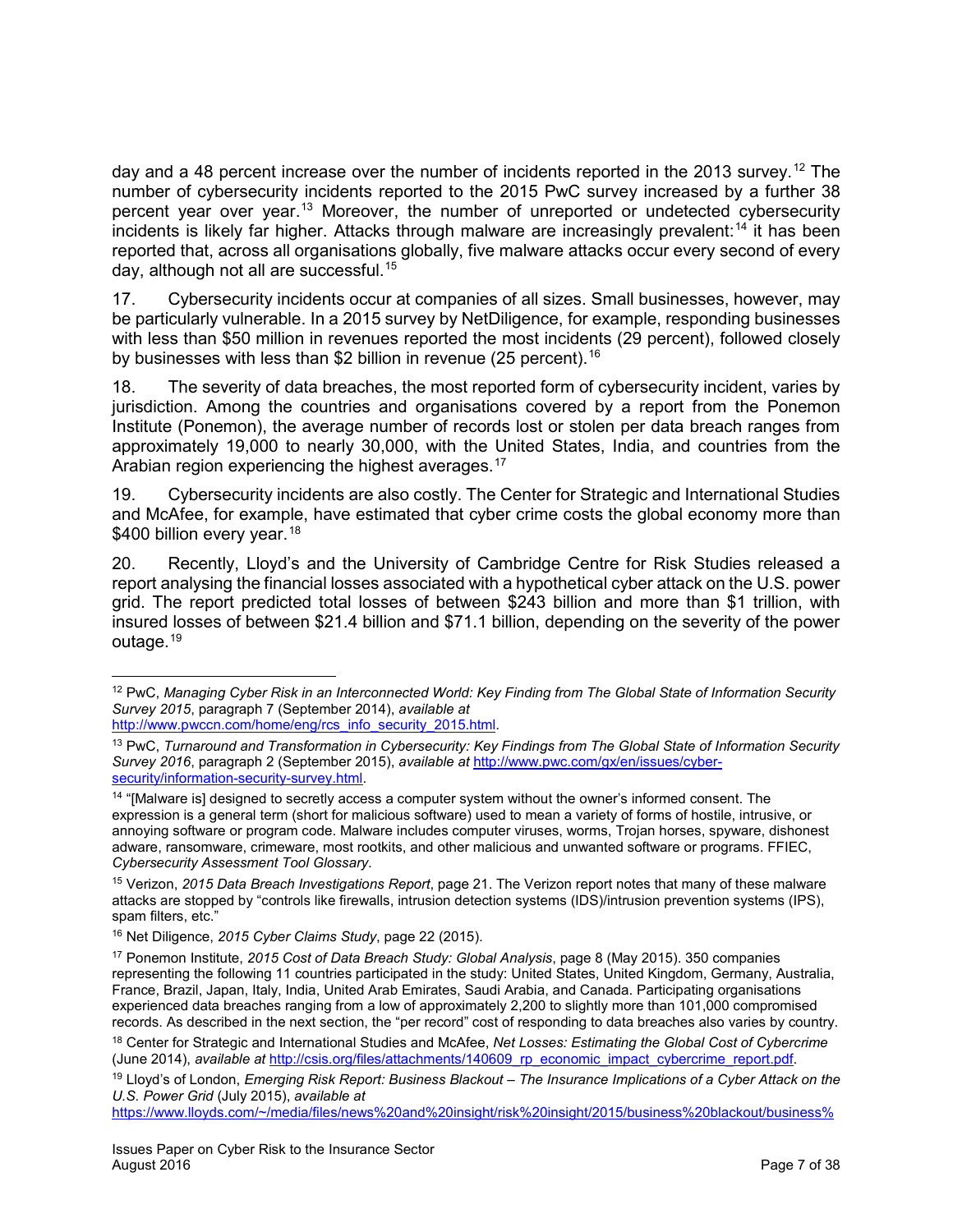21. Ponemon has concluded that the global average cost of a data breach in 2014 was \$3.79 million, with a global average cost of \$154 for each lost or stolen record. These costs vary geographically. For example, the average cost per record in the United States was \$217, whereas the cost was \$56 per record in India. Costs also varied by industry, with health-related firms (\$363/record), education firms (\$300/record), pharmaceutical firms (\$220/record), and financial firms (\$215/record) having the highest average costs associated with breaches. The retail industry's average cost per breached record has increased dramatically year-over-year, from \$105/record in [20](#page-7-0)14 to \$165/record in 2015.<sup>20</sup>

22. According to Ponemon, these costs can be viewed as falling into one of four categories: (i) detection and escalation; (ii) notification; (iii) ex-post response; and (iv) lost business. In 2013, 2014, and 2015, lost business – which includes unexpected customer turnover, reputation losses, and decreased goodwill – was the largest cost component associated with data breaches.<sup>[21](#page-7-1)</sup>

l

[<sup>20</sup>blackout20150708.pdf.](https://www.lloyds.com/%7E/media/files/news%20and%20insight/risk%20insight/2015/business%20blackout/business%20blackout20150708.pdf) The report (which assumes that the U.S. Terrorism Risk Insurance Act would not be triggered) notes that the insured loss figures carry uncertainty of \$5 billion or more due to ambiguities surrounding coverage and exclusions under various lines of business, e.g., property and all risk covers.

<span id="page-7-1"></span><span id="page-7-0"></span><sup>20</sup> Ponemon Institute, *2015 Cost of Data Breach Study: Global Analysis*, pages 1, 2, and 9 (May 2015). These results are based on a Ponemon survey of companies experiencing breaches of fewer than approximately 100,000 records. <sup>21</sup> Ponemon Institute, *2015 Cost of Data Breach Study: Global Analysis*, paragraph 17 (May 2015).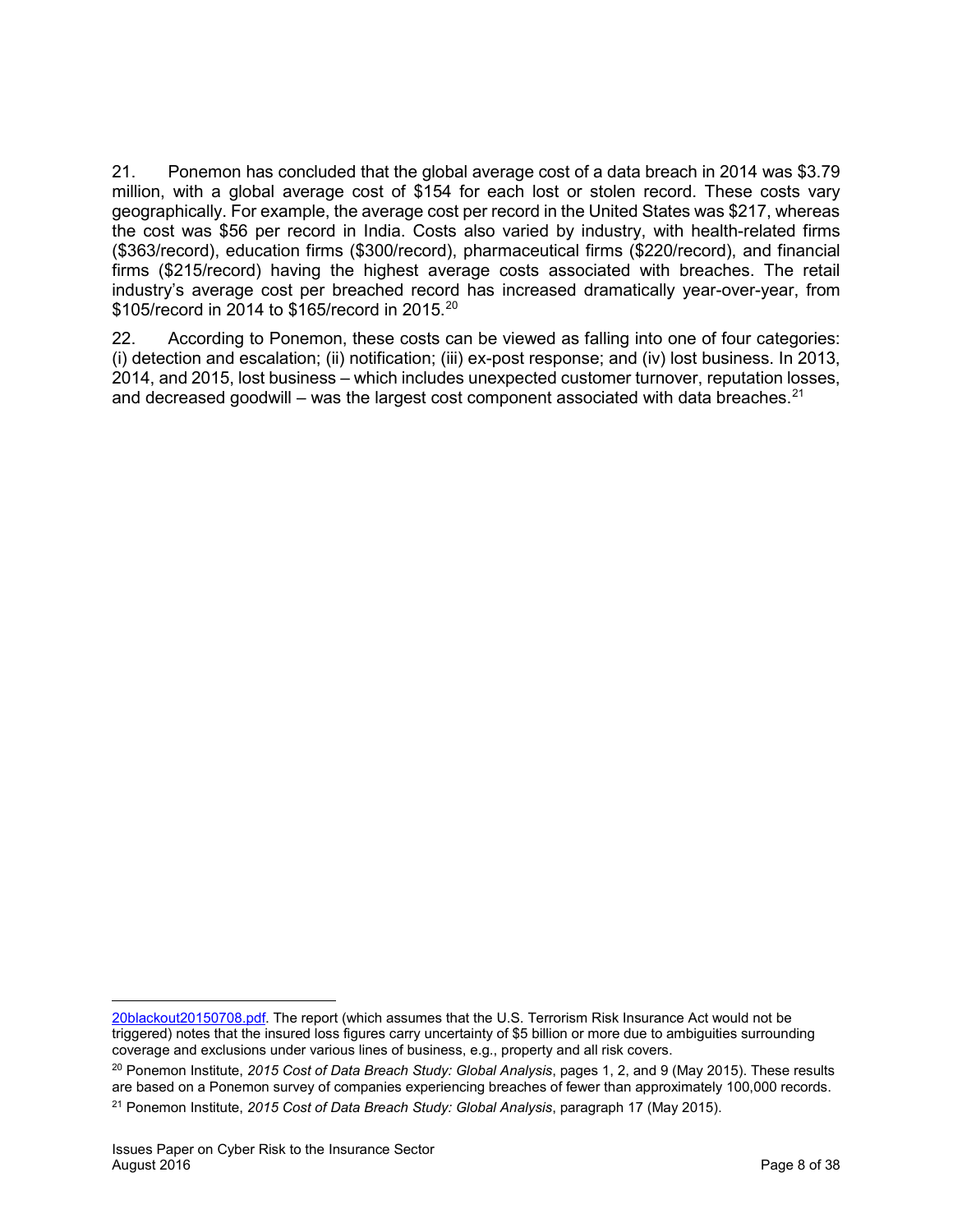## <span id="page-8-0"></span>**III. Cyber Threats to the Insurance Sector**

23. In general, the insurance sector faces cyber risk from both internal and external sources, including through third parties. Insurers collect, process, and store substantial volumes of data, including personally identifiable information. Insurers are connected to other financial institutions through multiple channels, including investment, capital raising, and debt issuance activities. Insurers execute mergers and acquisitions and other changes in corporate structure that may affect cybersecurity. Insurers outsource a variety of services, which may increase, or in some cases decrease, exposure to cyber risk.

#### **Examples of Cybersecurity Weaknesses Involving Insurers Recently Observed by IAIS Members**

## *Missing or Incomplete Overview of the IT-Landscape*

While all insurers should have an inventory of IT hardware and licensed software, even those maintaining such records on a current basis may not recognise the data flow between those IT systems, applications, and components. If data flows exist between systems with high levels of protection and systems with lower security levels, cyber criminals may be able to gain access to otherwise secure systems.

#### *Inadequate Control Process Regarding User Privileges*

There are typically two types of problems associated with user identity management: (1) the failure of controls within the allocation process of user rights, i.e., allowing users to have higher system privileges than warranted; and (2) the failure to recognise when an account no longer needs certain system privileges. Both types of failures could lead to insider abuse and exposure to cyber risks. Software products which can perform identity management checks on an automated basis are available.

#### *Improper Access to Superuser Accounts*

Direct employee access to "superuser" accounts (accounts with privilege levels far beyond those appropriate for most users) without sufficient controls presents risks to insurers. First, if a hacker gained access to any of the accounts held by the employees with access to the superuser account, the hacker could effectively control the entire system through the superuser account (including hiding criminal acts by modifying or deleting log files or by disabling detection mechanisms). Second, common use of superuser accounts could lead to unintended errors affecting the entire system.

24. Potential adverse consequences resulting from insurance sector cybersecurity incidents may include, for example: loss or corruption of confidential or sensitive business, consumer, or third-party data; disruption of business; physical loss (e.g., damage to hardware); financial loss; and reputational damage. Some of these are highlighted below.

## *Loss of Confidential Data*

25. Personally identifiable information collected and stored by insurers, including personal health information of policyholders and, in some cases, of third parties, may include names, birthdates, social security numbers, street and email addresses, medical identification numbers, and employment data such as income. Private health records may be particularly valuable on black markets as tools for extortion, fraud, and identity theft, making insurers that collect such information high-value targets for criminals.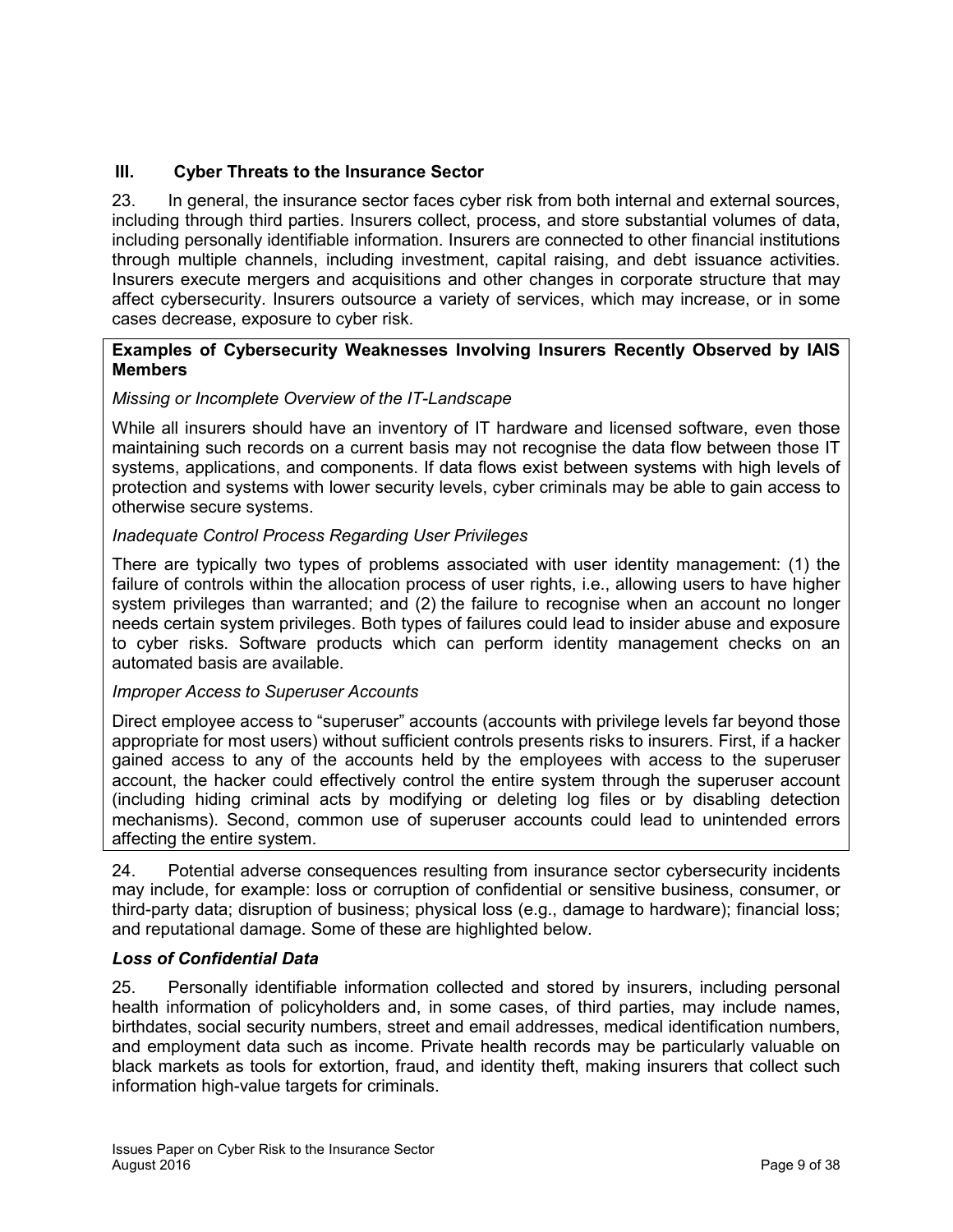26. For commercial policyholders, insurers may collect sensitive business information that could be valuable to corporate and foreign spies. In the case of cyber insurance products, for example, insurers may possess information about a policyholder's network security controls and other cyber resilience information that could be valuable to hackers and other cyber criminals. Further, loss of confidential information could harm valuable intellectual property rights of a policyholder.

## *Disruption of Business*

27. Not all cybersecurity incidents involve data breaches; some cyber attacks can result in disruption to normal business operations. The cybersecurity incident on Sony Pictures, for example, was reported to have destroyed the company's entire network, including emails, telephone directories, voicemails, and business records such as contract templates.<sup>[22](#page-9-0)</sup> Such a malicious attack on an insurer could result in significant harm to the firm and substantial recovery costs.

## *Reputational Damage*

28. The foundation of the insurance business is policyholder trust: trust that the information collected by insurers will be protected, and trust that claims will be paid out in a timely way when appropriate. If an insurer suffers a data breach, which exposes confidential policyholder information, that trust may be shaken. Similarly, if an insurer were to suffer a cybersecurity incident that rendered it unable to make timely claims payments or otherwise interrupted its operations, that trust may also be shaken. The reputational risk could extend to the insurance sector as a whole and adversely affect the confidence of consumers, policyholders, investors, rating agencies, and business partners.

<span id="page-9-0"></span><sup>22</sup> Amanda Hess, "Inside the Sony Hack," *Slate* (22 November 2015), *available at* [http://www.slate.com/articles/technology/users/2015/11/sony\\_employees\\_on\\_the\\_hack\\_one\\_year\\_later.html.](http://www.slate.com/articles/technology/users/2015/11/sony_employees_on_the_hack_one_year_later.html)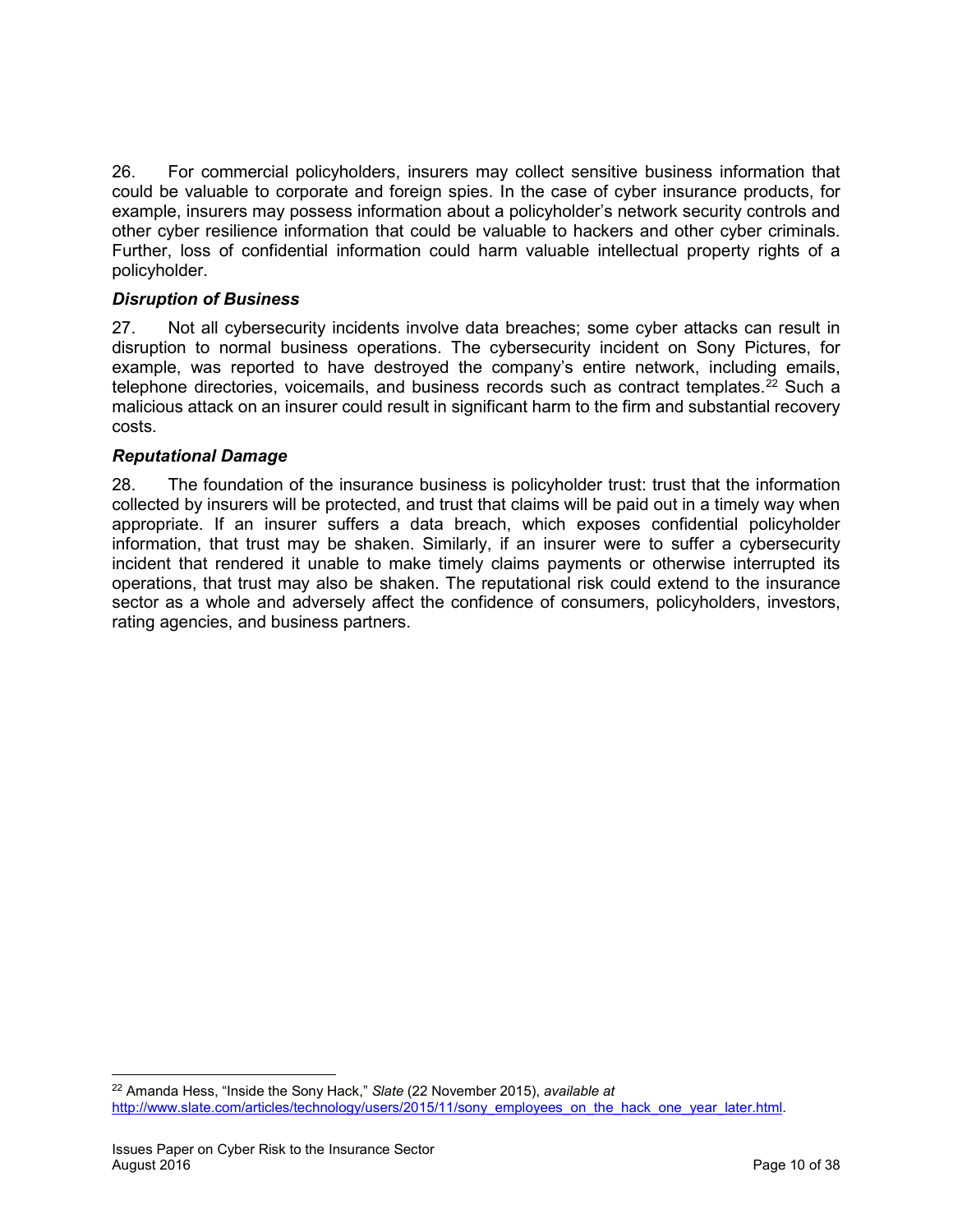## <span id="page-10-0"></span>**IV. Examples of Cybersecurity Incidents in the Insurance Sector**

29. The insurance sector has experienced a variety of cybersecurity incidents in recent years, including well-publicised data breaches at several U.S. health insurers. Some examples of these cybersecurity incidents are provided below.

30. In 2015, Anthem Blue Cross Blue Shield and Premera Blue Cross experienced data breaches in which credit card data and personally identifiable information, including health data, were compromised.<sup>[23](#page-10-1)</sup> The breaches potentially exposed the personal information of up to 91 million policyholders – as many as a quarter of the people in the United States.<sup>[24](#page-10-2)</sup> The insurers had to react swiftly to mitigate reputational damage and to minimise litigation costs, although it is currently unknown how much loss the insurers will ultimately incur due to this breach.

31. In another recent U.S. example, a data server operated by the state of North Dakota was compromised, potentially exposing a range of personal information related to workers compensation claimants – including 43,000 Incident Reports and 13,000 Payroll Reports that had been filed online by workers and employers. Reportedly, medical information and claim files were not exposed, but data at risk was said to include individuals' names, social security numbers, birth dates, descriptions of injury, descriptions of incidents, names of employers, and employer addresses.[25](#page-10-3)

32. A group of cyber extortionists known as the "DD4BC" has been targeting a range of firms including financial institutions in Europe, Australia, Canada, and the United States with threats of distributed denial-of-service (DDoS) $^{26}$  $^{26}$  $^{26}$  attacks in order to extort money from them. DD4BC has demanded ransoms of varying amounts, to be paid in bitcoins (crypto-currency), threatening to launch DDoS attacks unless the target pays the ransom by a specified deadline. Two German insurance groups experienced this type of attack in mid-2015, receiving threats of a DDoS-attack on company web servers unless they paid 40 bitcoins. The insurers refused, as they assessed the extortionists would have caused only minor damage in those instances, but these incidents could have been far more serious if the attacks had concentrated on more critical systems.

33. In 2015, penetration testing performed by the internal audit team of an insurer in France found that unauthorised access to accounting tools had occurred. Although in this instance there were no further consequences, this cybersecurity incident could have had a substantial impact not only on the company but also on partners, service providers, and policyholders.

34. As a reminder that cybersecurity incidents can also include acts by insiders, an internal fraud was identified in 2012 in a French mutual insurance company. This fraud, resulting from an

<span id="page-10-1"></span> $\overline{\phantom{a}}$ <sup>23</sup> Anthem, Inc., *Statement Regarding Cyber Attack Against Anthem*, *available at* [https://www.anthem.com/health](https://www.anthem.com/health-insurance/about-us/pressreleasedetails/WI/2015/1813/statement-regarding-cyber-attack-against-anthem)[insurance/about-us/pressreleasedetails/WI/2015/1813/statement-regarding-cyber-attack-against-anthem;](https://www.anthem.com/health-insurance/about-us/pressreleasedetails/WI/2015/1813/statement-regarding-cyber-attack-against-anthem) Premera Blue Cross, *Premera Targeted by Cyberattack* (17 March 2015), *available at* 

[https://www.premera.com/wa/visitor/about-the-cyberattack/?WT.z\\_redirect=www.premera.com/cyberattack/.](https://www.premera.com/wa/visitor/about-the-cyberattack/?WT.z_redirect=www.premera.com/cyberattack/)

<span id="page-10-2"></span><sup>&</sup>lt;sup>24</sup> NAIC, *Cybersecurity Breach Response HQ*, *available at* [http://www.naic.org/index\\_security\\_breach.htm.](http://www.naic.org/index_security_breach.htm)

<span id="page-10-3"></span><sup>25</sup> North Dakota Workforce Safety & Insurance, *Cyber-Attack on State Server May Impact WSI Information* (July 2015), *available at* [https://www.workforcesafety.com/news/news-item/cyber-attack-on-state-server-may-impact-wsi](https://www.workforcesafety.com/news/news-item/cyber-attack-on-state-server-may-impact-wsi-information)[information.](https://www.workforcesafety.com/news/news-item/cyber-attack-on-state-server-may-impact-wsi-information)

<span id="page-10-4"></span><sup>&</sup>lt;sup>26</sup> In a DDoS attack, an adversary directs a flood of illegitimate service requests to overwhelm the targeted computer or network in an attempt to make the resource unavailable to intended users, thereby seizing control of multiple systems by infecting them with malware. See Committee on Payments and Market Infrastructures, *Cyber Resilience in Financial Market Infrastructures* (November 2014), *available at* [http://www.bis.org/cpmi/publ/d122.pdf.](http://www.bis.org/cpmi/publ/d122.pdf)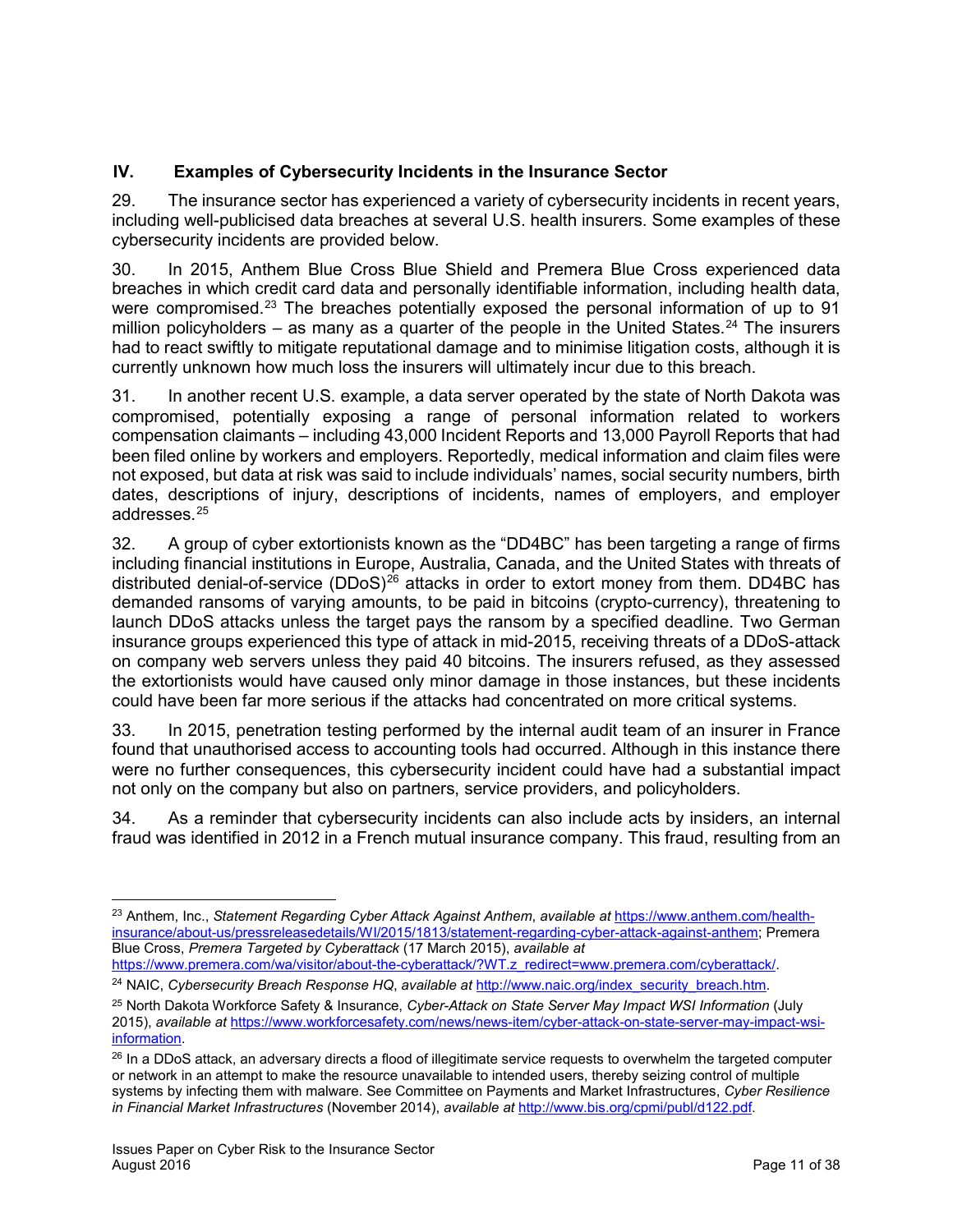internal data theft on a replicated environment with sensitive client information, led to a case of identity theft and false claims.

35. In the Netherlands, an insurer was recently subject to the so-called "CEO hack," a specific form of phishing cyber attack.<sup>[27](#page-11-0)</sup> Pretending to be the CEO of a major and well-known commercial customer of the insurer, the criminals tried to persuade employees of the insurer to transfer money into a certain account. The criminals had apparently researched certain operational details of the insurer.

36. A recent report from PwC identified several additional cybersecurity incidents experienced by insurers in multiple jurisdictions, including attacks against personal lines, travel, health, and marine insurers.<sup>[28](#page-11-1)</sup>

l

<span id="page-11-0"></span><sup>&</sup>lt;sup>27</sup> This type of cyber attack has been observed as an emerging threat. See, e.g., U.S. Federal Bureau of Investigation, "Business E-Mail Compromise - An Emerging Global Threat," (28 August 2015), *available at* [https://www.fbi.gov/news/stories/2015/august/business-e-mail-compromise/business-e-mail-compromise.](https://www.fbi.gov/news/stories/2015/august/business-e-mail-compromise/business-e-mail-compromise)

<span id="page-11-1"></span><sup>28</sup> PwC, *Under the Lens: Threats to the Insurance Sector* (November 2015).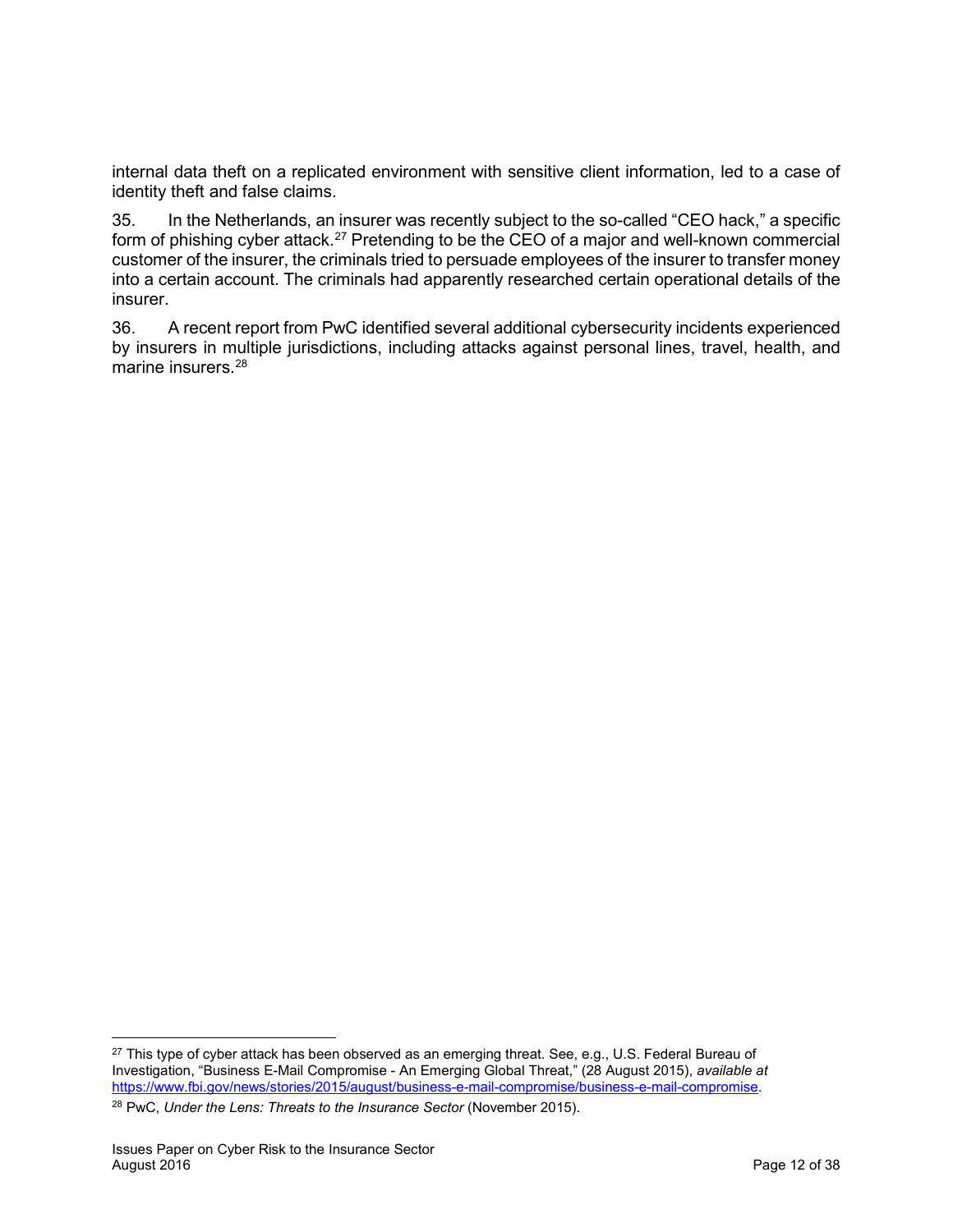## <span id="page-12-0"></span>**V. Insurer Cyber Resilience**

37. The varied challenges presented by cyber risk should be met with a broad response by insurers. Appropriately high-level management attention is a necessity, as is an effective governance structure able to understand, prevent, detect, respond to, and address cybersecurity incidents. In addition, a well-functioning risk management programme consistent with cyber resilience best practices should be in place and verified through supervisory review. As described below, this level of response is consistent with the Insurance Core Principles.

38. To be effective, cybersecurity needs to be addressed at all levels of an institution and with respect to relevant third-party arrangements. Generally, an effective cyber risk management programme includes ongoing process and control improvements, incident management procedures such as response and disaster recovery, appropriate network policies and procedures, rigorous management and control of user privileges, secure configuration guidance, appropriate malware protection procedures, consistent control of removable media usage, monitoring of mobile and home working procedures, and ongoing awareness and educational initiatives for all personnel.

39. For example, it is generally recognised that best practices for cyber resilience include:<sup>[29](#page-12-1)</sup>

• Governance

Together with the engagement and commitment of the Board and Senior Management, a proper cyber resilience framework contributes to the mitigation of cyber risk. For example, Senior Management should include an official with access to the Board, who is responsible for developing and implementing the cyber resilience framework.

**Identification** 

Identification means identifying those business functions and processes that should be protected against compromise. Information assets (including sensitive personal information) and related system access should be part of the identification process. Regular reviews and updates are key factors, as cyber risk is constantly evolving and "hidden risks" can emerge. Connected entities are part of the whole picture; significance of the risks they pose is not necessarily proportionate to criticality of the particular service. For example, the well-known cyber attack against retailer Target involved entry via a ventilation service provider.<sup>[30](#page-12-2)</sup>

**Protection** 

Resilience can be provided by design. Comprehensive protection entails protecting interconnections and other means of access to insider and outsider threats to the institution. When designing protection, the "human factor" should be taken into

<span id="page-12-1"></span> $\overline{\phantom{a}}$ <sup>29</sup> U.S. National Institute of Standards and Technology (NIST), *Framework for Improving Critical Infrastructure Cybersecurity* (February 2014), *available at* [http://www.nist.gov/cyberframework/upload/cybersecurity-framework-](http://www.nist.gov/cyberframework/upload/cybersecurity-framework-021214.pdf)[021214.pdf;](http://www.nist.gov/cyberframework/upload/cybersecurity-framework-021214.pdf) FFIEC, Cybersecurity Assessment Tool (June 2015), *available at*

[https://www.ffiec.gov/cyberassessmenttool.htm;](https://www.ffiec.gov/cyberassessmenttool.htm) Committee on Payments and Market Infrastructures and International Organization of Securities Commissions, *Guidance on Cyber Resilience for Financial Market Infrastructures* (June 2016), *available at* [http://www.bis.org/cpmi/publ/d146.htm.](http://www.bis.org/cpmi/publ/d146.htm)

<span id="page-12-2"></span><sup>30</sup> SANS Institute, *Case Study: Critical Controls that Could Have Prevented Target Breach* (5 August 2014), *available at* [http://www.sans.org/reading-room/whitepapers/casestudies/case-study-critical-controls-prevented-target-breach-](http://www.sans.org/reading-room/whitepapers/casestudies/case-study-critical-controls-prevented-target-breach-35412)[35412.](http://www.sans.org/reading-room/whitepapers/casestudies/case-study-critical-controls-prevented-target-breach-35412)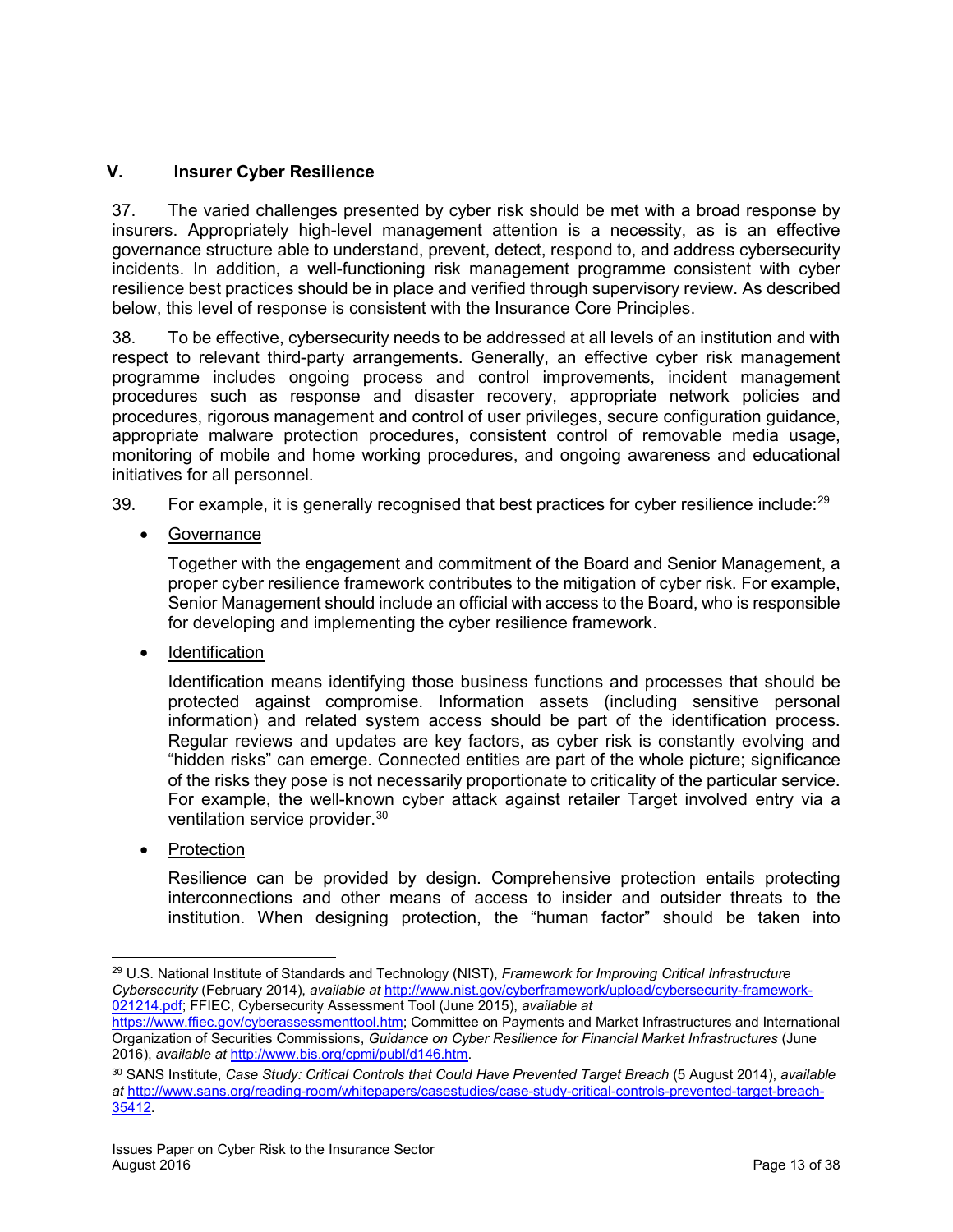consideration. Therefore, training is also an essential part of the safety net against cyber risk. Controls should be in line with leading technical standards, as strong IT controls contribute to protection.

• Detection

Continuous and comprehensive cybersecurity monitoring is essential for detection of potential cyber incidents. Performing security analytics also helps to detect and mitigate cyber incidents.

• Response and Recovery

It is not always possible to detect or prevent cyber incidents before they happen, even with the best processes in place. For this reason, incident response planning is of great importance. Resumption of services (if interrupted) should be achieved within a reasonable timeframe, depending on the impact of the incidents and the criticality of the service. Contingency planning, design, and business integration as well as data integrity (also in the case of data sharing agreements) are key enablers for fast resumption. To make contingency planning effective, it should be subject to regular testing. Steps to prevent contagion can mitigate further risks. A disclosure policy should be in place in order to enhance crisis communication. Last but not least, forensic readiness is essential for deep dive investigations. Business continuity planning should consider these elements.

• Testing

Testing programmes, vulnerability assessments, scenario-based testing, penetration tests, and red team tests are cornerstones in the testing phase. Cybersecurity testing should be included when systems are specified, developed, and integrated.

#### • Situational Awareness

Awareness contributes to the identification of cyber threats. Accordingly, the establishment of a threat intelligence process helps to mitigate cyber risk. In this regard, insurers should consider participating in established information sharing initiatives.

• Learning and Evolving

Insurers should continually revaluate the effectiveness of cybersecurity management. Lessons learned from cyber events and cyber incidents contribute to improved planning. New developments in technology should be monitored.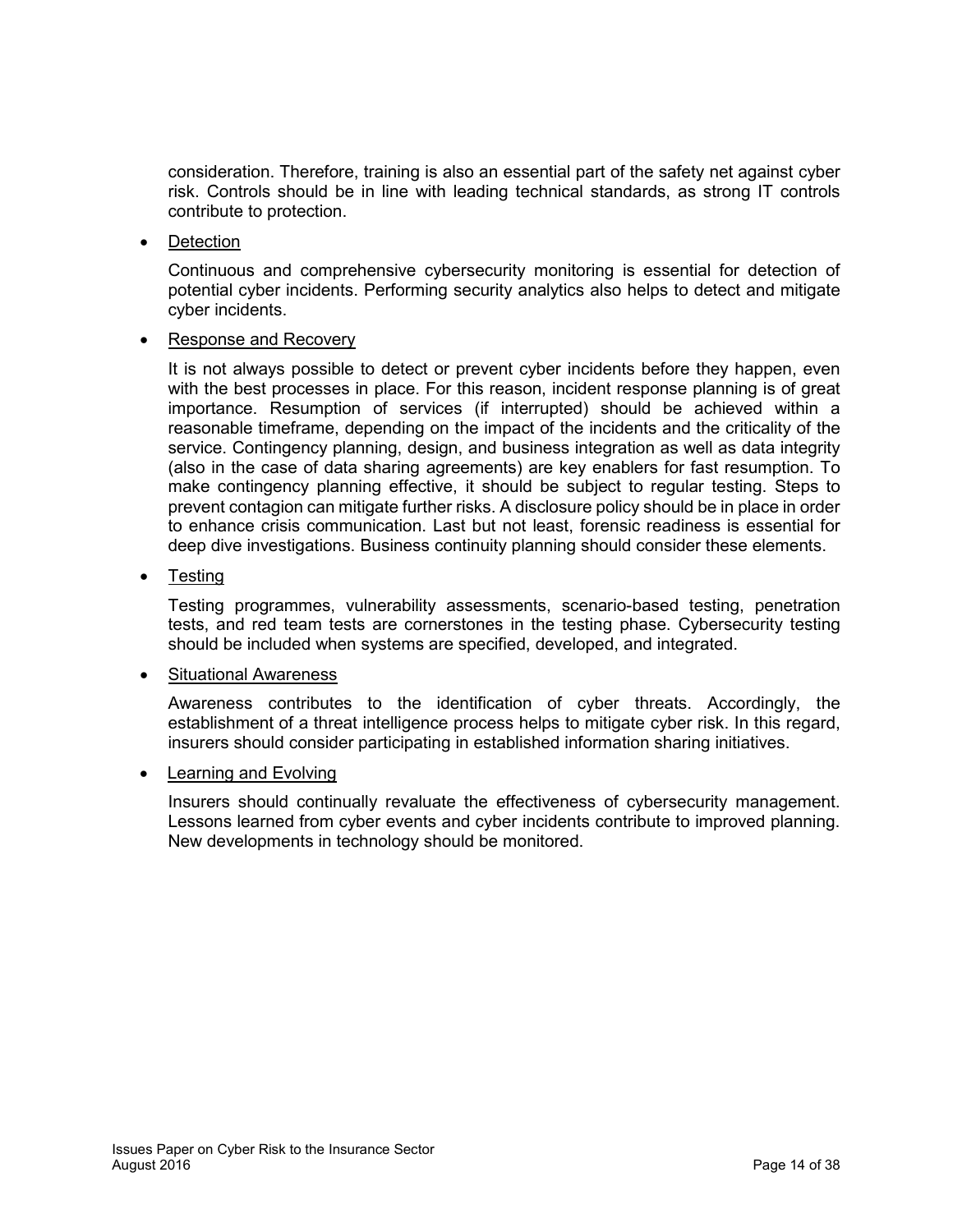## <span id="page-14-0"></span>**VI. Applicability of Insurance Core Principles to Cybersecurity**

40. While the Insurance Core Principles (ICPs) do not specifically address cyber risk and cyber resilience, they provide a general basis for supervisors to address the insurance sector with respect to cyber risk and cyber resilience by requiring the management of significant risks and related internal controls.

41. The ICPs that may be most relevant for the supervision of cyber risk in the insurance sector include: [31](#page-14-1)

- ICP 7 (Corporate Governance)
- ICP 8 (Risk Management and Internal Controls)
- ICP 9 (Supervisory Review and Reporting)
- ICP 19 (Conduct of Business)
- ICP 21 (Countering Fraud in Insurance)

And, particularly regarding information exchange and supervisory cooperation, the following ICPs are relevant as well:

- ICP 3 (Information Exchange and Confidentiality Requirements)
- ICP 25 (Supervisory Cooperation and Coordination)
- ICP 26 (Cross-border Cooperation and Coordination on Crisis Management).

## *ICP 7 - Corporate Governance*

42. ICP 7 was revised in November 2015. Under this ICP, insurers are expected to be able to demonstrate the effectiveness of systems and controls and corporate governance framework. The Guidance for this ICP states: "It is the Board's responsibility to ensure that the insurer has appropriate systems and functions for risk management and internal controls and to provide oversight to ensure that these systems and the functions that oversee them are operating effectively and as intended." Identifying and addressing cyber risk should be an integral part of the risk management of an insurer.

## *ICP 8 - Risk Management and Internal Controls*

43. ICP 8 was revised in November 2015. This ICP requires an insurer to have, as part of its overall corporate governance framework, effective systems of risk management and internal controls, including effective functions for risk management, compliance, actuarial matters, and internal audit.

44. ICP 8 Guidance lists a minimum set of categories that the risk management system should cover. With respect to cyber risk, the Guidance is relevant as it refers to "operational risk management," "conduct of business," and "other risk-mitigation techniques." In addition, the Guidance states that the risk management system should take into account all reasonably foreseeable and relevant material risks, including current and emerging risks.

45. The Guidance also describes typical components of an effective internal control system. Under the "policies and processes" that are listed as one of these components, the Guidance describes such internal control system as having "appropriate controls for all business processes

<span id="page-14-1"></span><sup>31</sup> Other ICPs, such as ICPs 16 (Enterprise Risk Management for Solvency Purposes) and 18 (Intermediaries), may also be relevant.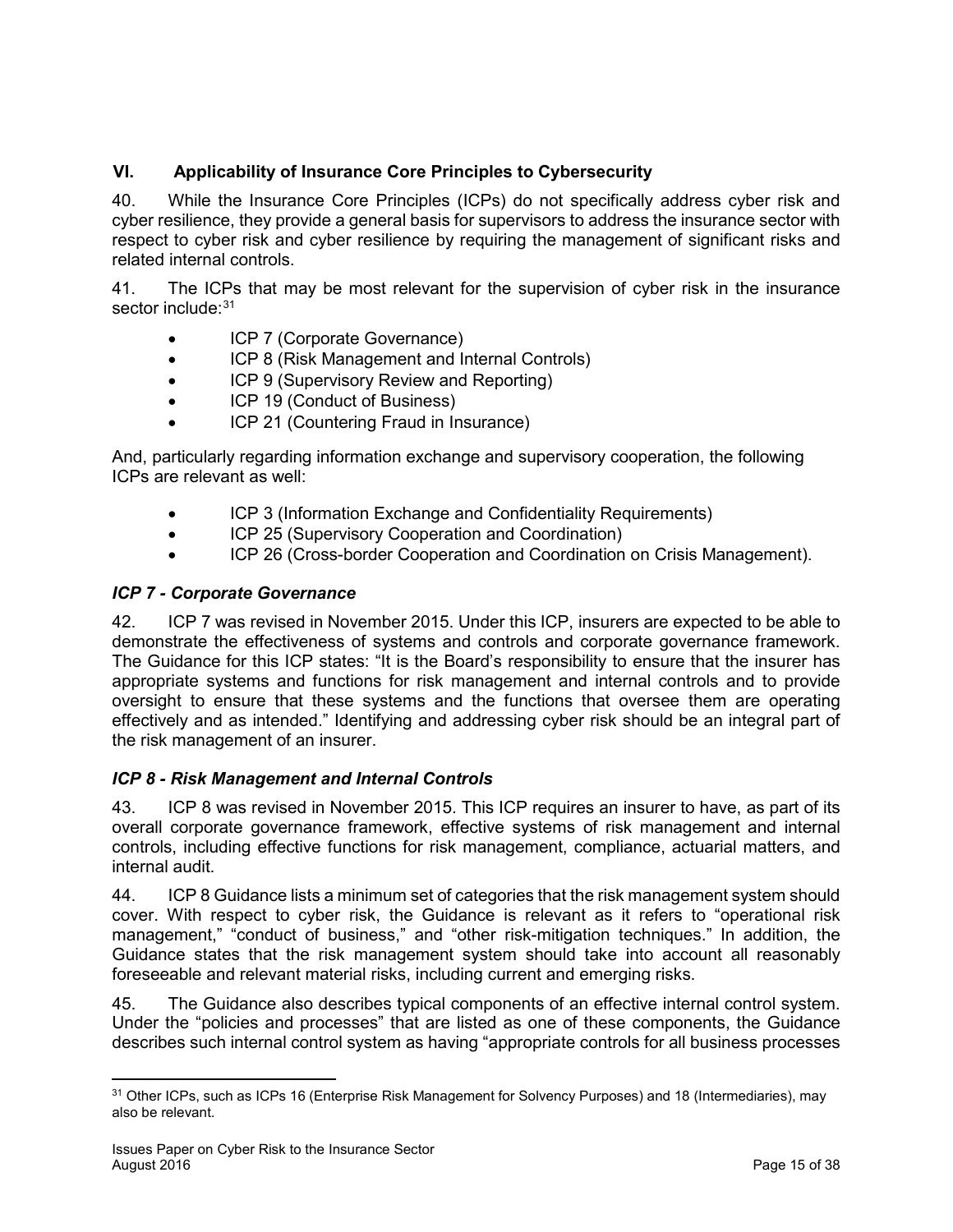and policies," including "critical IT functionalities," "access to databases" and to "IT systems by employees." This clearly encompasses cyber risk.

46. In addition, the Guidance calls for sufficient resources for control functions, including appropriate IT/management information systems.

47. Finally, ICP 8 Guidance states that the internal audit function should provide independent assurance to the Board and Senior Management in respect of matters including capacity and adaptability of the IT architecture to provide accounting, financial, and risk reporting information in a timely manner.

48. When entering into or revising an outsourcing arrangement, the Board and Senior Management should consider how the insurer's risk profile and business continuity will be affected by the outsourcing. This can apply to service provider's governance, risk management, and internal controls with respect to cyber risk.

## *ICP 9 - Supervisory Review and Reporting*

49. ICP 9 addresses the general processes and procedures supervisors should have in place with respect to supervisory review and reporting. These processes include analysing the supervisory framework for review and reporting, to ensure that it pays due attention to the evolving nature, scale, and complexity of risks which may be posed by insurers and of risks to which insurers may be exposed. Under this ICP, the supervisory framework should require an insurer to report promptly any material changes or incidents that could affect the insurer's condition or customers. As part off-site monitoring and on-site inspection supervisors should obtain sufficient information to assess and analyse the risks to which an insurer and its customers are exposed, and should review the effectiveness of the insurer's management of the risks. ICP 9 is currently under review.

## *ICP 19 - Conduct of Business*

50. The requirements for the conduct of insurance business include provisions relating to privacy protection under which insurers and intermediaries are allowed to collect, hold, use, or communicate personal information of customers to third parties.

51. ICP 19 requires insurers and intermediaries to have policies and procedures for the protection of private information on customers. The Guidance describes a number of measures to ensure privacy protection and prevent security breaches, focusing on prevention of the misuse or inappropriate communication of personal information to third parties.

## *ICP 21 – Countering Fraud in Insurance*

52. Under ICP 21, supervisors require that insurers and intermediaries take effective measures to deter, prevent, detect, report, and remedy fraud in insurance. Fraud in insurance may occur through cyber incidents. ICP 21 is currently under review, in part to consider whether it should be revised to address cyber risk more directly.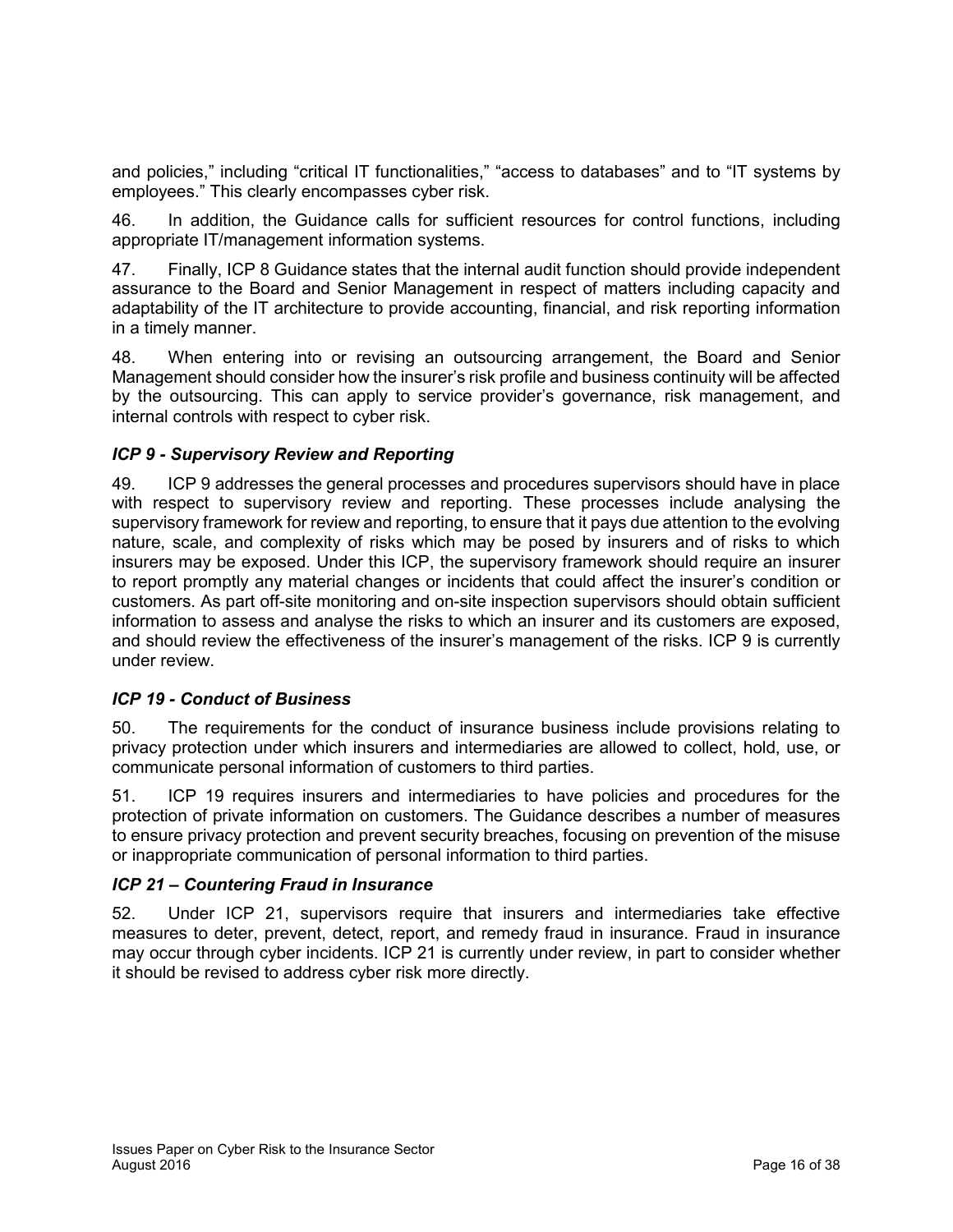## *ICP 3, ICP 25, and ICP 26 - Information Sharing and Supervisory Cooperation*

53. ICP 3 (Information Exchange and Confidentiality Requirements) is relevant because given the nature of cyber risk, it is possible that more than one jurisdiction would be involved in the identification, management, and mitigation of such risks. ICP 3 is currently under review.

54. The ability to share information with other jurisdictions – as set out in ICP 25 (Supervisory Cooperation and Coordination) – is an important tool for supervisors given the potential for a cyber incident to have cross-border impact. The ability of supervisors to act quickly to identify, manage, and mitigate risks will be enhanced by having an efficient mechanism for information sharing. Such mechanisms might include bilateral or multilateral memoranda of understanding, such as the IAIS Multilateral Memorandum of Understanding (the global standard for information sharing among insurance supervisors), or other cooperation agreements, such as those established, for example, in relation to supervisory colleges. In addition, the IAIS survey results described in this paper suggest that most jurisdictions may benefit from sharing regulatory and supervisory initiatives pertaining to cybersecurity, notably on issues such as cyber education and training, and treatment of cyber risk with respect to outsourcing. ICP 25 is currently under review.

## **Examples of Cybersecurity Work of Other Global Financial Sector Standard Setting Organisations**

*Committee on Payments and Market Infrastructures (CPMI) and International Organization of Securities Commissions (IOSCO)*

In June 2016, the Joint Working Group on Cyber Resilience of CPMI and IOSCO released the "Guidance on Cyber Resilience for Financial Market Infrastructures."[32](#page-16-0) This guidance aims to enhance the ability of financial market infrastructures (FMIs) to prevent cyber attacks, respond rapidly and effectively to them, and achieve faster and safer recovery objectives. The guidance does not establish additional standards for FMIs beyond those already set out in the Principles for Financial Market Infrastructures (PFMI) but aims to elaborate on the PFMI.<sup>[33](#page-16-1)</sup>

## *Basel Committee on Banking Supervision (BCBS)*

In October 2014, the BCBS published "Review of the Principles for the Sound Management of Operational Risk,"[34](#page-16-2) which reviews implementation of the Principles for the Sound Management of Operational Risk published in 2011.<sup>[35](#page-16-3)</sup> The report addresses the operational risk management practices of 60 systemically important banks, and observes that some banks have developed scenarios concerning catastrophic events, such as cyber attack.

55. Under ICP 26 (Cross-border Cooperation and Coordination on Crisis Management), the supervisor cooperates and coordinates with other relevant authorities such that a cross-border crisis involving a specific insurer or group can be managed effectively. Accordingly, it is expected that supervisors would cooperate and coordinate with other relevant authorities in respect of a cross-border crisis involving the cybersecurity of a specific insurer or group. Advance planning for timely and consistent coordination and management of a cross-border crisis (including policy

l

<span id="page-16-0"></span><sup>32</sup> *Available at* <http://www.bis.org/cpmi/publ/d146.htm> (29 June 2016). At the invitation of the joint working group, the Chair of the FCTF served as an observer during the development of this guidance.

<span id="page-16-1"></span><sup>33</sup> CPMI and IOSCO, *Principles for Financial Market Infrastructures* (April 2012), *available at* [http://www.bis.org/cpmi/publ/d101a.pdf.](http://www.bis.org/cpmi/publ/d101a.pdf)

<span id="page-16-2"></span><sup>34</sup> *Available at* [http://www.bis.org/publ/bcbs292.htm.](http://www.bis.org/publ/bcbs292.htm) 

<span id="page-16-3"></span><sup>35</sup> *Available at* [http://www.bis.org/publ/bcbs195.htm.](http://www.bis.org/publ/bcbs195.htm)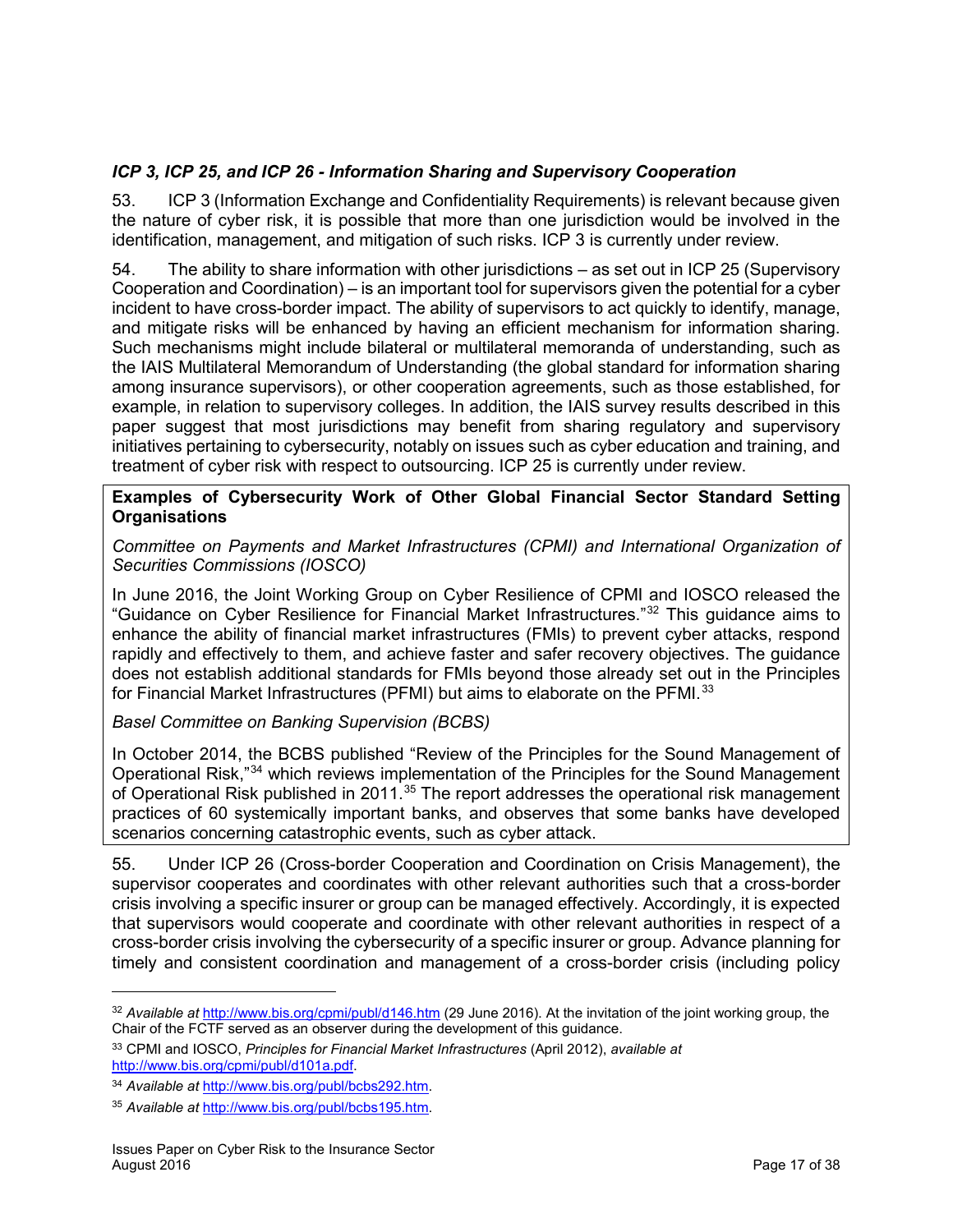measures, crisis response decisions, and external communications) is a component of effective crisis management. ICP 26 is currently under review.

56. Further IAIS material specific to this area may be useful to help supervisors implement consistent and sound supervisory practices, and to help insurers implement appropriate cybersecurity practices.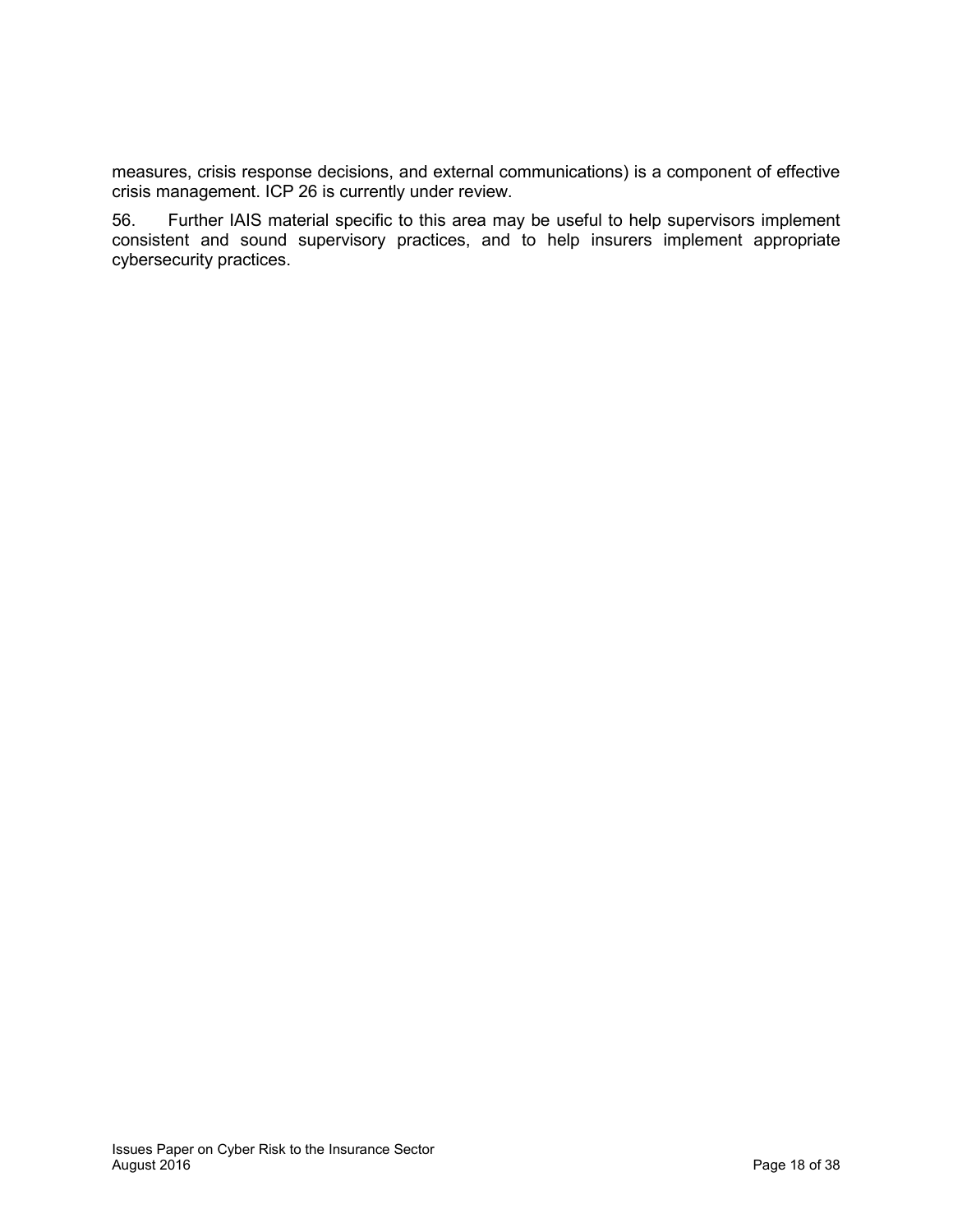## <span id="page-18-0"></span>**VII. Supervisory Response to Cyber Risk**

57. This section considers the role of supervisors, includes a summary of the 2015 survey of IAIS Members on combatting cyber risk, and provides examples of ongoing and evolving supervisory responses to cybersecurity issues.

58. The mission of the IAIS includes developing and maintaining fair, safe, and stable insurance markets for the benefit and protection of policyholders. Within this context, insurance supervisors have a role in addressing risks (including cyber risk) that could pose threats to the safety and stability of, and confidence in, insurance markets, and that could compromise policyholders.

59. The supervisor can address cyber risk through appropriate regulation and the supervisory process. Supervisory areas that may have particular relevance for cyber risk and cyber resilience include:

- The security of private information held by insurers and intermediaries;
- Financial crime undertaken through cyber means; and
- Business continuity and disaster recovery planning for individual insurers and intermediaries and potentially for the insurance sector as a whole.

60. In addition, cross-border and cross-sectoral supervisory cooperation may be important for addressing cyber risk, as the issue is global in nature.

## *IAIS Survey on Cyber Risk and Supervisory Practices*

61. During January and February 2015, the IAIS conducted a survey of its Members to gain insight about current supervisory approaches to cyber risk. Specifically, the survey was intended to assist the FCTF in understanding Members' perception of cyber risk, their involvement in combating cyber threats, and the supervisory approaches that are used or are under development in this area. Approximately 30 Members responded. Based on the survey responses received, supervisory practices and views on cybersecurity vary widely among IAIS Members. Following are some notable trends observed from the survey responses. A summary of the survey results is provided in Annex I.

62. Most respondents indicated that they have established or will establish regulatory or supervisory requirements for insurers' corporate governance with respect to cybersecurity. Although many of the survey respondents have not yet defined specific cybersecurity provisions, they expect that insurers will cope with cyber risk under broader regulatory and supervisory requirements, i.e., through enterprise risk management activities, particularly through IT risk assessments. In addition, some of the survey respondents reported adherence to relevant standards, notably the ISO standard for information security management,  $36$  as well as the National Institute of Standards and Technology (NIST) framework for improving infrastructure.<sup>[37](#page-18-2)</sup> A few respondents have published cybersecurity guidelines applicable to financial institutions.

l

<span id="page-18-1"></span><sup>36</sup> The ISO 27000 standards help organisations keep information assets secure. ISO/IEC 27001 is the standard that provides requirements for an information security management system. International Organization for Standardization, *ISO/IEC 27001 - Information Security Management*, *available at* [http://www.iso.org/iso/home/standards/management-standards/iso27001.htm.](http://www.iso.org/iso/home/standards/management-standards/iso27001.htm)

<span id="page-18-2"></span><sup>37</sup> NIST, *Framework for Improving Critical Infrastructure Cybersecurity* (12 February 2014), *available at* [http://www.nist.gov/cyberframework/upload/cybersecurity-framework-021214-final.pdf.](http://www.nist.gov/cyberframework/upload/cybersecurity-framework-021214-final.pdf)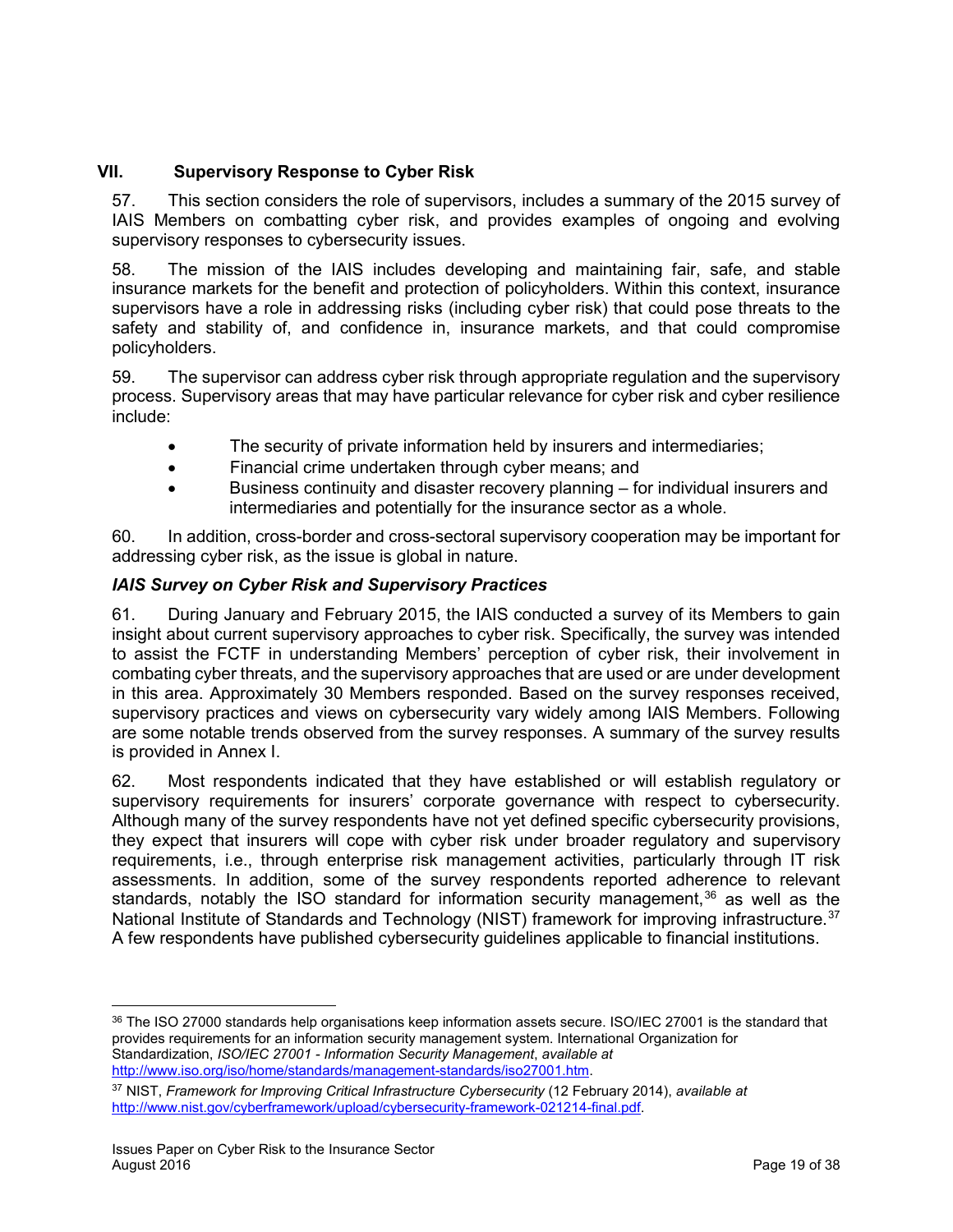63. Yet, cyber resilience did not appear to be perceived as a regulatory priority for most survey respondents. Reasons given include the current stage of IT development, the lack of specific regulatory requirements for cyber resilience, and reliance on insurers' self-assessments. Furthermore, most survey respondents appeared to have limitations on staff with responsibility for and expertise in cybersecurity monitoring and supervision.

64. The survey results indicated that there are a variety of supervisory approaches to cyber resilience. For example, some respondents assess the nature and scale of cyber risk faced by an insurer through on-site inspections. Some expect to adopt holistic self-assessment exercises or thematic inspections focusing on cyber resilience of insurers. Others do not focus specifically on cyber risk but may assess cybersecurity as part of a business continuity plan or risk management framework of an insurer. Also, a minority of the respondents define the type or severity of cyber incidents that an insurer needs to report to its supervisory authority, while the majority of respondents have no specified requirements for notification, and a few rely on annual audit reports.

65. Although the number of survey responses was limited, the answers from responding Members and other information described in this report demonstrates that there is no uniform practice among IAIS Members with respect to supervision concerning cybersecurity.

## *Examples of Supervisory Responses to Cyber Risk*

66. In addition to survey responses, certain IAIS members provided examples of some cyber risk initiatives undertaken in Member jurisdictions, including, in some instances, public—private cooperation and market-wide approaches. These examples are described below.

67. *France*. L'Autorité de Contrôle Prudentiel et de Résolution (ACPR) categorises supervision related to cyber risk under Information System (IS) control. The ACPR established the following four criteria for cybersecurity supervision: (1) Confidentiality: Information is accessible only to those who are authorised to access. Information is protected throughout its lifecycle; (2) Integrity: Stored data is accurate and consistent. There is no need for alteration among data records; (3) Availability: Information is accessible by authorised persons at the right time with the right performance; and (4) Auditability: Access to IS, attempts to access IS, or activities in IS are logged and stored. The logged files must not be modified or deleted. With these criteria, the ACPR looks into the following areas: governance; identification, and assessment of IS risks; responses to IS risks; and, evaluation of controls, risk management, and follow-up activity.

68. *Germany.* The supervisory examination of the management of cyber risk is usually performed through on-site inspections. The exact procedure depends on the size and risks of the particular undertaking and on the size of the team of supervisors. For smaller undertakings, the Bundesanstalt für Finanzdienstleistungsaufsicht (BaFin) addresses this aspect in the context of risk management. For larger undertakings, it often arranges a meeting focused on information security issues. During such a meeting, the team discusses those aspects of cybersecurity and IT risk management which are of high importance. Further areas of cybersecurity may be addressed when taking a closer look at other IT related aspects such as the software development process or identity management.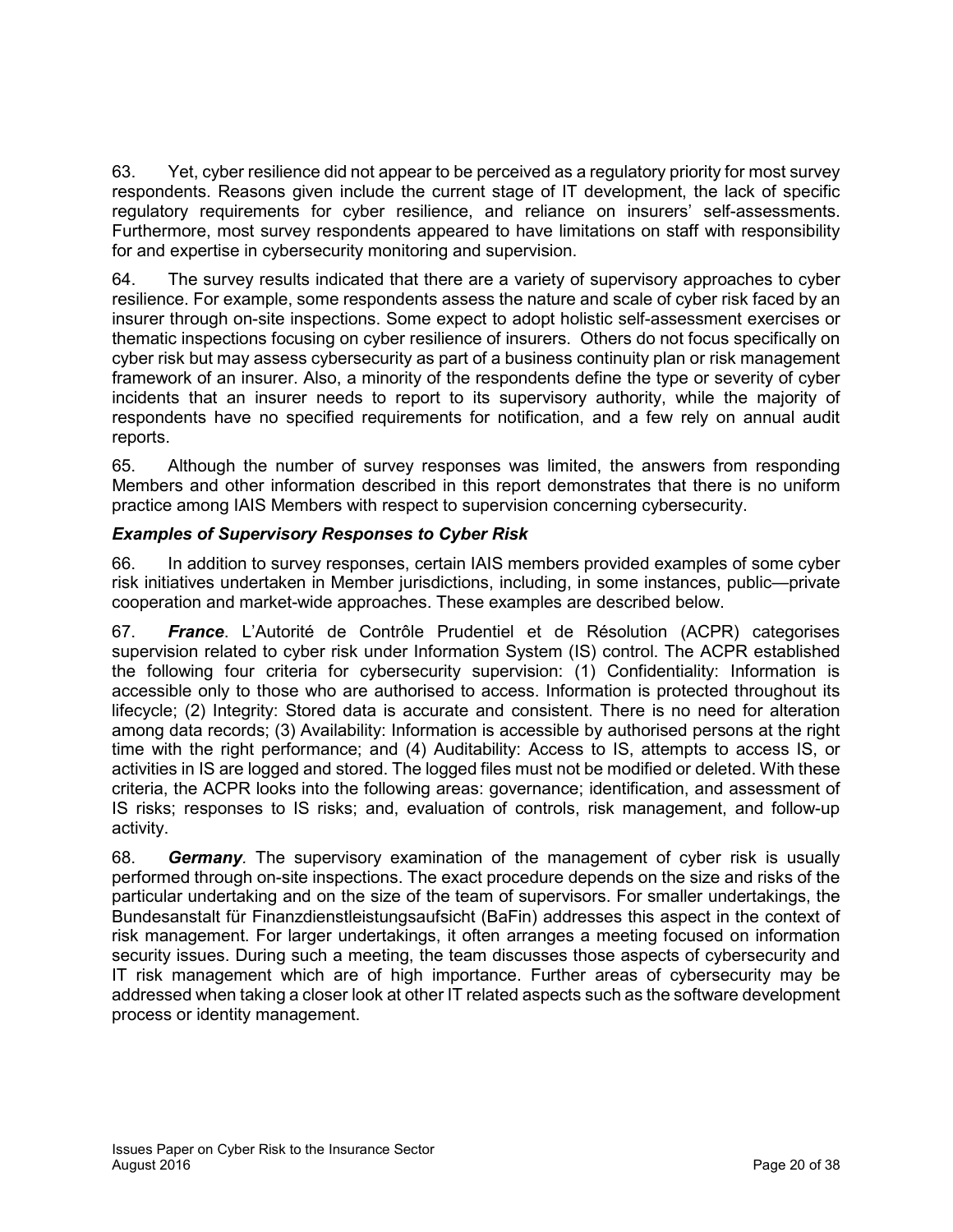69. *European Union.* The proposal for a Directive[38](#page-20-0) concerning measures to ensure a high common level of network and information security across the Union was put forward by the European Commission in 2013. On 7 December 2015, the European Parliament and the Council reached an agreement on the Commission's proposed measures to increase online security in the EU. This Directive is the first piece of European legislation on cybersecurity. Its provisions aim to make the online environment more trustworthy and, thus, to support the smooth functioning of the EU Digital Single Market. The new rules will: (1) improve cybersecurity capabilities in Member States; (2) improve Member States' cooperation on cybersecurity; and (3) require operators of essential services in the energy, transport, banking and healthcare sectors, and providers of key digital services like search engines and cloud computing, to take appropriate security measures and report incidents to the national authorities.<sup>[39](#page-20-1)</sup>

70. A proposed regulation on the protection of individuals with regard to the processing of personal data and on the free movement of such data entered into force on 24 May 2016 and shall be applicable from 25 May 2018. $40$  This text includes security incident notification provisions relating to personal data and empowers national data commissioners to impose significant fines.

71. *Netherlands.* One of the deliverables from thematic investigations by the central bank of the Netherlands (the De Nederlandsche Bank, or DNB), is to provide individual financial institutions with a benchmark with which they are compared in each sector (e.g., insurers, banks, and pension funds) based on results of investigations. Individual financial institutions can see where they are positioned compared to the average for each sector. This applies to cyber risk management.

72. The DNB also supervises large international insurers jointly with supervisors of other jurisdictions. A number of joint research projects for supervision of such groups have been conducted. In addition, during investigations, two groups of people from different supervisory authorities have worked together in one team. Through such cooperation, the DNB intends to obtain insight into management of cyber risk within insurance groups. Moreover, some units within a group provide services internally for multiple group entities while the individual group entities may be subject to separate financial regulations applicable in each jurisdiction. The DNB intends to obtain better insight into such units from a perspective of the entire group through such work. Good examples of this type of supervisory cooperation include supervision focusing on groupwide asset management and IT systems.

<span id="page-20-0"></span> $\overline{\phantom{a}}$ 38 Proposal for a Directive on Measures to Ensure a Common High Level of Network Security and Information in Union – 2013/048 (called SRI or NIS).

<span id="page-20-1"></span><sup>39</sup> European Commission, *Network and Information Security Directive: co-Legislators Agree on the First EU-wide Legislation on Cybersecurity* (9 December 2015), *available at* [http://ec.europa.eu/digital-agenda/en/news/network](http://ec.europa.eu/digital-agenda/en/news/network-and-information-security-directive-co-legislators-agree-first-eu-wide-legislation)[and-information-security-directive-co-legislators-agree-first-eu-wide-legislation.](http://ec.europa.eu/digital-agenda/en/news/network-and-information-security-directive-co-legislators-agree-first-eu-wide-legislation)

<span id="page-20-2"></span><sup>40</sup> The European Parliament and the Council of the European Union, *Regulation 2016/679 of the European Parliament and of the Council of 27 April 2016* on the protection of natural persons with regard to the processing of personal data and on the free movement of such data, and repealing Directive 95/46/EC (General Data Protection Regulation) (4 May 2016), *available at* [http://eur-lex.europa.eu/legal](http://eur-lex.europa.eu/legal-content/EN/TXT/PDF/?uri=CELEX:32016R0679&from=EN)[content/EN/TXT/PDF/?uri=CELEX:32016R0679&from=EN.](http://eur-lex.europa.eu/legal-content/EN/TXT/PDF/?uri=CELEX:32016R0679&from=EN)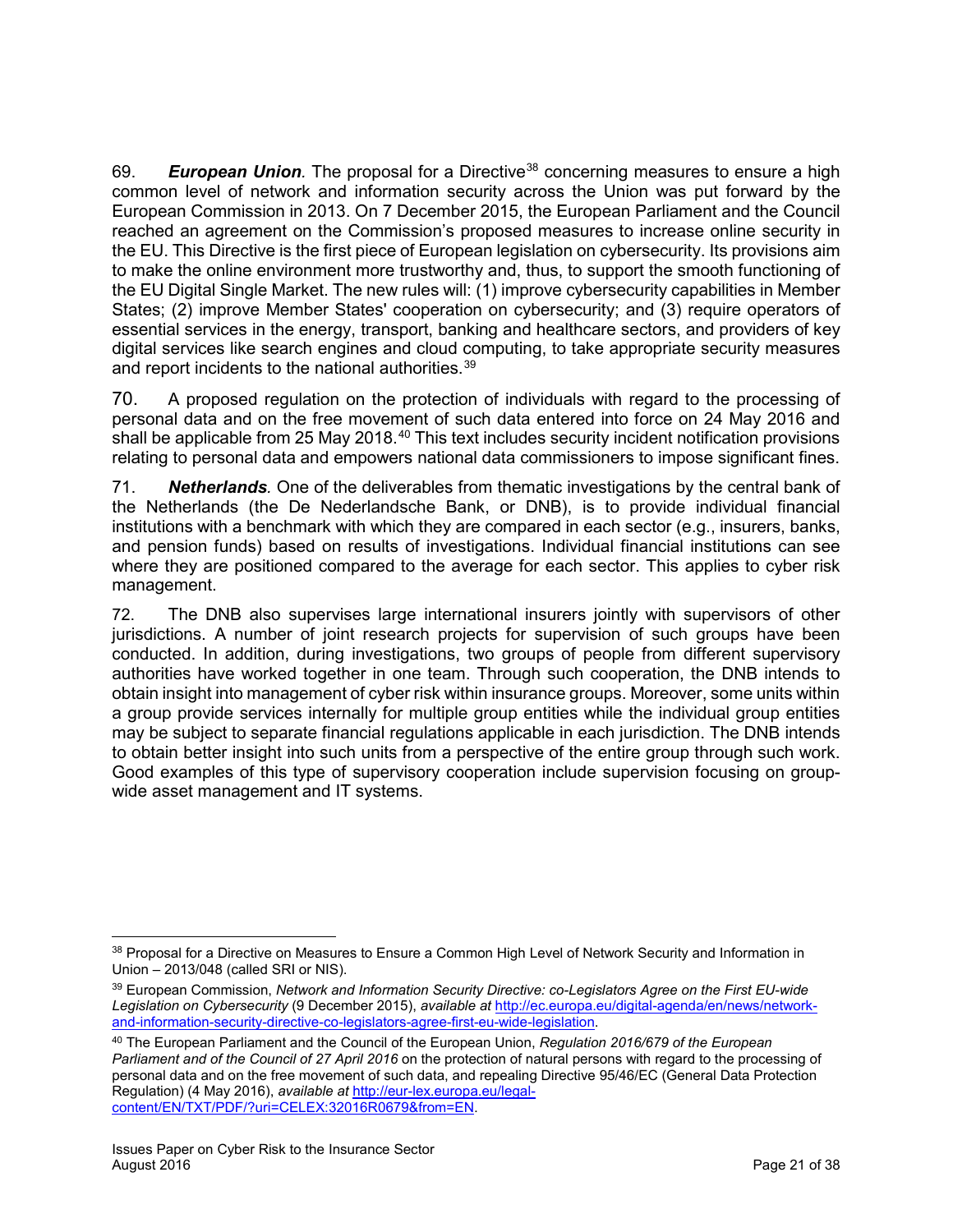## **Private Sector Information Sharing Initiatives in the Netherlands**

In the Netherlands, the central bank (De Nederlandsche Bank, or DNB) has found that insurers recognise the danger presented by cyber risk and are willing to cooperate with one another. The Dutch Association of Insurers currently has two active working groups in the field of IT risks and a separate consultation group made up of insurer IT directors. The two working groups work respectively on information security (IS) and Business Continuity Management (BCM). In these two groups, specialists from the largest insurers exchange information about their experiences, what they are doing, and how to learn from each other. The working groups meet three to four times per year. The DNB has given presentations to both groups and observed that the information exchange process still has room for improvement. For example, information about attacks on insurers could be shared more extensively.

73. *Singapore.* The Monetary Authority of Singapore (MAS), together with the Association of Banks in Singapore, organises an industry-wide exercise triennially to enable financial institutions to practice and improve coordination with key government partners to minimise the impact of a crisis arising from a cybersecurity incident. Exercise Raffles IV, the 2014 exercise, saw some 141 financial institutions, including banks, finance companies, insurance companies, asset management firms, and securities and broking houses participate in a half-day exercise that tested participants' response to a massive cybersecurity incident on the financial industry. Financial institutions and market infrastructures faced a combination of simulated cybersecurity incidents, including theft of information; compromise of financial institutions' core systems; ATM outages, disruptions in online services; and website defacement. The simulated attacks required financial institutions to assess the impact of the attacks on the institutions' businesses in five broad categories: customer, reputational, regulatory and legal, financial, and operational.<sup>[41](#page-21-0)</sup>

74. *United Kingdom.* The UK financial authorities<sup>[42](#page-21-1)</sup> have undertaken a number of projects to understand and seek to mitigate cyber risk. In 2005, 2007, and 2009, the UK financial authorities undertook projects to benchmark the operational resilience of the UK financial sector.<sup>[43](#page-21-2)</sup> In 2012, the authorities responded to increasing cyber threats and feedback from the sector and focused on developing smaller, more targeted surveys to delve deeper into the theme of technology and cyber resilience. This led to a desk-top exercise in 2013 to test the wholesale banking sector's response to a sustained and intensive cyber attack.<sup>[44](#page-21-3)</sup>

75. The Financial Policy Committee (FPC) recommended that HM Treasury, collaborating with relevant government agencies and the other financial authorities, should work with the core UK financial system and its infrastructure to put in place a programme of work to improve and test resilience to cyber risk. In response, the authorities issued a cyber-risk management questionnaire to core UK firms and themes from this survey have been used to identify areas for future work. Based on this assessment, the capabilities needed to address cyber risk can usefully be divided into three categories: defensive capabilities, recovery capabilities, and effective governance. The resulting programme of work is set around four themes: (1) enhancing

<span id="page-21-0"></span><sup>41</sup> Association of Banks in Singapore, "Financial Sector Tests Response to Cyber Attacks in Fourth Industry-wide Business Continuity Exercise" (21 November 2014), *available at* [http://abs.org.sg/docs/library/mediarelease\\_20141121.pdf.](http://abs.org.sg/docs/library/mediarelease_20141121.pdf)

<span id="page-21-1"></span><sup>42</sup> Prior to 1 April 2013, the financial authorities were the Bank of England, the Financial Services Authority, and HM Treasury.

<span id="page-21-2"></span><sup>43</sup> Bank of England: [http://www.bankofengland.co.uk/financialstability/fsc/Pages/bcinformation.aspx.](http://www.bankofengland.co.uk/financialstability/fsc/Pages/bcinformation.aspx)

<span id="page-21-3"></span><sup>44</sup> *Ibid.*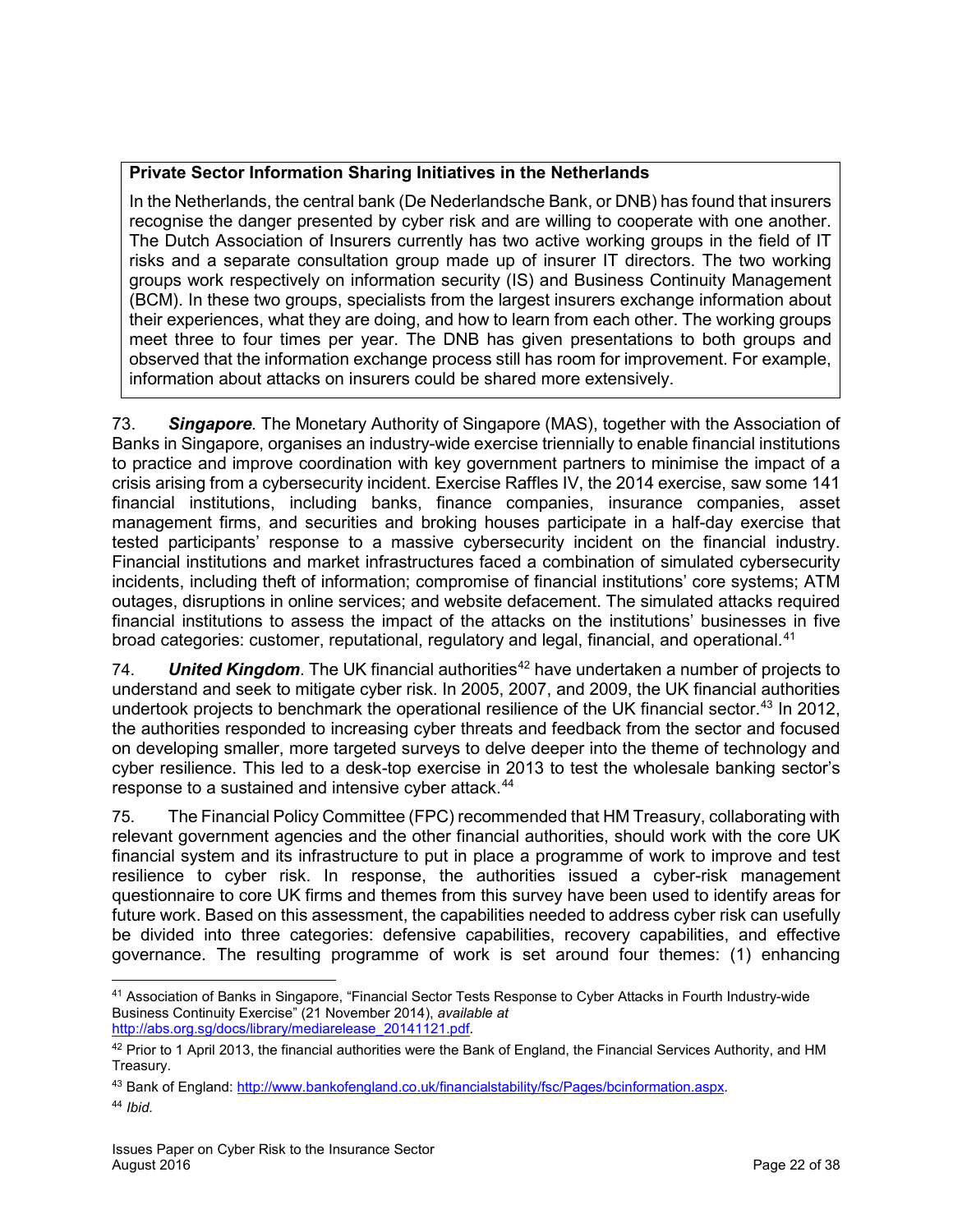understanding of the threat to the financial sector; (2) strengthening work to assess the sector's current resilience to cyber risk; (3) developing plans to test the resilience of the sector; and, (4) improving the sharing of information.

76. In June 2015, the FPC recommended further that the Bank of England, the Prudential Regulatory Authority (PRA), and the Financial Conduct Authority (FCA) should work with firms at the core of the UK financial system to ensure that they complete CBEST tests (a framework to test for cyber vulnerabilities) and adopt individual cyber resilience action plans. The Bank, the PRA, and the FCA should also establish arrangements for CBEST tests to become one component of regular cyber resilience assessment within the UK financial system. In August 2015 the PRA and FCA began a project to assess the resilience of the insurance sector.<sup>[45](#page-22-0)</sup>

## **Additional Supervisory and Cooperative Measures in the United Kingdom**

The UK government views cyber attacks as a highest-level risk to national security, alongside terrorism threats. Accordingly, it has set up a number of initiatives to help prevent cyber attacks, including.

- Cyber Essentials<sup>[46](#page-22-1)</sup> a basic cybersecurity hygiene standard launched in 2014 to help organisations protect themselves against common cyber attacks
- A National Cyber Crime Unit within the National Crime Agency
- A Cyber Information Sharing Partnership to allow Government and industry to exchange information on cyber threats<sup>[47](#page-22-2)</sup>
- A single reporting system for people to report financially motivated cyber-crime through Action Fraud,[48](#page-22-3) a UK National Computer Emergency Response Team (CERT) to improve national co-ordination of cyber incidents<sup>[49](#page-22-4)</sup>
- A new Cyber Incident Response scheme in Government Communications Headquarters to help organisations recover from a cyber attack
- A network of Centres of Excellence for Cyber Security Research within UK universities in 2013, to help provide reliable and up to date research and academic prowess.

<span id="page-22-0"></span><sup>45</sup> Prudential Regulation Authority, Bank of England:

[http://www.bankofengland.co.uk/pra/Documents/about/insuranceletter100815.pdf.](http://www.bankofengland.co.uk/pra/Documents/about/insuranceletter100815.pdf)

<span id="page-22-1"></span><sup>46</sup> Government of the United Kingdom, Department for Business, Innovation & Skills and Cabinet Office, *Guidance – Cyber Essentials Scheme* (April 2014), *available at* [https://www.gov.uk/government/publications/cyber-essentials](https://www.gov.uk/government/publications/cyber-essentials-scheme-overview)[scheme-overview.](https://www.gov.uk/government/publications/cyber-essentials-scheme-overview)

<span id="page-22-2"></span><sup>47</sup> Government of the United Kingdom, Cabinet Office, Department for Business, Innovation & Skills, Foreign & Commonwealth Office and National Security and Intelligence, *Policy Paper – 2010 to 2015 Government Policy: Cyber Security* (February 2013), *available at* [https://www.gov.uk/government/policies/keeping-the-uk-safe-in](https://www.gov.uk/government/policies/keeping-the-uk-safe-in-cyberspace/supporting-pages/establishing-a-cyber-security-information-sharing-partnership)[cyberspace/supporting-pages/establishing-a-cyber-security-information-sharing-partnership.](https://www.gov.uk/government/policies/keeping-the-uk-safe-in-cyberspace/supporting-pages/establishing-a-cyber-security-information-sharing-partnership)

<span id="page-22-3"></span><sup>48</sup> Action Fraud is the UK's national fraud and internet crime reporting centre. Information *available at*: [http://www.actionfraud.police.uk/about-us.](http://www.actionfraud.police.uk/about-us)

<span id="page-22-4"></span><sup>49</sup> CERT-UK [\(https://www.cert.gov.uk/\)](https://www.cert.gov.uk/) is the UK National Computer Emergency Response Team, formed in March 2014 in response to the *National Cyber Security Strategy* (November 2011), *available at* [https://www.gov.uk/government/uploads/system/uploads/attachment\\_data/file/60961/uk-cyber-security-strategy](https://www.gov.uk/government/uploads/system/uploads/attachment_data/file/60961/uk-cyber-security-strategy-final.pdf)[final.pdf\)](https://www.gov.uk/government/uploads/system/uploads/attachment_data/file/60961/uk-cyber-security-strategy-final.pdf).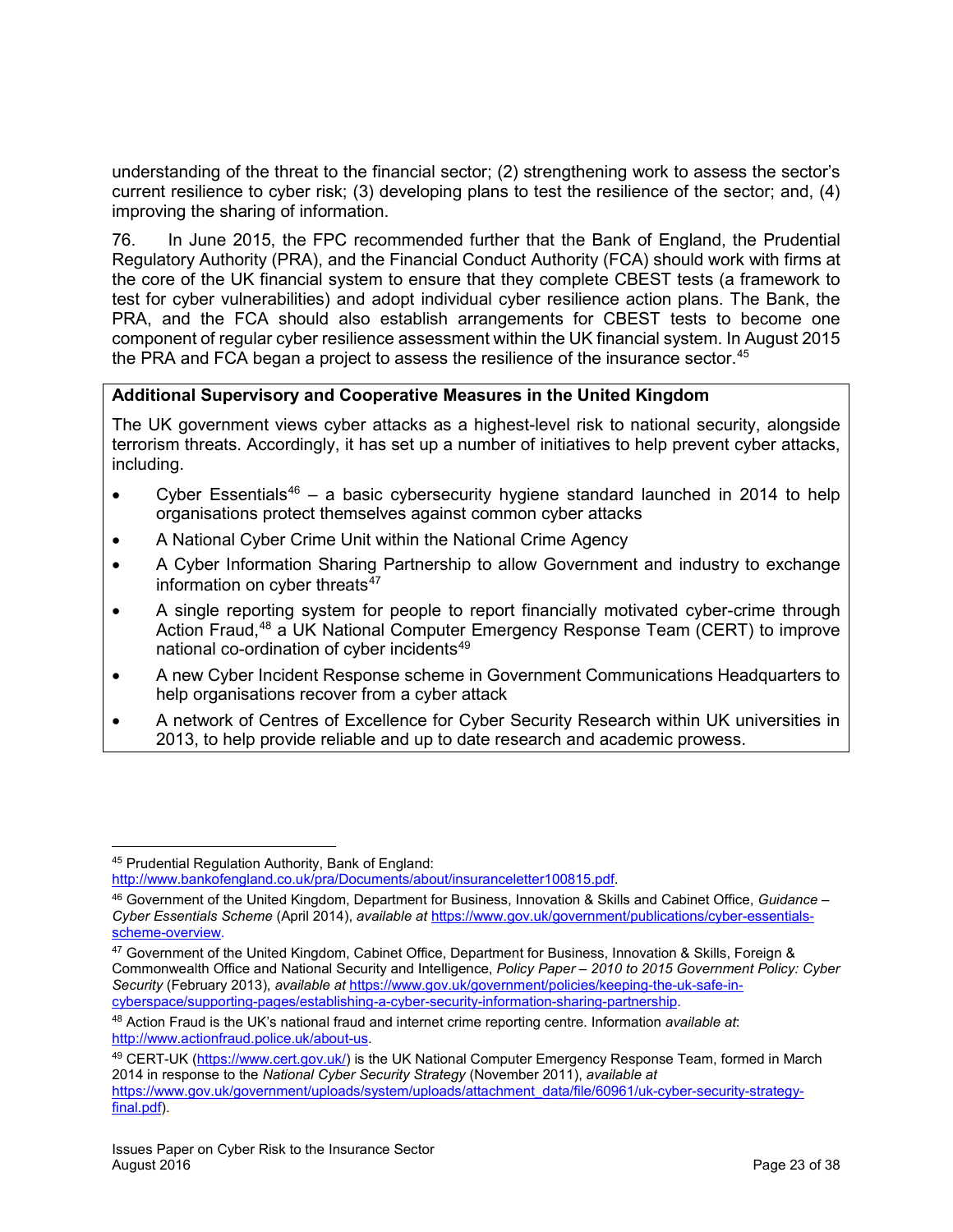77. *United States.* There are several initiatives and programmes in the United States that focus on the cyber resilience of the financial sector, including insurers. These include, but are not limited to, the following.

78. Financial and Banking Information Infrastructure Committee. The United States Department of the Treasury serves as chair of the Financial and Banking Information Infrastructure Committee (FBIIC), which is a committee of 18 federal and state financial regulators and related organisations, including the Board of Governors of the Federal Reserve System and state insurance regulators. FBIIC was chartered to focus on: (1) improving coordination and communication among financial regulators; (2) enhancing the resiliency of the financial sector; and (3) promoting public-private partnership. Treasury coordinates U.S. financial sector cybersecurity efforts through the FBIIC. To fulfil its mission, FBIIC: (1) identifies critical infrastructure assets, along with their locations and potential vulnerabilities, and prioritises their importance to the financial system of the United States; (2) establishes secure communications capability among the financial regulators and protocols for communicating during an emergency; and (3) ensures that sufficient staff at each member organisation have appropriate security clearances to handle classified information and to coordinate in an emergency.[50](#page-23-0)

79. Federal Sanctions Power. On 1 April 2015, the President signed Executive Order 13694, *Blocking the Property of Certain Persons Engaging in Significant Malicious Cyber-Enabled Activities*. This Executive Order authorises the Secretary of the Treasury, in consultation with the Attorney General and the Secretary of State, to impose sanctions on individuals or entities that engage in certain significant malicious cyber-enabled activities.<sup>[51](#page-23-1)</sup>

80. NIST Framework. The Framework for Improving Critical Infrastructure Cybersecurity (NIST Framework) was released by the U.S. National Institute of Standards and Technology in February 2014. The NIST Framework was created through collaboration between industry and government, and sets out a voluntary, prioritised, flexible, repeatable, and cost-effective approach to managing cybersecurity.<sup>[52](#page-23-2)</sup> Although originally created for applicability to critical infrastructure (i.e., essential services that underpin the U.S. economy, security, and health), the NIST Framework was also designed to be used by firms of all sizes and from all sectors and jurisdictions. Authorities in the United States continue to promote widespread adoption of baseline cybersecurity best practices through the use of the NIST Framework with the aim of broadening the understanding of cyber risk and improving collective cybersecurity.<sup>[53](#page-23-3)</sup>

81. FFIEC Cybersecurity Assessment Tool. Although designed specifically as a voluntary selfassessment tool for banks, the Cybersecurity Assessment Tool (Assessment) developed by the U.S. Federal Financial Institutions Examination Council ( $FFIEC$ )<sup>[54](#page-23-4)</sup> in 2015 provides a logical

<span id="page-23-0"></span><sup>50</sup> Financial and Banking Information Infrastructure Committee: [https://www.fbiic.gov/index.html.](https://www.fbiic.gov/index.html)

<span id="page-23-1"></span><sup>51</sup> Executive Office of the President, *Executive Order: Blocking the Property of Certain Persons Engaging in Significant Malicious Cyber-Enabled Activities* (1 April 2015), *available at* [https://www.whitehouse.gov/the-press](https://www.whitehouse.gov/the-press-office/2015/04/01/executive-order-blocking-property-certain-persons-engaging-significant-m)[office/2015/04/01/executive-order-blocking-property-certain-persons-engaging-significant-m.](https://www.whitehouse.gov/the-press-office/2015/04/01/executive-order-blocking-property-certain-persons-engaging-significant-m)

<span id="page-23-2"></span><sup>52</sup> NIST, *Framework for Improving Critical Infrastructure Cybersecurity* (12 February 2014), *available at* [http://www.nist.gov/cyberframework/upload/cybersecurity-framework-021214.pdf.](http://www.nist.gov/cyberframework/upload/cybersecurity-framework-021214.pdf)

<span id="page-23-3"></span><sup>53</sup> White House, *Administration Efforts on Cybersecurity: The Year in Review and Looking Forward to 2016* (2 February 2016), *available at* [https://www.whitehouse.gov/blog/2016/02/02/administration-efforts-cybersecurity-year](https://www.whitehouse.gov/blog/2016/02/02/administration-efforts-cybersecurity-year-review-and-looking-forward-2016)[review-and-looking-forward-2016.](https://www.whitehouse.gov/blog/2016/02/02/administration-efforts-cybersecurity-year-review-and-looking-forward-2016)

<span id="page-23-4"></span><sup>54</sup> The FFIEC is a formal U.S. interagency body empowered to prescribe uniform principles, standards, and report forms for the federal examination of financial institutions by certain U.S. banking regulators. See FFIEC's website: [http://www.ffiec.gov/.](http://www.ffiec.gov/)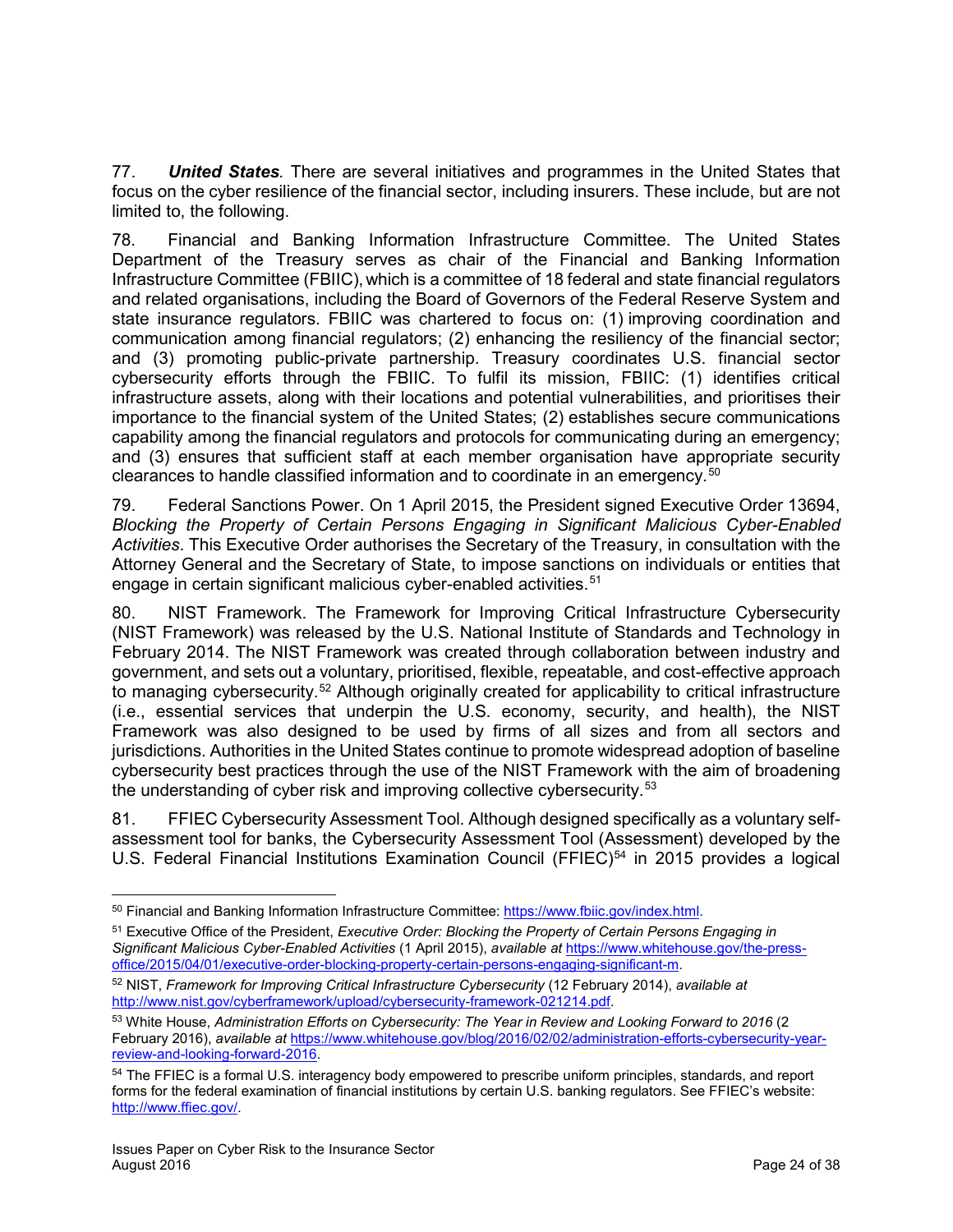approach to cyber risk management, aspects of which could be considered by other financial institutions, including insurers. The Assessment is designed to provide financial institutions within its purview with a "repeatable and measurable process" to inform Senior Management and Boards of Directors of the institutions cyber risk and cybersecurity preparedness.<sup>[55](#page-24-0)</sup> The Assessment can be used to: (1) identify factors contributing to and determining the institution's Inherent Risk Profile, or its overall cyber risk; (2) assess the institution's Cybersecurity Maturity in five separate domains, and whether that cybersecurity preparedness is aligned with the institution's Inherent Risk; and (3) identify specific risk management practices or controls that are needed to improve cybersecurity.

<span id="page-24-0"></span><sup>55</sup> Federal Financial Institutions Examination Council (FFIEC), *Cybersecurity Assessment Tool Glossary* (June 2015), *available at* [https://www.ffiec.gov/cyberassessmenttool.htm.](https://www.ffiec.gov/cyberassessmenttool.htm)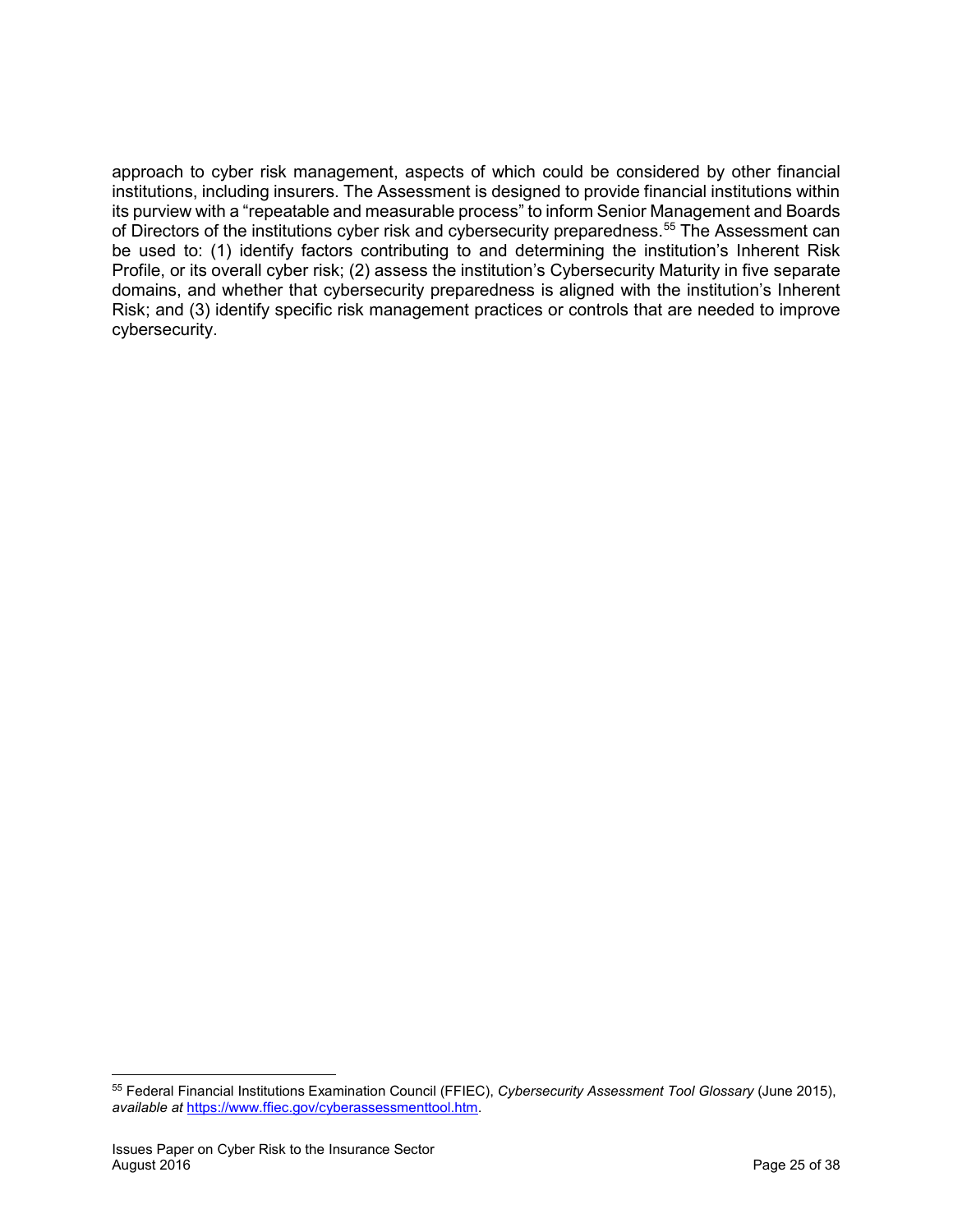## **Additional Federal Supervisory and Cooperative Measures in the United States**

*Cyber Information Sharing.* In December 2015, the President signed into law the Cyber Information Sharing Act of 2015 (CISA), which establishes a system for private companies to voluntarily share cybersecurity threat information with federal agencies. Companies that share such information receive specific liability protections. Personally identifiable information not directly related to a threat must be removed prior to sharing the data.<sup>[56](#page-25-0)</sup>

*National Cybersecurity Plan*. On 19 February 2016, the President directed Executive Department agencies to implement a Cybersecurity National Action Plan (CNAP) that takes near-term actions and puts in place a long-term strategy to enhance cybersecurity awareness and protections, protect privacy, maintain public safety as well as economic and national security, and empower Americans to take better control of their digital security. In addition to establishing the Commission on Enhancing National Cybersecurity to develop a roadmap for future actions, CNAP calls on health insurers and healthcare stakeholders to take significant steps to enhance their data stewardship practices and ensure that consumers can trust that their sensitive data will be safe and secure.<sup>[57](#page-25-1)</sup>

*Financial Services Information Sharing and Analysis Center.* The Financial Services Information Sharing and Analysis Center (FS-ISAC) was established by the private sector to share threat, vulnerability, and incident information, including anonymised reporting from member institutions and several public authorities. Membership in FS-ISAC is recommended by several agencies, including the FFIEC, its member agencies, Department of Homeland Security, and the Department of the Treasury. Homeland Security Presidential Directive 7 (2003) established the role of the federal government in providing sanitised threat and vulnerability information to FS-ISAC and private sector entities operating critical infrastructure, assisting critical infrastructure protection through public/private partnerships, and the coordinating role of Treasury related to response to incidents affecting financial services critical infrastructure.<sup>[58](#page-25-2)</sup> In addition, private critical infrastructure firms in the financial services sector formed the Financial Services Sector Coordinating Council (FSSCC) to coordinate critical infrastructure protection activities for the financial sector, including incident response and related information sharing.<sup>[59](#page-25-3)</sup> Insurers are involved in both the FS-ISAC and the FSSCC.

83. National Association of Insurance Commissioners (NAIC) Cyber Initiatives. The NAIC is pursuing several initiatives in response to emerging cyber threats. State insurance regulators serve on the FBIIC and on the Cybersecurity Forum for Independent and Executive Regulators, where they work with federal regulators to develop best practices and discuss common approaches to cybersecurity challenges. In late 2014, the NAIC formed the Cybersecurity (EX) Task Force to coordinate insurance regulators' efforts to address cybersecurity issues. Shortly after its formation, the Task Force established 12 *Principles for Effective Cybersecurity Insurance Regulatory Guidance*, which set forth a framework for regulators to evaluate efforts by insurers,

l <sup>56</sup> Consolidated Appropriations Act, 2016, Pub. L. 114-113 (Dec. 15, 2015).

<span id="page-25-1"></span><span id="page-25-0"></span><sup>57</sup> White House Press Release, *Fact Sheet: Cybersecurity National Action Plan* (9 February 2016), *available at* [https://www.whitehouse.gov/the-press-office/2016/02/09/fact-sheet-cybersecurity-national-action-plan.](https://www.whitehouse.gov/the-press-office/2016/02/09/fact-sheet-cybersecurity-national-action-plan)

<span id="page-25-2"></span><sup>58</sup> Financial Services Information Sharing and Analysis Center [\(https://www.fsisac.com/about\)](https://www.fsisac.com/about).

<span id="page-25-3"></span><sup>59</sup> Financial Services Sector Coordination Council for Critical Infrastructure Protection and Homeland Security [\(https://www.fsscc.org/\)](https://www.fsscc.org/).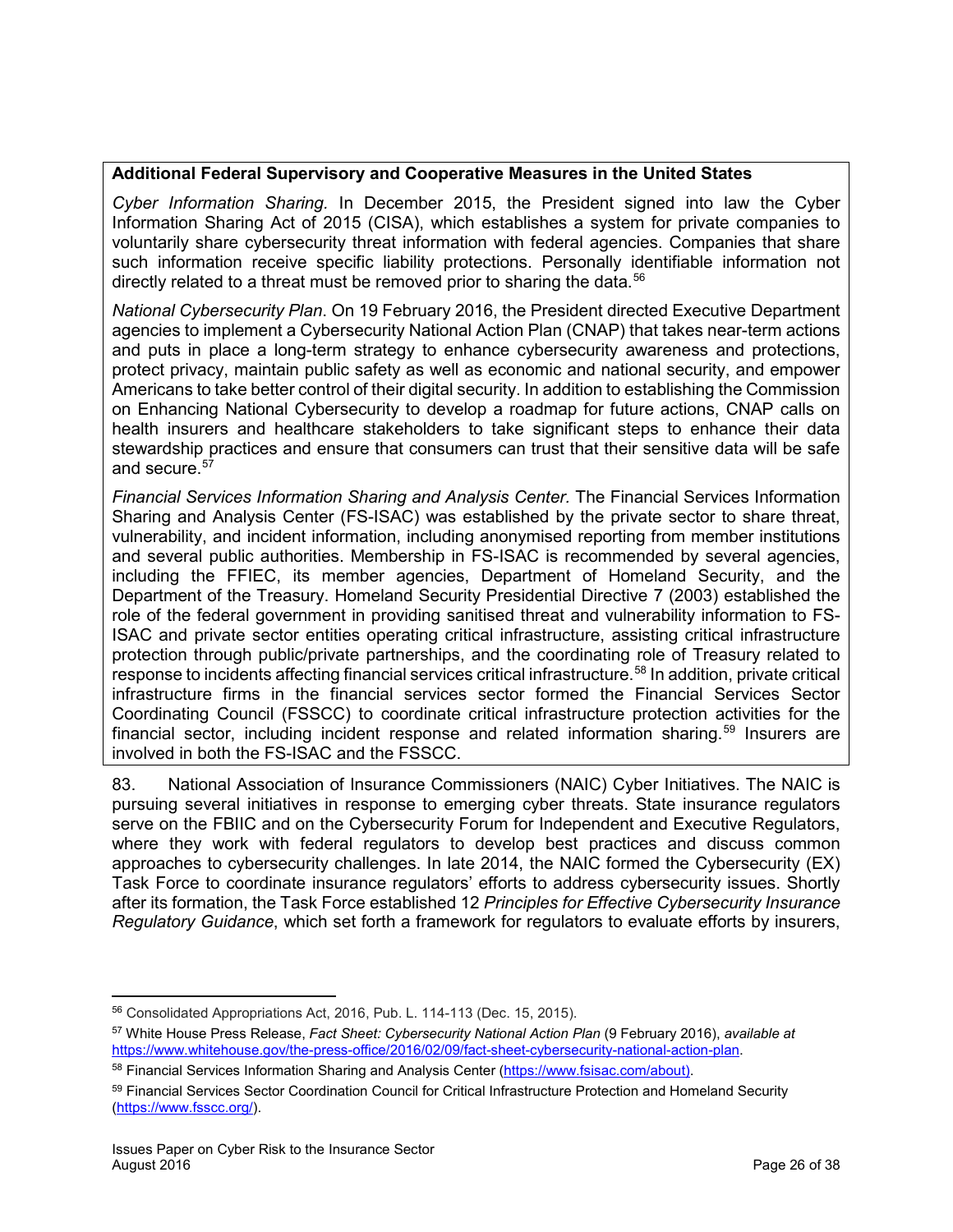producers, and other regulated entities to protect consumer information.<sup>[60](#page-26-0)</sup> These principles were revised and adopted by the NAIC Executive/Plenary Committee in June 2015. The Task Force then developed the *Cybersecurity and Identity Theft Coverage Supplement* for insurer financial statements to gather financial performance information about insurers writing cybersecurity coverage. The revised supplement was adopted by the NAIC Executive/Plenary Committee in August 2015 and filings began in the first quarter of 2016.<sup>[61](#page-26-1)</sup> The Task Force is also working with the NAIC's Information Technology Examination Working Group and the Market Conduct Examination Standards Working Group to develop and update protocols for inclusion as guidance in the Financial Condition Examiners Handbook and Market Regulation Handbook, respectively, as cyber threats continue to evolve. Financial Examination revisions included in the 2016 Handbook are being used for examinations with an effective date of 31 December 2015. Finally, the Task Force also developed the NAIC *Roadmap for Consumer Cybersecurity Protections* to describe protections the NAIC believes consumers are entitled to from insurance companies, agents, and other businesses when these entities collect, maintain, and use personal information.<sup>[62](#page-26-2)</sup> First adopted by the Task Force in October 2015, the Roadmap was adopted by the NAIC Executive/Plenary in December 2015. These protections will be incorporated into updates of relevant NAIC model laws and regulations, as well as into a new "Insurance Data Security Model Law" that was exposed in March 2016, and which may be considered for adoption later in 2016.

84. Role of the U.S. State Supervisor. In general, in the event of a breach at a domestic insurer, the lead state may use its regulatory authority in the following ways: (1) coordinate calls with the insurer to determine: when breach took place; who is affected by such breach and, using that information, determine which regulators need to be informed of this impact on state residents; and, how notifications will be made to affected individuals (e.g. mail, email, newspaper ads, etc.); (2) ensure that appropriate actions are taken by the insurer in response to the breach (e.g., identity theft protection, etc.); (3) communicate with state/federal regulators as appropriate; and (4) determine if a targeted exam is necessary/appropriate and, if so: coordinate selection of vendor to perform cybersecurity exam; coordinate the execution of the examination procedures; determine the scope of work using Financial Condition Examiners Handbook concepts where appropriate; communicate the results of the exam; and, determine if regulatory action is necessary. Relevant state insurance regulators have joined multi state market conduct examinations following insurer data breaches, looking into, among other things, the details of the breaches, the insurers' responses to the breaches, and the financial impact of the breaches on both policyholders and the insurers.

85. New York Department of Financial Services. In November 2015, the New York Department of Financial Services (DFS) issued a letter to the members of the FBIIC indicating that it is considering a new cybersecurity regulation for financial institutions. The letter sets forth key regulatory proposals that the DFS is considering as part of those regulations and invites feedback. Among other provisions, the potential regulations would require financial institutions to adopt written cybersecurity policies and procedures overseen by a designated Chief Information

<span id="page-26-1"></span><sup>61</sup> NAIC, *Cybersecurity and Identity Theft Insurance Coverage Supplement* (June 2015), *available at* [http://www.naic.org/documents/committees\\_ex\\_cybersecurity\\_tf\\_related\\_cyber\\_id\\_theft\\_ins\\_suplement.pdf.](http://www.naic.org/documents/committees_ex_cybersecurity_tf_related_cyber_id_theft_ins_suplement.pdf)

<span id="page-26-0"></span> $\overline{\phantom{a}}$ <sup>60</sup> NAIC, *Principles for Effective Cybersecurity: Insurance Regulatory Guidance* (April 2015), *available at* http://www.naic.org/documents/committees\_ex\_cybersecurity\_tf\_final\_principles\_for\_cybersecurity\_quidance.pdf.

<span id="page-26-2"></span><sup>62</sup> NAIC, *Roadmap for Cybersecurity Consumer Protections* (December 2015), *available at* [http://www.naic.org/documents/committees\\_ex\\_cybersecurity\\_tf\\_related\\_roadmap\\_cybersecurity\\_consumer\\_protecti](http://www.naic.org/documents/committees_ex_cybersecurity_tf_related_roadmap_cybersecurity_consumer_protections.pdf) [ons.pdf](http://www.naic.org/documents/committees_ex_cybersecurity_tf_related_roadmap_cybersecurity_consumer_protections.pdf)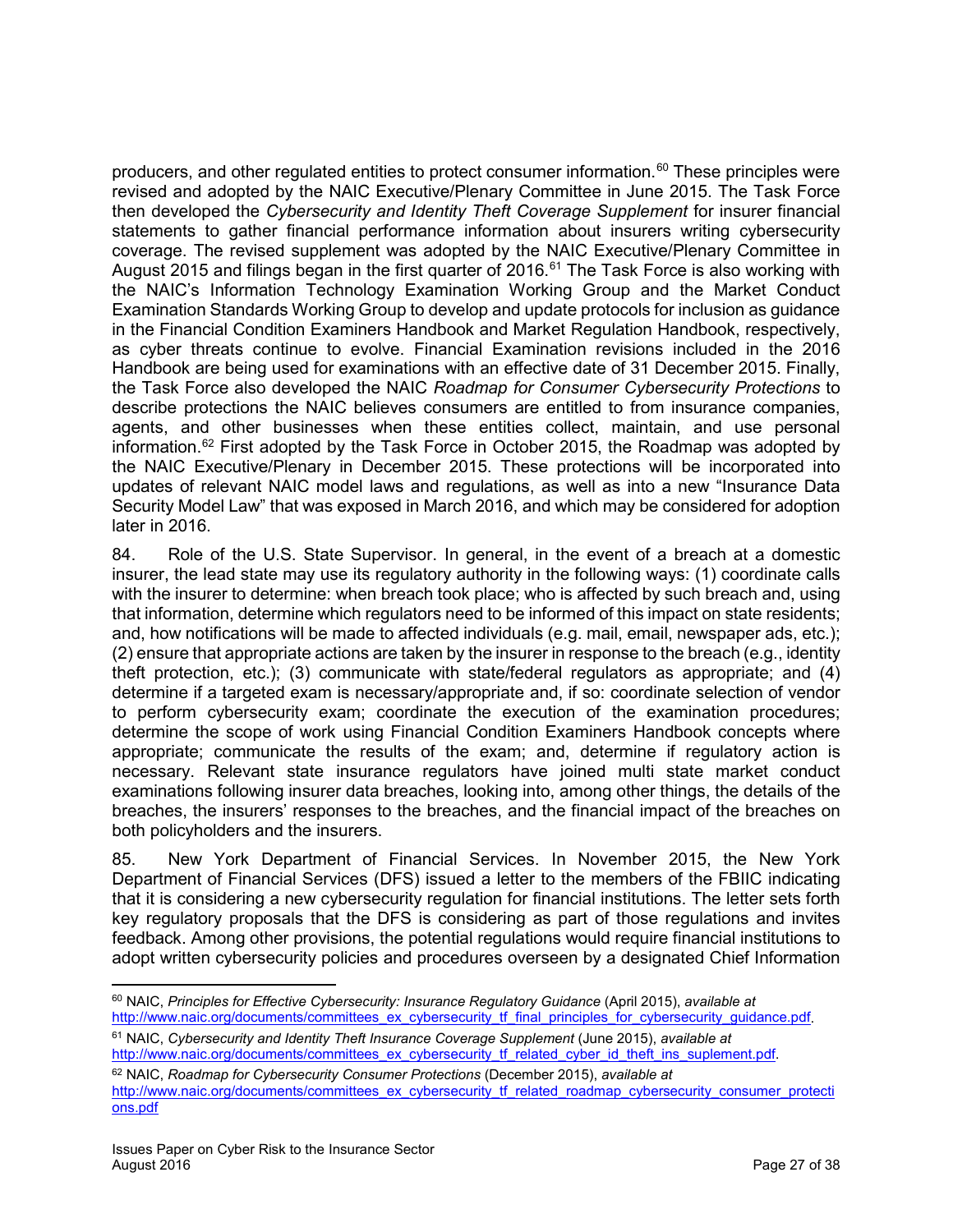Security Officer (CISO) on: (1) information security; (2) data governance and classification; (3) access controls and identity management; (4) business continuity and disaster recovery planning and resources; (5) capacity and performance planning; (6) systems operations and availability concerns; (7) systems and network security; (8) systems and application development and quality assurance; (9) physical security and environmental controls; (10) customer data privacy; (11) vendor and third-party service provider management; and (12) incident response, including by setting clearly defined roles and decision making authority. Moreover, institutions would be required to implement and maintain policies and procedures to ensure the security of sensitive data or systems that are accessible to, or held by, third party service providers, and the policies and procedures would be required to include internal requirements for minimum preferred terms to be included in contracts with third-party service providers addressing information security risks. Further, the CISO would be required to submit to the DFS an annual report, reviewed by the Board, assessing the cybersecurity programme and the cyber risk to the institution. The New York initiative remains at the proposal stage.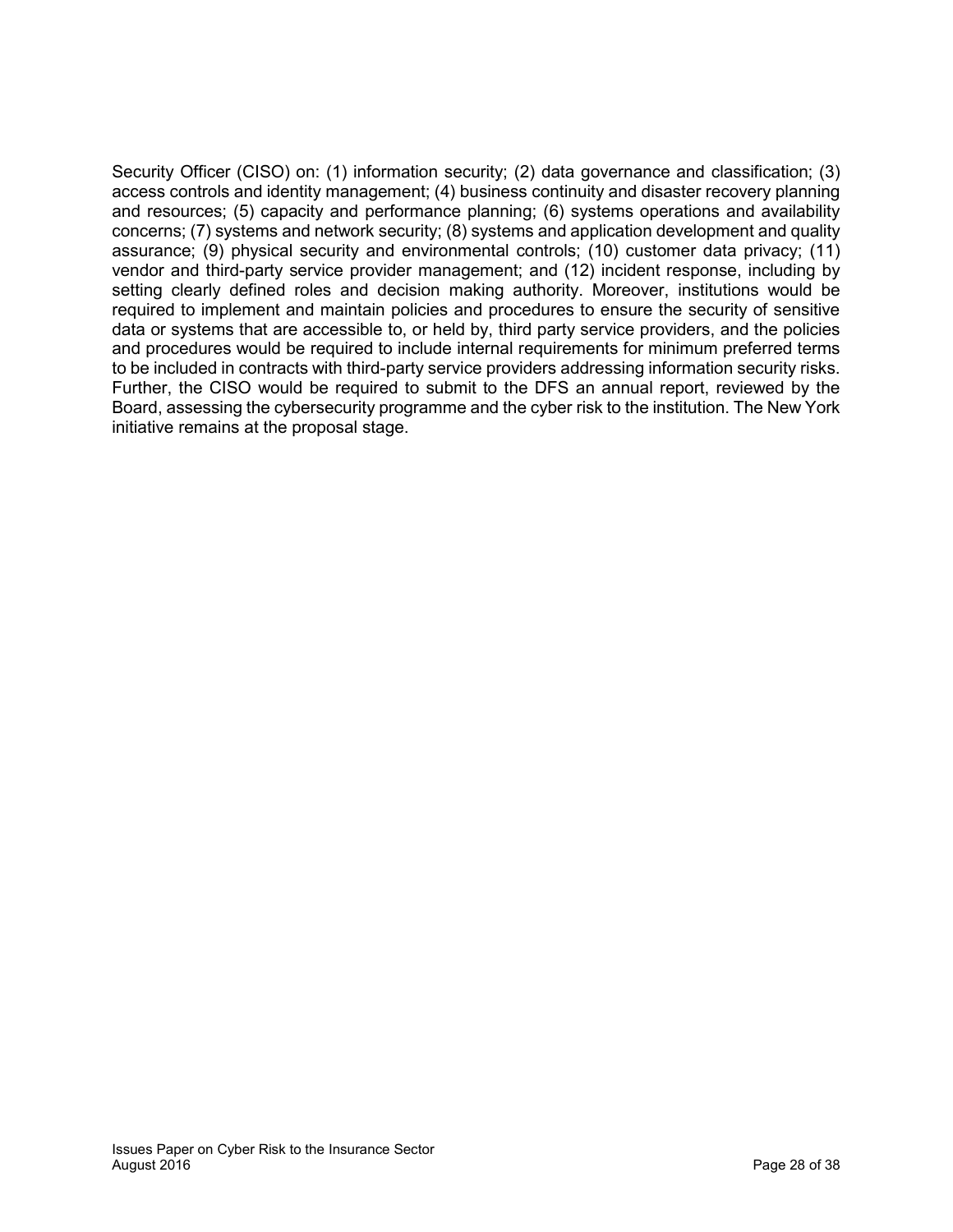## <span id="page-28-0"></span>**VIII. Conclusion**

87. Cyber risk presents a growing challenge for the insurance sector, and one which, under the ICPs, supervisors are obliged to address. Insurers collect, store, and manage substantial volumes of confidential personal and commercial information. Because of these reservoirs of data, insurers are prime targets for cyber criminals who seek information that later can be used for financial gain through extortion, identity theft, or other criminal activities. In addition, because insurers are significant contributors to the global financial sector, interruptions of insurers' systems due to cybersecurity incidents may have far-reaching implications.

88. The insurance sector faces cyber risk from both internal and external sources, including through interconnections with third parties. Insurance sector cybersecurity incidents may result in severe and lingering harm for the policyholders affected and significant legal, regulatory, and operational costs, including reputational damage. Moreover, the insurance sector as a whole may be affected by a loss in public trust. Because of the growing frequency and severity of cybersecurity incidents on all commercial entities, cyber resilience must be achieved by all insurers, regardless of size, specialty, domicile, or geographic reach.

89. The global scale of cyber risk dictates the need to address these risks on a global basis, exemplified by ongoing work at the international level, including by financial sector standardsetting bodies such as CPMI and IOSCO. Effective cross-border cooperation and coordination is an important component of the supervisory response to cyber risk.

90. Insurance supervisors have an important role in enhancing cyber resilience in the insurance sector. The nature of cyber risk requires increased scrutiny by supervisors and increased cooperation and information sharing, with appropriate safeguards, between and among the private and public sectors to enhance cyber resilience.

91. Although the ICPs do not explicitly address cyber risk or cyber resilience, the terms of the principle statements and accompanying standards and guidance encompass all of the issues presented by these risks. Accordingly, the ICPs provide a general basis for supervision of the insurance sector with respect to cybersecurity. Moreover, consistent with its mandate, in 2016-17 the FCTF will be investigating whether – and if so, how – ICP 21 should be extended to specifically address elements of cybersecurity.

92. There is a diversity of sophistication on cyber-related issues among IAIS Members. Some insurance supervisors have taken meaningful steps to address the cyber resilience of insurers under their jurisdiction. However, based on the results of the 2015 IAIS survey on cyber risk, among other indications, the degree to which supervisors prioritise cyber risk and the tools available to address such risks varies across the globe.

93. Given past experience and forecasted trends, cyber risks and the impact of cyber incidents will continue to grow. Supervisors should seek to increase their understanding of cyber risk and their supervisory capabilities concerning the insurance sector's cyber resilience. Such supervisory focus might appropriately include, but should not be limited to, insurers' awareness of cyber risk and cyber resilience, and insurers' development and implementation of policies, procedures, and technology to increase cyber resilience, including the implications of outsourcing and other thirdparty connections on cyber resilience.

94. The IAIS will monitor initiatives and issues related to cyber risk as they continue to evolve. Additional IAIS supporting material addressing cyber resilience best practices in line with the ICPs may be helpful for supervisors and insurers. In this regard, in accordance with its mandate the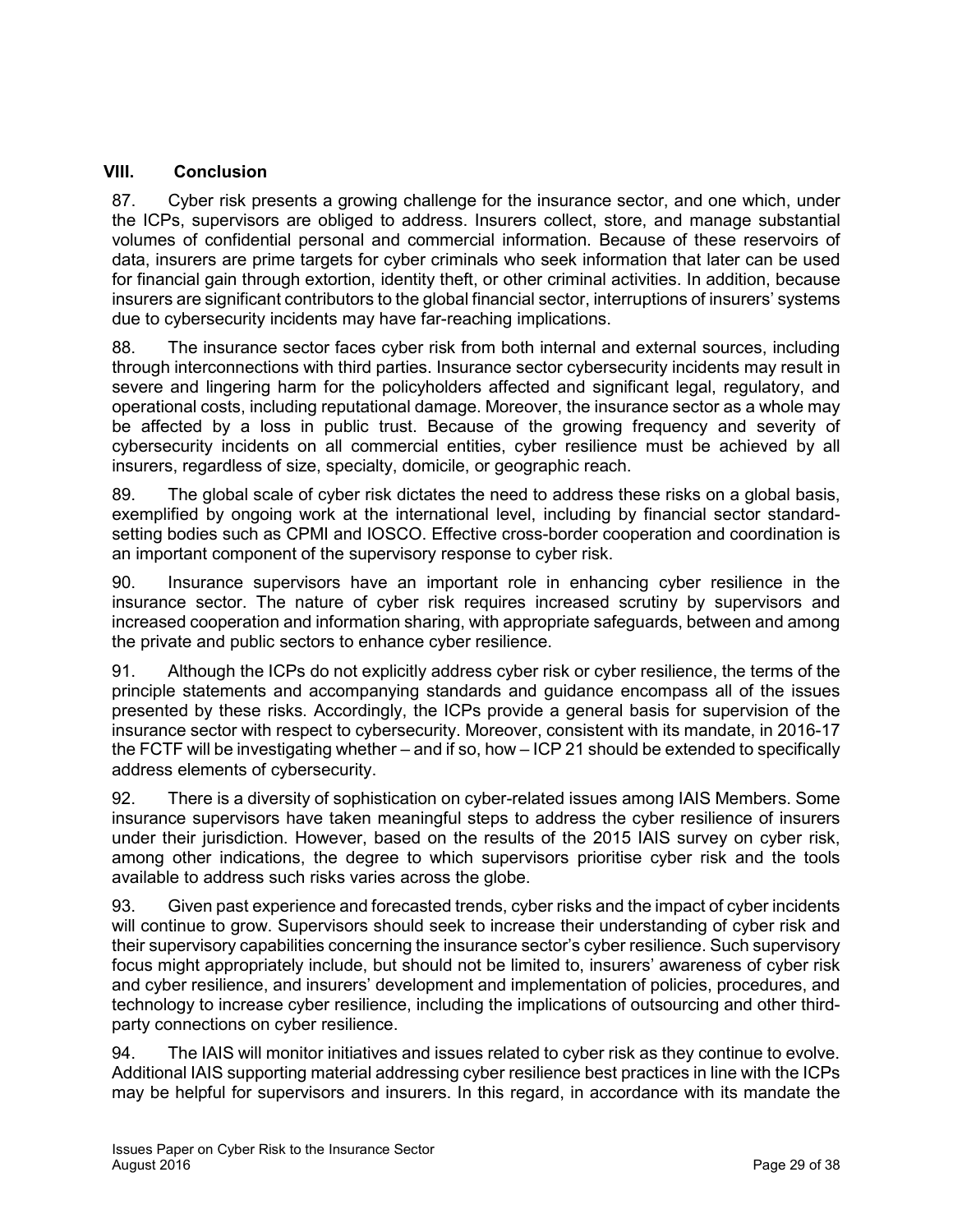FCTF recommends that the IAIS consider following this Issues Paper with one or more Application Papers further exploring these topics. It has identified, in particular, that guidance for supervisors on cybersecurity would be useful for the following facets of the insurance sector: (1) examination practices for supervisors; and (2) risk management practices for insurers.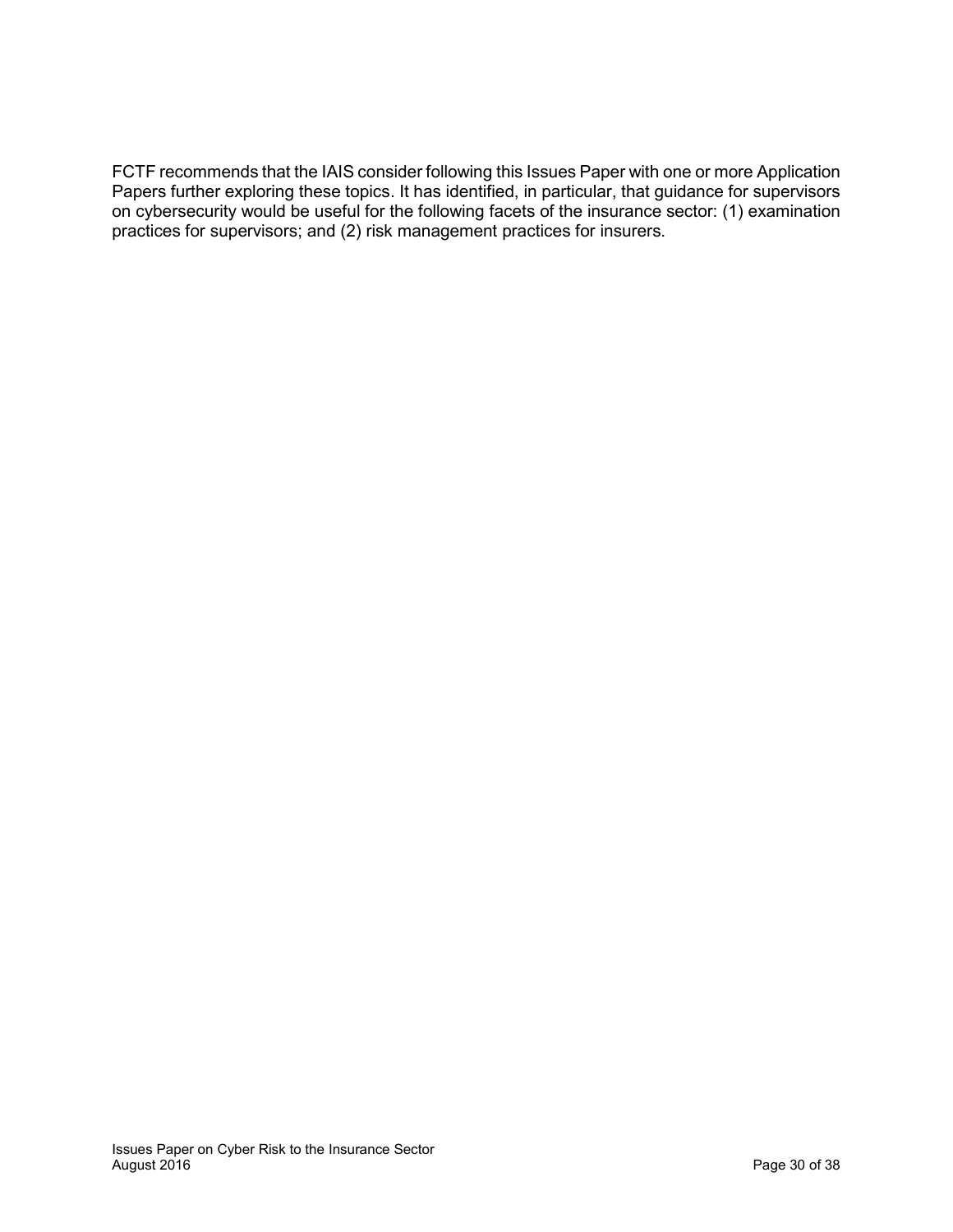## <span id="page-30-0"></span>**Summary of Responses to IAIS Survey**

Over January-February 2015, the FCTF conducted a survey of IAIS Members on the subject of cyber crime. The survey was intended to assist the Task Force in understanding Members' perception of the risks, their involvement in combating cyber threats, and the supervisory approaches that are used or are developing in this area. Approximately 30 Members responded. This section provides major points from the responses, set out in accordance with the main themes of the survey.

## *Regulatory and Supervisory Context*

i) Cyber risk is considered within the scope of operational risk and is addressed within IT regulatory frameworks, either through operational risk guidelines or specified IT standards. In general, respondents considered cyber threats to be increasing within their jurisdiction. However, the majority did not perceive cyber resilience to be a regulatory priority. Some of the factors for not prioritising cyber resilience included the current stage of development of their own insurance sector, the lack of a regulatory framework, and reliance on insurers' self-assessments.

## *Supervisory Expectations*

ii) Some authorities provided feedback assuming their regulatory frameworks that are expected to be updated in near future are already in place while others described how their regulatory frameworks addressing operational risk or IT risk address cyber risk. In general, most survey respondents expect to include governance requirements within their own cyber regulatory framework, particularly regarding roles in respect of the three lines of defence.<sup>[63](#page-30-1)</sup> However, responses in other areas, such as monitoring cyber incidents or staff training and awareness, cast doubt on whether these areas are being addressed within the cyber regulatory framework.

iii) For example, while more than half of the respondents indicated that they monitor a project of an insurer, including its deliverables and action plans, to remediate root causes of cyber incidents, others indicated that they do not have a specific framework to monitor projects addressing cyber incidents. Some authorities, however, indicated that if they identify any weaknesses of an insurer in dealing with a cyber incident during an on-site visit or on other occasions, they will assess and monitor follow-up actions of the insurer to address those weaknesses and its progress.

## *Supervisory Review and Assessment*

iv) Certain survey respondents had no staff specifically devoted to cybersecurity surveillance, whereas a few have experienced teams of IT specialists that continuously receive training on cybersecurity issues. Between these extremes, most survey respondents appeared to have limitations on the number of staff with responsibility for cybersecurity monitoring.

l

<span id="page-30-1"></span><sup>63</sup> Commonly observed practices in the industry for sound risk governance three lines of defence often rely on three line of defence – (i) business line management, (ii) an independent corporate operational risk management function and (iii) an independent audit review. For example, see Basel Committee on Banking Supervision, *Sound Practices for the Management and Supervision of Operational Risk* (June 2011).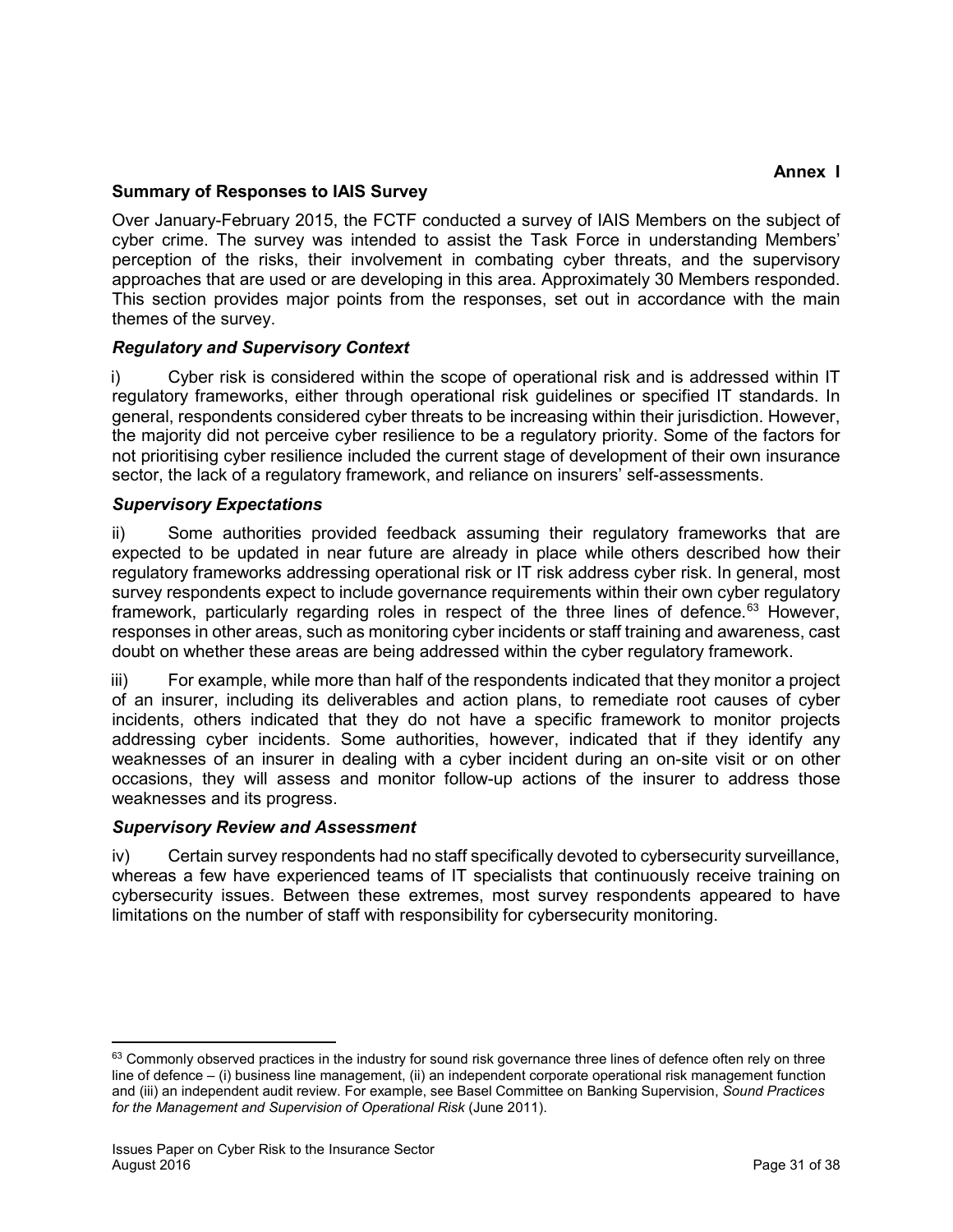## *Governance*

v) Two-thirds of survey respondents confirmed that they check whether periodic reporting to the Board and Senior Management on cyber risk and control assessments takes place. The same proportion reported that they verify the audit function's validation of the cybersecurity framework. A little over half of respondents confirmed that supervisors review the alignment of cyber risk management with the organisational strategy.

## *Cyber Risk Control Environment*

vi) Half the survey respondents appeared to have regulatory provisions and supervisory practices in place to evaluate insurers' cyber risk control environment. However, many of them have not defined specific cybersecurity provisions, but rather follow cyber threats through risk management activities and particularly through IT risk assessments. A few respondents rely on periodic audit reports to monitor insurers' cybersecurity surveillance, while others include cybersecurity provisions as part of licensing requirements.

## *Threat and Vulnerability Risk Management*

vii) A third of survey respondents clearly indicated that they assess insurers' management of cyber risk, including insurers' usage of software security tools. Around the same proportion confirmed that they keep up to date with recent developments on management of cyber risk. For those which do not follow such practices, some indicated that they only expect to be informed when insurers are subject to major cyber threats, while others rely on insurers' internal audit reports supported by conclusions from external IT specialists.

## *Addressing Cybersecurity Incidents*

viii) Over two thirds of the respondents have no specific requirements for notifying authorities of cyber incidents. A few authorities nevertheless expect to be informed by insurers of any incidents that have significant impact on policyholders under regulatory requirements to protect personal information or with respect to major operational risk incidents, or they expect to be informed by another government agency that is responsible for information protection in general, but not directly reported by insurers. There is clearly scope to further develop the collection of statistics on the number of cybersecurity incidents.

ix) Also, over half of the respondents indicated that they monitor how an insurer follows up a cyber incident, including its deliverables and action plans, to remediate root causes of cyber incidents. A few others indicated that if they identify any weaknesses of an insurer in dealing with a cyber incident through an on-site visit, they will assess and monitor follow-up actions of the insurer to address the weaknesses.

x) Further, with respect to business continuity related to cyber incidents, a large majority of respondents indicated that they assess the effectiveness of insurers' business continuity plans after a cyber incident. Approaches vary among the respondents. Several look into a business continuity plan or a crisis management framework from a broader perspective where cyber resilience is part of the plan or framework.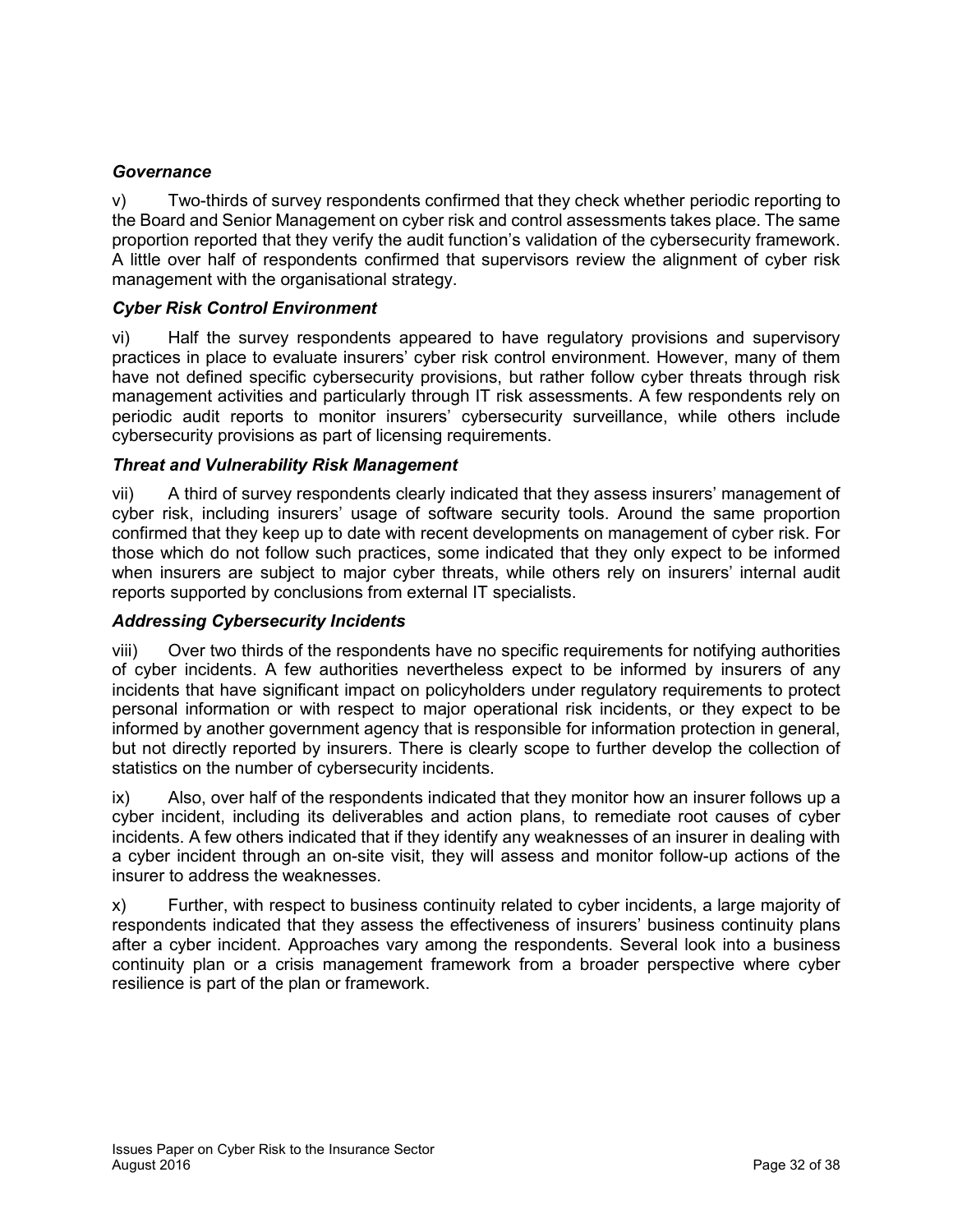## *Supervisory Measures*

xi) Although the majority of respondents indicated that there is no regulatory requirement specifically addressing cyber risk, most of them indicated that there are a number of supervisory measures available. These included a letter of warning, an additional reporting request, a remediation plan, fine, or suspension of business. Over half of survey respondents reported not having used supervisory enforcement measures to address weaknesses and deficiencies in insurers' cybersecurity practices, over the past five years.

## *Supervisory Approaches and Other Initiatives to Address Cyber Risk*

xii) Supervisory approaches vary for a number of reasons, including the priority given to cybersecurity initiatives as compared to other risk categories. Supervisory approaches also differ depending on the level of maturity of insurers' IT and telecommunications infrastructures. It should be noted that guidelines and other documents referred to in this section are considered to be of potential benefit to most jurisdictions, although there could be others of similar or even better level of detail and clarity. Bearing this in mind, the observed approaches have been subdivided into the following sections:

xiii) *Compliance with Standards.* Survey results clearly indicated that most jurisdictions associate cybersecurity with standards compliance. Though cybersecurity practices are continuously evolving, certain standards are relevant and applicable to most organisations. One such standard is ISO 27001, an international norm with the objective of providing requirements for sound information system security management.<sup>[64](#page-32-0)</sup> More specifically related to cybersecurity is the "framework for improving critical infrastructure" published by the U.S. National Institute of Standards and Technology (NIST),<sup>[65](#page-32-1)</sup> which focuses on using business drivers to guide cybersecurity activities and considers cybersecurity risks as part of an organisation's risk management processes.

xiv) *Guidelines and on-Site Inspections.* A few survey respondents noted having published guidelines specific to cybersecurity. For example, the U.S. NAIC has published principles for effective regulatory guidance specific to the insurance industry. In other cases the guidelines have been conceived to be applicable to all kind of organisations, such as the U.K.'s "Cyber Essentials" scheme, while others are specific to financial institutions, as in the case of OSFI's cyber selfassessment guide in Canada, or ASIC's cyber resilience health check in Australia.

xv) Even though most jurisdictions have only developed best practices documents, a few jurisdictions are already in the process of implementing updated examination frameworks, such as the one being developed by the New York State Department of Financial Services.

<span id="page-32-1"></span><span id="page-32-0"></span><sup>64.</sup> International Organization for Standardization, *ISO/IEC 27001 - Information Security Management*. 65. NIST, *Framework for Improving Critical Infrastructure Cybersecurity*.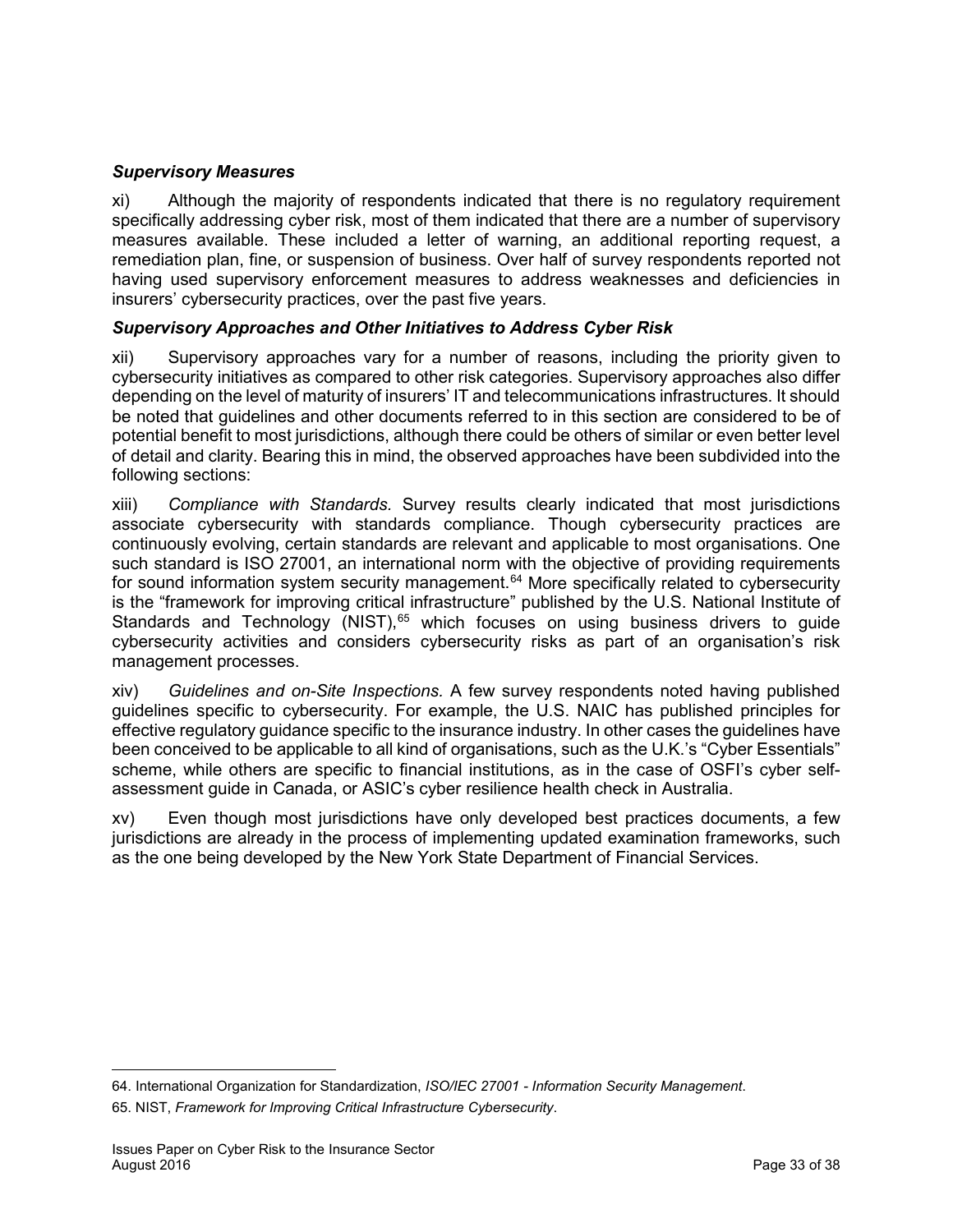#### **Annex II**

#### <span id="page-33-0"></span>**Glossary of Terms**

Definitions of some of the key terms used in the paper are as follows: $66$ 

- *Cyber attack* Attempts to damage, disrupt, or gain unauthorised access to a computer, computer system, or electronic communications network. An attack, via cyberspace, targeting an enterprise's use of cyberspace for the purpose of disrupting, disabling, destroying, or maliciously controlling a computing environment or infrastructure; or destroying the integrity of the data or stealing controlled information.<sup>[67](#page-33-2)</sup>
- *Cyber incident* Actions taken through the use of computer networks that result in an actual or potentially adverse effect on an information system or the information residing therein. $68$
- *Cyber risk* Any risks that emanate from the use of electronic data and its transmission, including technology tools such as the internet and telecommunications networks. It also encompasses physical damage that can be caused by cybersecurity incidents, fraud committed by misuse of data, any liability arising from data storage, and the availability, integrity and confidentiality of electronic information − be it related to individuals, companies, or governments.<sup>[69](#page-33-4)</sup>
- *Cyber resilience* The ability to anticipate, withstand, contain and rapidly recover from a cyber attack.[70](#page-33-5)
- *Cybersecurity* The term refers to strategies, policies, and standards encompassing the full range of threat reduction, vulnerability reduction, deterrence, international engagement, incident response, resilience, and recovery activities, and policies regarding the security of an insurer's operations.[71](#page-33-6)

<span id="page-33-1"></span>l <sup>66</sup> In providing these definitions, it is recognised that there is limited standardisation and hence alternative definitions for some terms can be found in other sources.

<span id="page-33-2"></span><sup>67</sup> Federal Financial Institutions Examination Council (FFIEC), *Cybersecurity Assessment Tool Glossary* (June 2015), *available at* [http://www.ffiec.gov/pdf/cybersecurity/FFIEC\\_CAT\\_App\\_C\\_Glossary\\_June\\_2015\\_PDF5.pdf.](http://www.ffiec.gov/pdf/cybersecurity/FFIEC_CAT_App_C_Glossary_June_2015_PDF5.pdf)

<span id="page-33-3"></span><sup>68</sup> *Ibid.* 

<span id="page-33-4"></span><sup>69</sup> CRO Forum, *The Cyber Risk Challenge and the Role of Insurance* (December 2014), *available at* [http://www.thecroforum.org/cyber-resilience-cyber-risk-challenge-role-insurance/.](http://www.thecroforum.org/cyber-resilience-cyber-risk-challenge-role-insurance/)

<span id="page-33-5"></span><sup>70</sup> Committee on Payments and Market Infrastructures and International Organization of Securities Commissions, *Guidance on Cyber Resilience for Financial Market Infrastructures* (June 2016), *available at* [http://www.bis.org/cpmi/publ/d146.htm.](http://www.bis.org/cpmi/publ/d146.htm)

<span id="page-33-6"></span><sup>71</sup> Committee on Payments and Market Infrastructures, *Cyber Resilience in Financial Market Infrastructures* (November 2014), *available at* [http://www.bis.org/cpmi/publ/d122.pdf.](http://www.bis.org/cpmi/publ/d122.pdf) Consistent with the definition used in the glossary*.*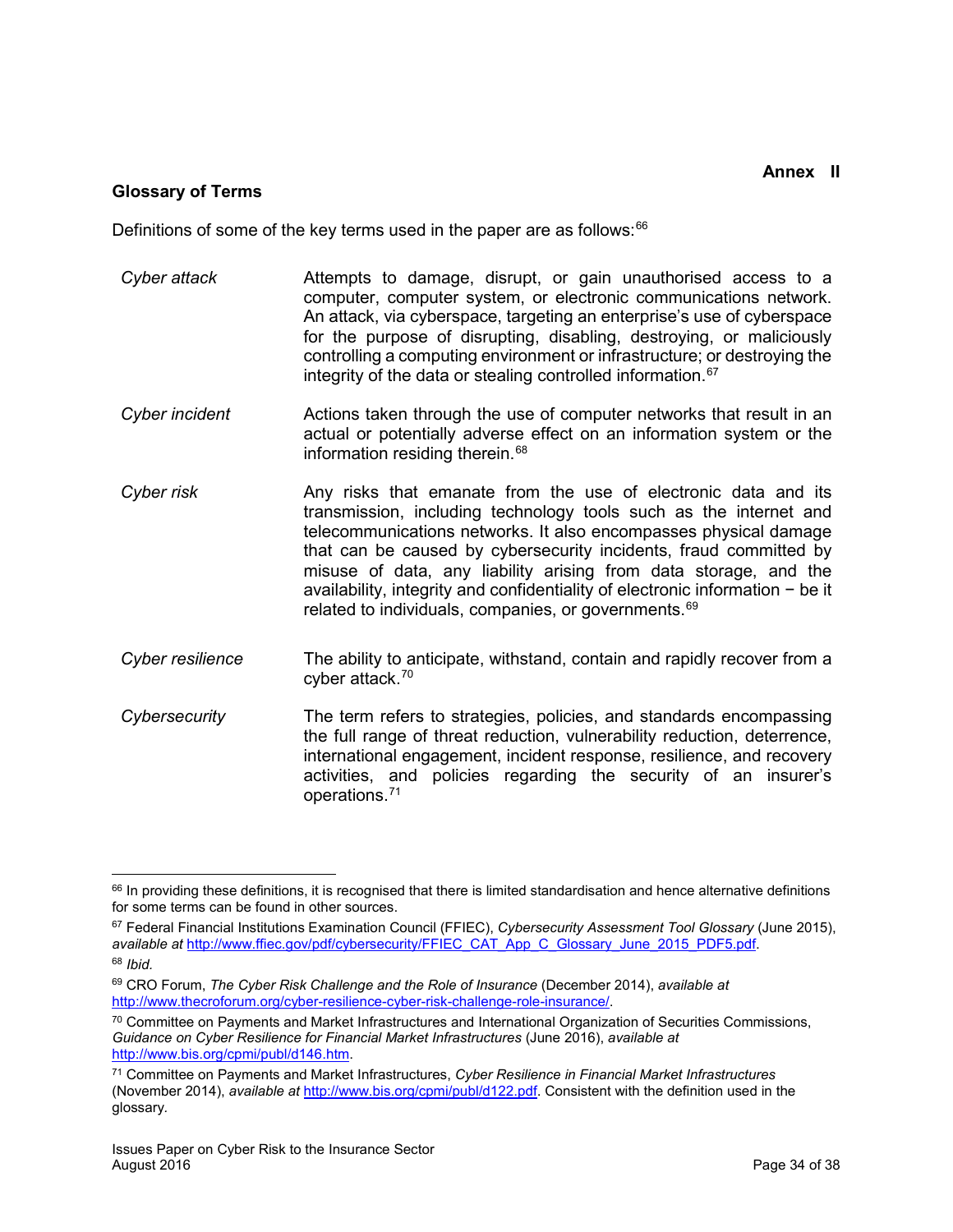- *Cybersecurity incident* In this paper, the phrase "cybersecurity incident" is used generally to capture both cyber attacks and cyber incidents.
- *Cyber threat* A circumstance or event with the potential to intentionally or unintentionally exploit one or more system vulnerabilities resulting in a loss of confidentiality, integrity, or availability.<sup>[72](#page-34-0)</sup>
- *Data breaches* Security violations in which sensitive, protected or confidential data is copied, transmitted, viewed, stolen, or used by an individual unauthorised to do so[.73](#page-34-1)
- *Malware* Malware is designed to secretly access a computer system without the owner's informed consent. The expression is a general term (short for malicious software) used to mean a variety of forms of hostile, intrusive, or annoying software or programme code. Malware includes computer viruses, worms, Trojan horses, spyware, dishonest adware, ransomware, crimeware, most rootkits, and other malicious and unwanted software or programmes.<sup>[74](#page-34-2)</sup>
- *NIST framework* National Institute of Standards and Technology, *Framework for Improving Critical Infrastructure Cybersecurity*, February 2014.[75](#page-34-3)

l

<span id="page-34-0"></span><sup>72</sup> *Ibid.* Consistent with the definition used in the glossary*.*

<span id="page-34-1"></span><sup>73</sup> U.S. Department of Health and Human Services, Administration for Children and Families, *Information Memorandum: ACYF-CB-IM-15-04* (July 1, 2015), *available at*  [http://www.acf.hhs.gov/sites/default/files/cb/im1504.pdf.](http://www.acf.hhs.gov/sites/default/files/cb/im1504.pdf)

<span id="page-34-2"></span><sup>74</sup> FFIEC, *Cybersecurity Assessment Tool Glossary.*

<span id="page-34-3"></span><sup>75</sup> *Available at* [http://www.nist.gov/cyberframework/upload/cybersecurity-framework-021214-final.pdf.](http://www.nist.gov/cyberframework/upload/cybersecurity-framework-021214-final.pdf)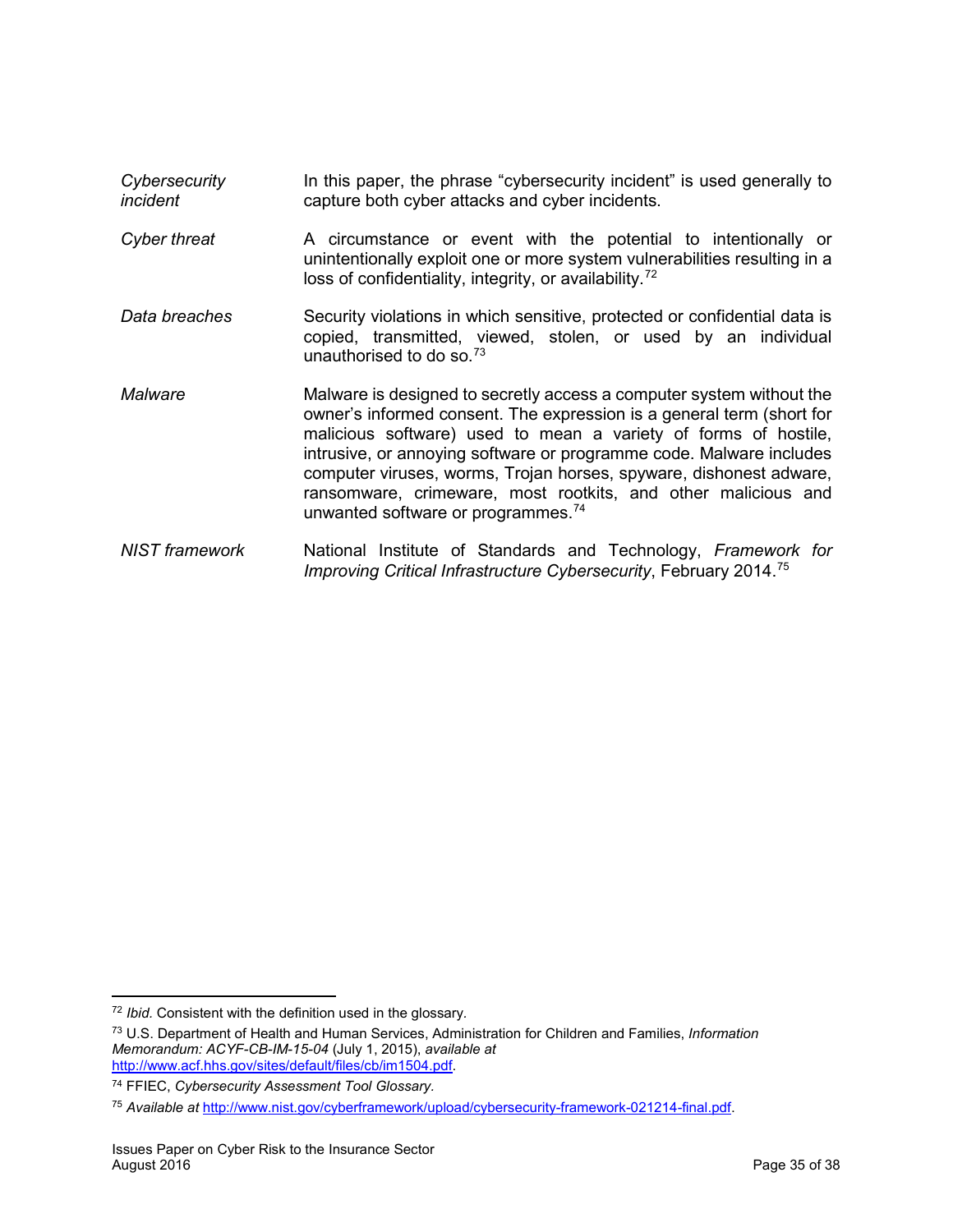## <span id="page-35-0"></span>**Further Reading**

Atlantic Council and Zurich Insurance Group, *Risk Nexux – Beyond Data Breaches: Global Interconnections of Cyber Risk* (April 2014), available at [http://www.atlanticcouncil.org/publications/reports/beyond-data-breaches-global](http://www.atlanticcouncil.org/publications/reports/beyond-data-breaches-global-interconnections-of-cyber-risk)[interconnections-of-cyber-risk.](http://www.atlanticcouncil.org/publications/reports/beyond-data-breaches-global-interconnections-of-cyber-risk)

Atlantic Council, Frederick S. Pardee Center for International Futures and Zurich Insurance Group, *Risk Nexus - Overcome by Cyber Risks? Economic Benefits and Costs of Alternate Cyber Futures* (September 2015), *available at* [http://publications.atlanticcouncil.org/cyberrisks/.](http://publications.atlanticcouncil.org/cyberrisks/)

Committee on Payments and Market Infrastructures and International Organization of Securities Commissions, *Principles for Financial Market Infrastructures: Assessment Methodology for the Oversight Expectations Applicable to Critical Service Providers* (December 2014), *available at* [http://www.bis.org/cpmi/publ/d123.htm.](http://www.bis.org/cpmi/publ/d123.htm)

Council of Europe, *Convention on Cybercrime* (November 2001), *available at* [http://www.coe.int/en/web/conventions/full-list/-/conventions/treaty/185.](http://www.coe.int/en/web/conventions/full-list/-/conventions/treaty/185)

Deborah Bodeau and Richard Graubart, "Cyber Resiliency Assessment: Enabling Architectural Improvement," *MITRE Technical Report MTR120407* (May 2013), *available at* [http://www.mitre.org/publications/technical-papers/cyber-resiliency-assessment-enabling](http://www.mitre.org/publications/technical-papers/cyber-resiliency-assessment-enabling-architectural-improvement)[architectural-improvement.](http://www.mitre.org/publications/technical-papers/cyber-resiliency-assessment-enabling-architectural-improvement)

European Commission, "Cyber Security," *Special Eurobarometer 390* (July 2012), *available at* [http://ec.europa.eu/public\\_opinion/archives/ebs/ebs\\_390\\_en.pdf.](http://ec.europa.eu/public_opinion/archives/ebs/ebs_390_en.pdf)

Angelia Herrin, "Meeting the Cyber Risk Challenge," *Harvard Business Review* (27 November 2012), *available at* [https://hbr.org/webinar/2012/12/meeting-the-cyber-risk-challen.](https://hbr.org/webinar/2012/12/meeting-the-cyber-risk-challen)

International Cyber Security Protection Alliance, "Project 2020 -Scenarios for the Future of Cybercrime," *available at* [https://www.icspa.org/wp](https://www.icspa.org/wp-content/uploads/2015/03/ICSPA_Project_2020_-_Scenarios_for_the_Future_of_Cybercrime.pdf)[content/uploads/2015/03/ICSPA\\_Project\\_2020\\_-](https://www.icspa.org/wp-content/uploads/2015/03/ICSPA_Project_2020_-_Scenarios_for_the_Future_of_Cybercrime.pdf) Scenarios for the Future of Cybercrime.pdf.

International Telecommunication Union and United Nations Educational, Scientific and Cultural Organization, Broadband Commission for Digital Development, *The State of Broadband 2012: Achieving Digital Inclusion for All* (September 2012), *available at* [http://broadbandcommission.org/documents/bb-annualreport2012.pdf.](http://broadbandcommission.org/documents/bb-annualreport2012.pdf)

International Telecommunication Union, "Cybersecurity Guide for Developing Countries," *available at* [http://www.itu.int/ITU-D/cyb/publications/2009/cgdc-2009-e.pdf.](http://www.itu.int/ITU-D/cyb/publications/2009/cgdc-2009-e.pdf)

International Organization for Standardization, *ISO 31000: 2009, Risk management -- Principles and guidelines* (November 2009), *available at* [http://www.iso.org/iso/home/store/catalogue\\_tc/catalogue\\_detail.htm?csnumber=43170.](http://www.iso.org/iso/home/store/catalogue_tc/catalogue_detail.htm?csnumber=43170)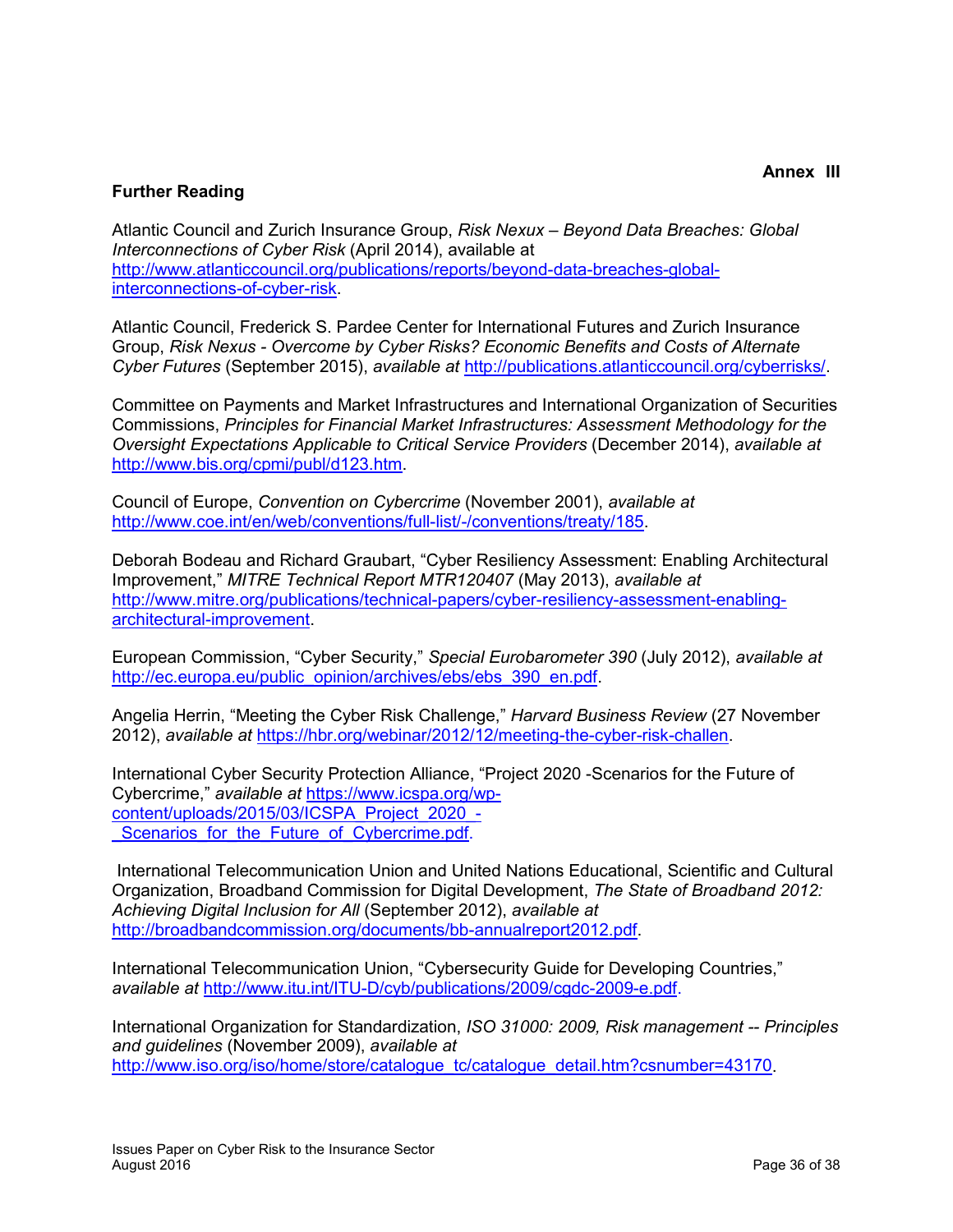- *ISO/IEC 27005:2011, Information technology – Security techniques – Information security risk management* (June 2011), *available at* [http://www.iso.org/iso/home/store/catalogue\\_tc/catalogue\\_detail.htm?csnumber=567](http://www.iso.org/iso/home/store/catalogue_tc/catalogue_detail.htm?csnumber=56742) [42.](http://www.iso.org/iso/home/store/catalogue_tc/catalogue_detail.htm?csnumber=56742)
- *ISO/IEC 27032:2012, Information technology – Security techniques – Guidelines for cybersecurity* (July 2012), *available at* [http://www.iso.org/iso/home/store/catalogue\\_tc/catalogue\\_detail.htm?csnumber=443](http://www.iso.org/iso/home/store/catalogue_tc/catalogue_detail.htm?csnumber=44375) [75.](http://www.iso.org/iso/home/store/catalogue_tc/catalogue_detail.htm?csnumber=44375)
- *ISO/IEC 27000:2016, Information technology - Security techniques -- Information security management systems - Overview and vocabulary* (February 2016), *available at*  [http://www.iso.org/iso/home/store/catalogue\\_tc/catalogue\\_detail.htm?csnumber=664](http://www.iso.org/iso/home/store/catalogue_tc/catalogue_detail.htm?csnumber=66435) [35.](http://www.iso.org/iso/home/store/catalogue_tc/catalogue_detail.htm?csnumber=66435)

International Organization of Securities Commissions, *Mechanisms for Trading Venues to Effectively Manage Electronic Trading Risks and Plans for Business Continuity*, (December 2015), *available at* [http://www.iosco.org/library/pubdocs/pdf/IOSCOPD522.pdf.](http://www.iosco.org/library/pubdocs/pdf/IOSCOPD522.pdf)

Information Systems Audit and Control Association, *Control Objectives for Information and Related Technology*, *available at* [http://www.isaca.org/COBIT/Pages/default.aspx.](http://www.isaca.org/COBIT/Pages/default.aspx)

Organisation for Economic Co-operation and Development, *Future Global Shocks, Improving Risk Governance* (September 2011), *available at*  <http://www.oecd.org/governance/48329024.pdf>*.* 

- *Cybersecurity Policy Making at a Turning Point, Analysing a New Generation of National Cybersecurity Strategies for the Internet Economy* (2012), *available at*  [http://www.oecd.org/sti/ieconomy/cybersecurity%20policy%20making.pdf.](http://www.oecd.org/sti/ieconomy/cybersecurity%20policy%20making.pdf)
- *The Evolving Privacy Landscape: 30 Years After the OECD Privacy Guidelines* (April 2011), *available at* [http://www.oecd-ilibrary.org/science-and-technology/the-evolving](http://www.oecd-ilibrary.org/science-and-technology/the-evolving-privacy-landscape-30-years-after-the-oecd-privacy-guidelines_5kgf09z90c31-en)[privacy-landscape-30-years-after-the-oecd-privacy-guidelines\\_5kgf09z90c31-en.](http://www.oecd-ilibrary.org/science-and-technology/the-evolving-privacy-landscape-30-years-after-the-oecd-privacy-guidelines_5kgf09z90c31-en)
- "Information security and privacy," *available at* [http://www.oecd.org/sti/ieconomy/informationsecurityandprivacy.htm.](http://www.oecd.org/sti/ieconomy/informationsecurityandprivacy.htm)

Rohini Tendulkar, "Cyber-crime, securities markets and systemic risk," *Joint Staff Working Paper*, International Organization of Securities Commissions Research Department and World Federation of Exchanges, (July 2013), *available at* [http://www.iosco.org/research/pdf/swp/Cyber-Crime-Securities-Markets-and-Systemic-Risk.pdf.](http://www.iosco.org/research/pdf/swp/Cyber-Crime-Securities-Markets-and-Systemic-Risk.pdf)

SANS Institute, *CIS Critical Security Controls - Version 6.0* (January 2013), *available at* [http://www.sans.org/critical-security-controls/.](http://www.sans.org/critical-security-controls/)

Securities Industry and Financial Markets Association, *Principles for Effective Cybersecurity Regulatory Guidance* (October 2014), *available at* [http://www.sifma.org/issues/item.aspx?id=8589951691.](http://www.sifma.org/issues/item.aspx?id=8589951691)